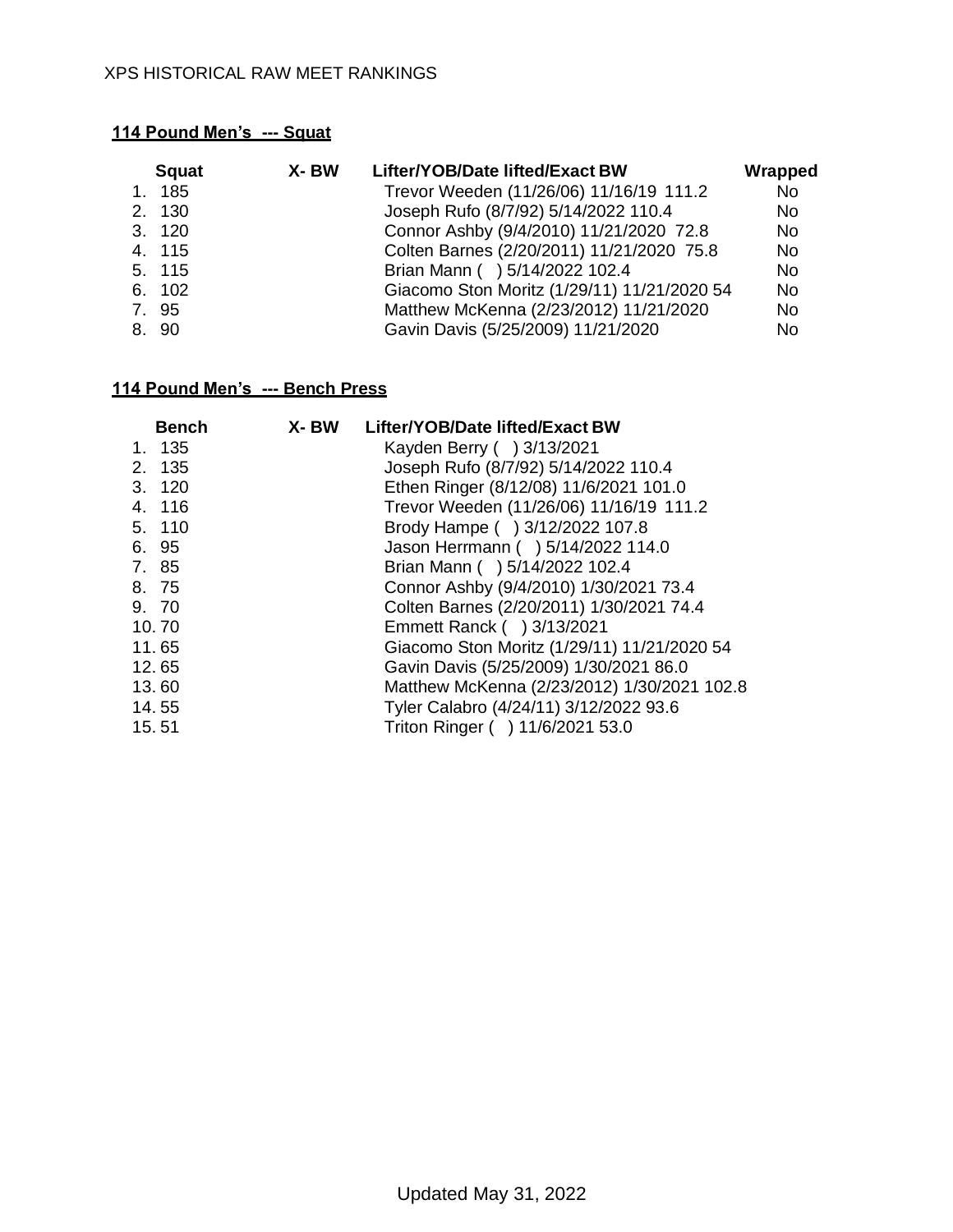| <b>Deadlift</b> | X- BW | Lifter/YOB/Date lifted/Exact BW             |
|-----------------|-------|---------------------------------------------|
| 1. 250          |       | Joseph Rufo (8/7/92) 5/14/2022 110.4        |
| 2. 235          |       | Kayden Berry () 3/13/2021                   |
| 3. 210          |       | Ethen Ringer (8/12/08) 6/26/2021 95.0       |
| 4. 210          |       | Brody Hampe ( ) 3/12/2022 107.8             |
| 5. 200          |       | Trevor Weeden (11/26/06) 11/16/19 111.2     |
| 6. 200          |       | Brian Mann ( ) 5/14/2022 102.4              |
| 7. 175          |       | Emmett Ranck ( ) 3/13/2021                  |
| 8. 170          |       | Gavin Davis (5/25/2009) 1/30/2021 86.0      |
| 9. 165          |       | Tyler Calabro (4/24/11) 3/12/2022 93.6      |
| 10.160          |       | Connor Ashby (9/4/2010) 1/30/2021 73.4      |
| 11.160          |       | Colten Barnes (2/20/2011) 1/30/2021 74.4    |
| 12.160          |       | Matthew McKenna (2/23/2012) 1/30/2021 102.8 |
| 13.150          |       | Antonio Soullas (1/6/09) 5/18/2019) 77.4    |
| 14.150          |       | Jason Herrmann ( ) 5/21/2022 114.0          |
| 15.145          |       | Giacomo Ston Moritz (1/29/11) 11/21/2020 54 |

| <b>Total</b> | X- BW Lifter/YOB/Date lifted/Exact BW       |
|--------------|---------------------------------------------|
| 1. 515       | Joseph Rufo (8/7/92) 5/14/2022 110.4        |
| 2. 501       | Trevor Weeden (11/26/06) 11/16/19 111.2     |
| 3. 400       | Brian Mann ( ) 5/14/2022 102.4              |
| 4. 355       | Connor Ashby (9/4/2010) 1/30/2021 73.4      |
| 5. 326       | Colten Barnes (2/20/2011) 11/21/2020 75.8   |
| 6. 325       | Gavin Davis (5/25/2009) 1/30/2021 86.0      |
| 7. 312       | Giacomo Ston Moritz (1/29/11) 11/21/2020 54 |
| 8. 315       | Matthew McKenna (2/23/2012) 1/30/2021 102.8 |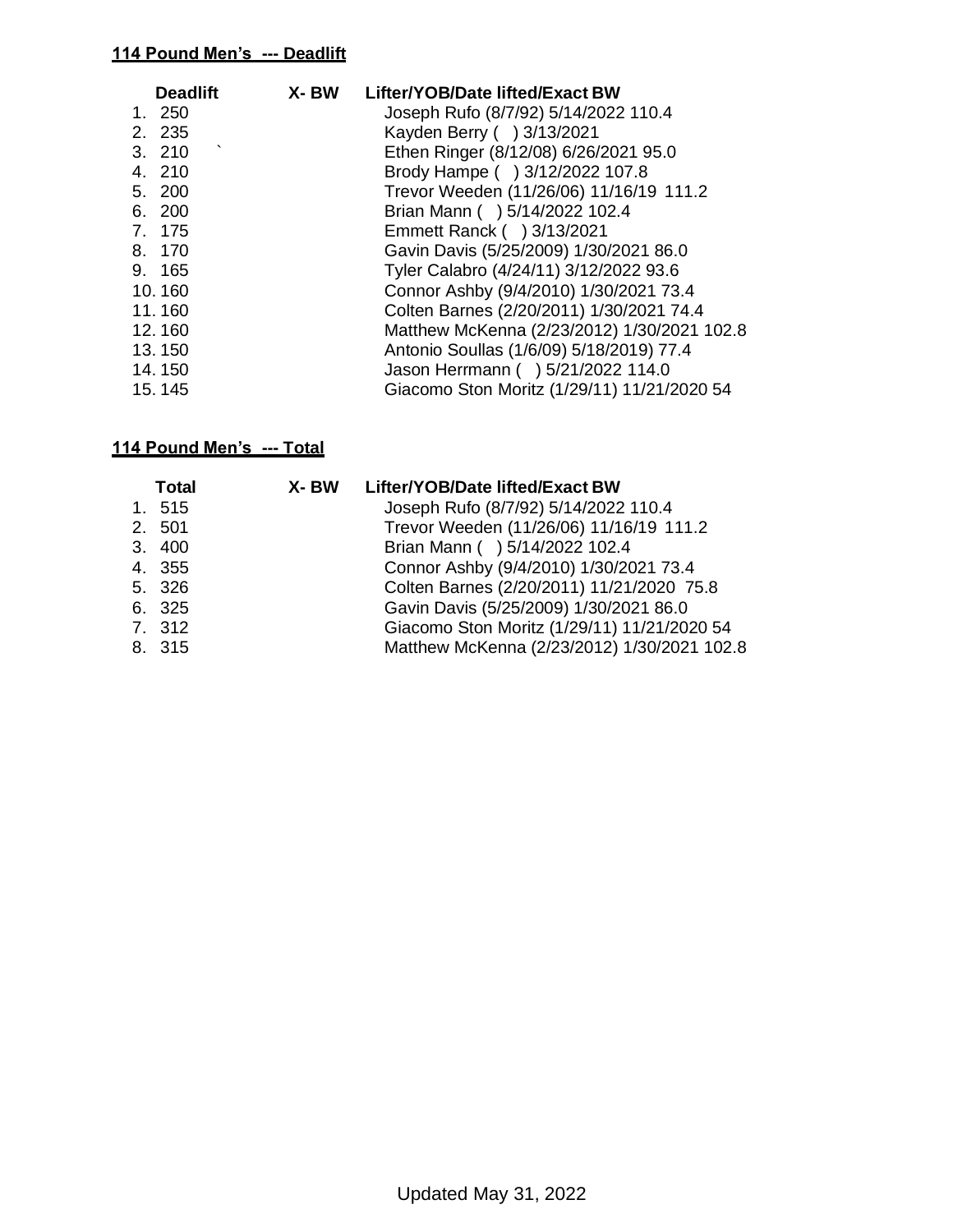|       | <b>Squat</b> | X-BW | Lifter/YOB/Date lifted/Exact BW          | Wrapped   |
|-------|--------------|------|------------------------------------------|-----------|
| 1.330 |              |      | Jacob Yankloski (4/27/95) 2/2/2019 120.8 | <b>No</b> |
| 2.280 |              |      | Daryl Johnson () 6/20/2015 123           |           |
| 3.150 |              |      | Ryan Goldacker ( ) 5/14/2022 123.0       | No.       |

### **123 Pound Men's --- Bench Press**

| Bench  | X- BW | Lifter/YOB/Date lifted/Exact BW          |
|--------|-------|------------------------------------------|
| 1.200  |       | Jacob Yankloski (4/27/95) 2/2/2019 120.8 |
| 2.180  |       | Daryl Johnson () 6/20/2015 123           |
| 3. 120 |       | Ryan Goldacker ( ) 5/14/2022 123.0       |

#### **123 Pound Men's --- Deadlift**

| <b>Deadlift</b> | X- BW | Lifter/YOB/Date lifted/Exact BW     |
|-----------------|-------|-------------------------------------|
| 1.420           |       | Daryl Johnson () 6/20/2015 123      |
| 2. 380          |       | Jacob Yankloski ( ) 5/19/2018 122.0 |
| 3.205           |       | Ryan Goldacker ( ) 5/14/2022 123.0  |

| Total | X- BW | Lifter/YOB/Date lifted/Exact BW          |
|-------|-------|------------------------------------------|
| 1.905 |       | Jacob Yankloski (4/27/95) 2/2/2019 120.8 |
| 2.880 |       | Daryl Johnson () 6/20/2015 123           |
| 3.475 |       | Ryan Goldacker ( ) 5/14/2022 123.0       |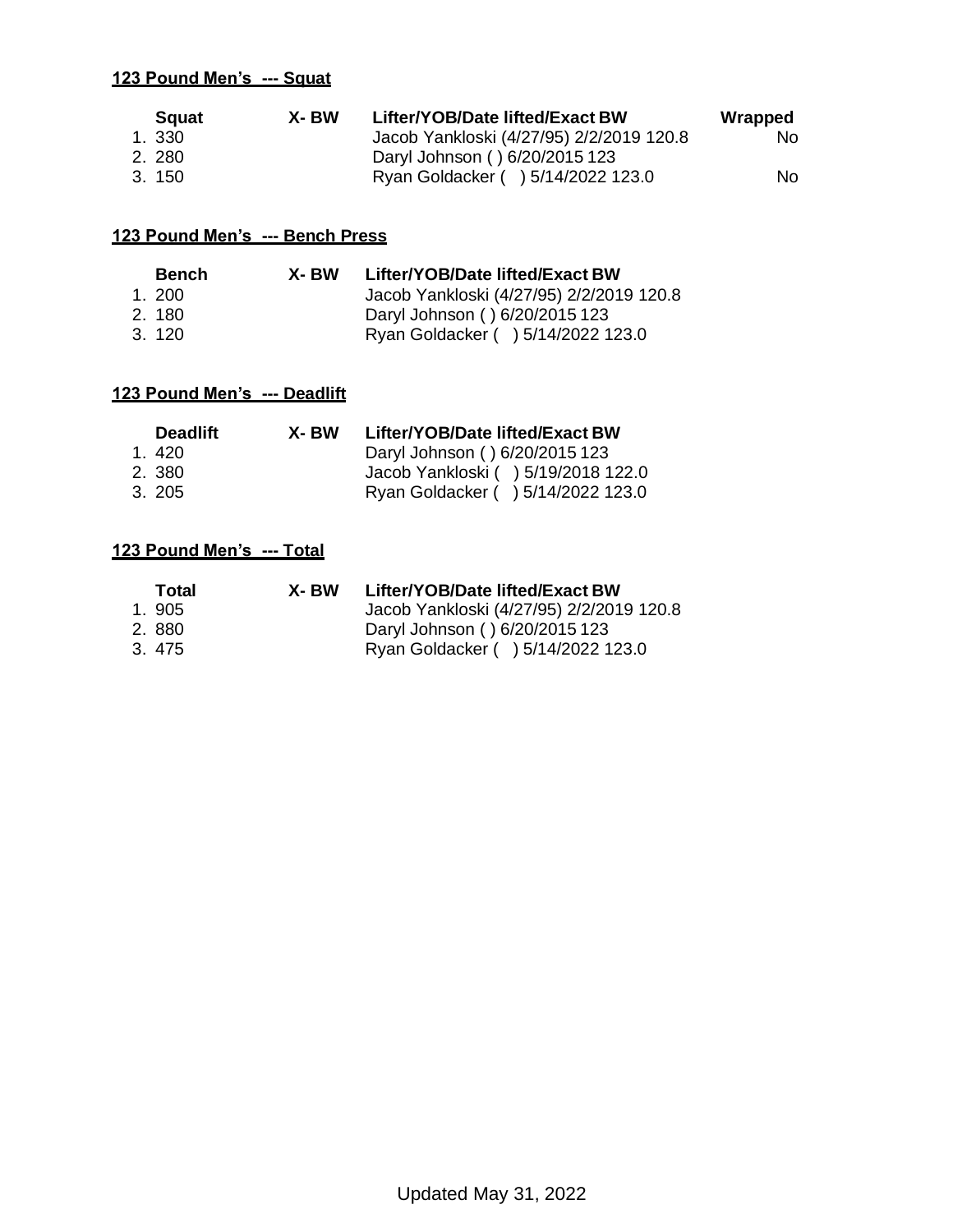| <b>S</b> quat | X- BW | Lifter/YOB/Date lifted/Exact BW         |
|---------------|-------|-----------------------------------------|
| 1.330         |       | Daryl Johnson () 2/18/17 126.8          |
| 2. 225        |       | Rawn Prowell ( ) 11/17/18 128.6 Wrapped |

#### **132 Pound Men's --- Bench Press**

| <b>Bench</b> | X- BW | Lifter/YOB/Date lifted/Exact BW   |
|--------------|-------|-----------------------------------|
| 1.195        |       | Daryl Johnson ( ) 7/16/2016 125.8 |
| 2.145        |       | Rawn Prowell ( ) 11/17/18 128.6   |

#### **132 Pound Men's --- Deadlift**

| <b>Deadlift</b> | X- BW | Lifter/YOB/Date lifted/Exact BW |
|-----------------|-------|---------------------------------|
| 1.420           |       | Daryl Johnson () 2/18/17 126.8  |
| 2.405           |       | Nathan Duda ( ) 5/21/2022 132.0 |
| 3. 300          |       | Rawn Prowell ( ) 11/17/18 128.6 |

| Total | X- BW | Lifter/YOB/Date lifted/Exact BW |
|-------|-------|---------------------------------|
| 1.945 |       | Daryl Johnson () 2/18/17 126.8  |
| 2.670 |       | Rawn Prowell ( ) 11/17/18 128.6 |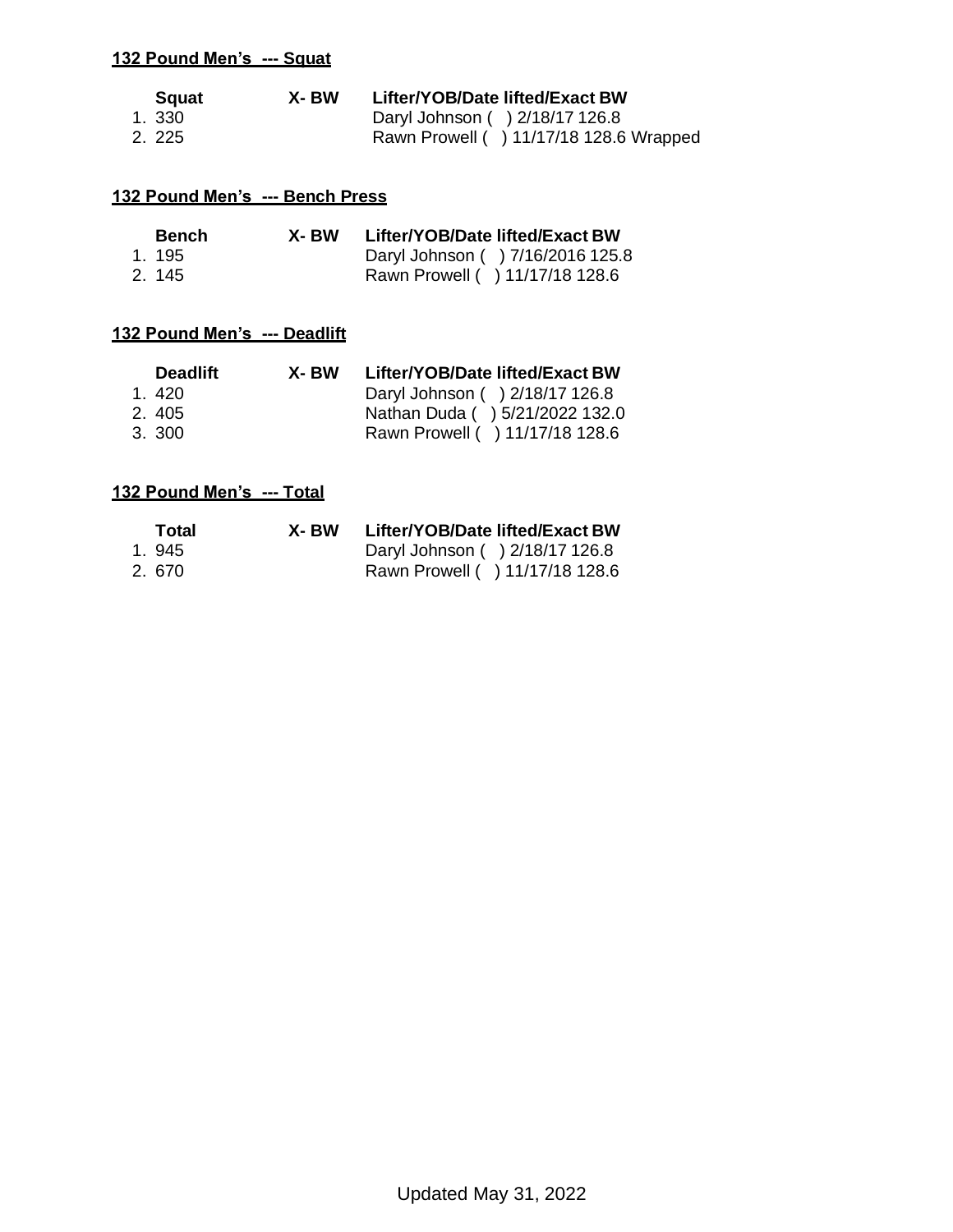|     | <b>Squat</b> | X-BW | Lifter/YOB/Date lifted/Exact BW          | Wrapped |
|-----|--------------|------|------------------------------------------|---------|
| 1.  | 415          |      | Wayne Cook (3/20/96) 5/19/2018 145.4     | Yes     |
| 2.  | 385          |      | Anthony Meola (11/14/89) 2/2/2019 143.2  | No.     |
| 3.  | 345          |      | Lucas Yankloski (9/30/97) 11/18/17 144.8 | No.     |
| 4.  | 320          |      | Graham Leggat (5/24/95) 6/3/2017 144.2   | No.     |
| 5.  | 290          |      | Alex Devine (4/16/97) 2/2/2019 147.8     | No.     |
| 6.  | 265          |      | Michael Moore (6/8/66) 2/3/18 148.4      | No.     |
| 7.  | 255          |      | Jacob Smith ( ) 5/19/2018 148.2          | Yes     |
| 8.  | 205          |      | Daniel Flynn (11/4/02) 8/26/2017 143.4   | No.     |
| 9.  | 190          |      | Magnuss McVicar ( ) 2/18/2017 146.4      |         |
| 10. | 170          |      | Mike Worboys ( ) 5/14/2022 138.4         | No      |
| 11. | 145          |      | Kyle McDonigal () 5/14/2022 148.5        | No      |

|     | <b>Bench</b> | X-BW | Lifter/YOB/Date lifted/Exact BW          |
|-----|--------------|------|------------------------------------------|
| 1.  | 265          |      | Anthony Meola (11/14/89) 2/2/2019 143.2  |
| 2.  | 255          |      | Wayne Cook (3/20/96) 11/18/17 146.2      |
| 3.  | 235          |      | Lucas Yankloski (9/30/97) 11/18/17 144.8 |
| 4.  | 235          |      | Michael Moore (6/8/66) 2/3/18 148.4      |
| 5.  | 225          |      | Alex Devine (4/16/97) 2/2/2019 147.8     |
| 6.  | 225          |      | Joseph Crabbe ( ) 7/31/2021 146.9        |
| 7.  | 215          |      | Graham Leggat (5/24/95) 6/3/2017 144.2   |
| 8.  | 175          |      | Jacob Smith () 5/19/2018 148.2           |
| 9.  | 170          |      | Magnuss McVicar () 2/18/2017 146.4       |
| 10. | 160          |      | Daniel Flynn (11/4/02) 8/26/2017 143.4   |
| 11. | 135          |      | Kyle McDonigal ( ) 5/14/2022 148.5       |
| 12. | 115          |      | Mike Worboys ( ) 5/14/2022 138.4         |
| 13. | 95           |      | Chris Krebs ( ) 5/24/2022 147.4          |
| 14. | 60           |      | Trent Bryson ( ) 3/13/2021               |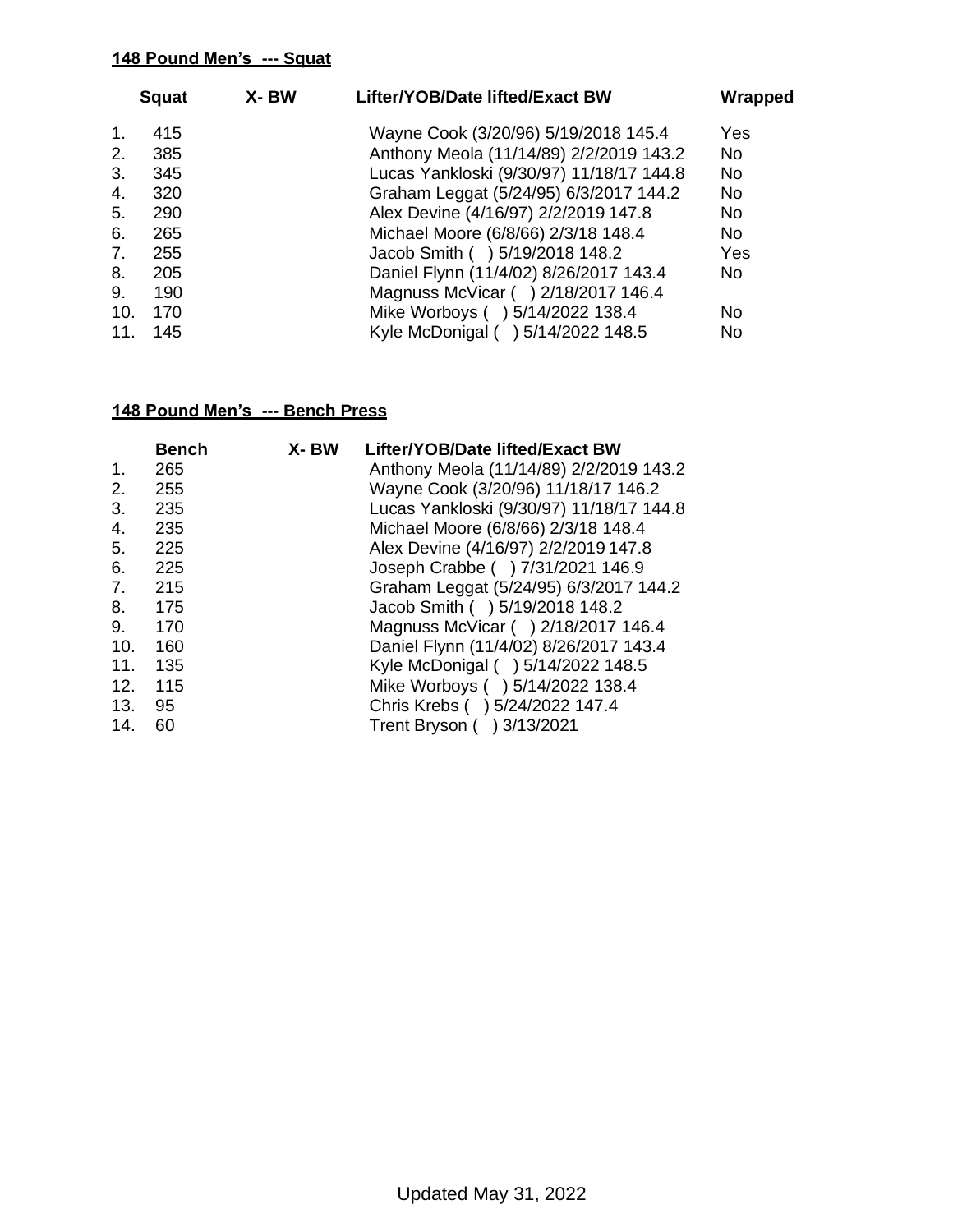|                | <b>Deadlift</b> | X-BW | Lifter/YOB/Date lifted/Exact BW          |
|----------------|-----------------|------|------------------------------------------|
| $\mathbf{1}$ . | 475             |      | Wayne Cook (3/20/96) 11/18/17 146.2      |
| 2.             | 455             |      | Anthony Meola (11/14/89) 2/2/2019 143.2  |
| 3.             | 430             |      | Joseph Crabbe ( ) 5/21/2022 147.9        |
| 4.             | 405             |      | Lucas Yankloski (9/30/97) 11/18/17 144.8 |
| 5.             | 390             |      | Alex Devine (4/16/97) 2/2/2019 147.8     |
| 6.             | 320             |      | Jacob Smith () 5/19/2018 148.2           |
| 7.             | 310             |      | Magnuss McVicar ( ) 2/18/2017 146.4      |
| 8.             | 305             |      | Daniel Flynn (11/4/02) 8/26/2017 143.4   |
| 9.             | 325             |      | Michael Moore (6/8/66) 2/3/18 148.4      |
| 10.            | 285             |      | Graham Leggat (5/24/95) 6/3/2017 144.2   |
| 11.            | 230             |      | Mike Worboys ( ) 5/14/2022 138.4         |
| 12.            | 200             |      | Kyle McDonigal ( ) 5/14/2022 148.5       |
|                | 13. 165         |      | Trent Bryson ( ) 3/13/2021               |
| 14.            | 135             |      | Chris Krebs ( ) 5/24/2022 147.4          |

| <b>Total</b> | X-BW | Lifter/YOB/Date lifted/Exact BW          |
|--------------|------|------------------------------------------|
| 1105         |      | Anthony Meola (11/14/89) 2/2/2019 143.2  |
| 1095         |      | Wayne Cook (3/20/96) 11/18/17 146.2      |
| 985          |      | Lucas Yankloski (9/30/97) 11/18/17 144.8 |
| 905          |      | Alex Devine (4/16/97) 2/2/2019 147.8     |
| 825          |      | Michael Moore (6/8/66) 2/3/18 148.4      |
| 820          |      | Graham Leggat (5/24/95) 6/3/2017 144.2   |
| 750          |      | Jacob Smith ( ) 5/19/2018 148.2          |
| 670          |      | Magnuss McVicar () 2/18/2017 146.4       |
| 670          |      | Daniel Flynn (11/4/02) 8/26/2017 143.4   |
| 515          |      | Mike Worboys ( ) 5/14/2022 138.4         |
| 480          |      | Kyle McDonigal ( ) 5/14/2022 148.5       |
|              |      |                                          |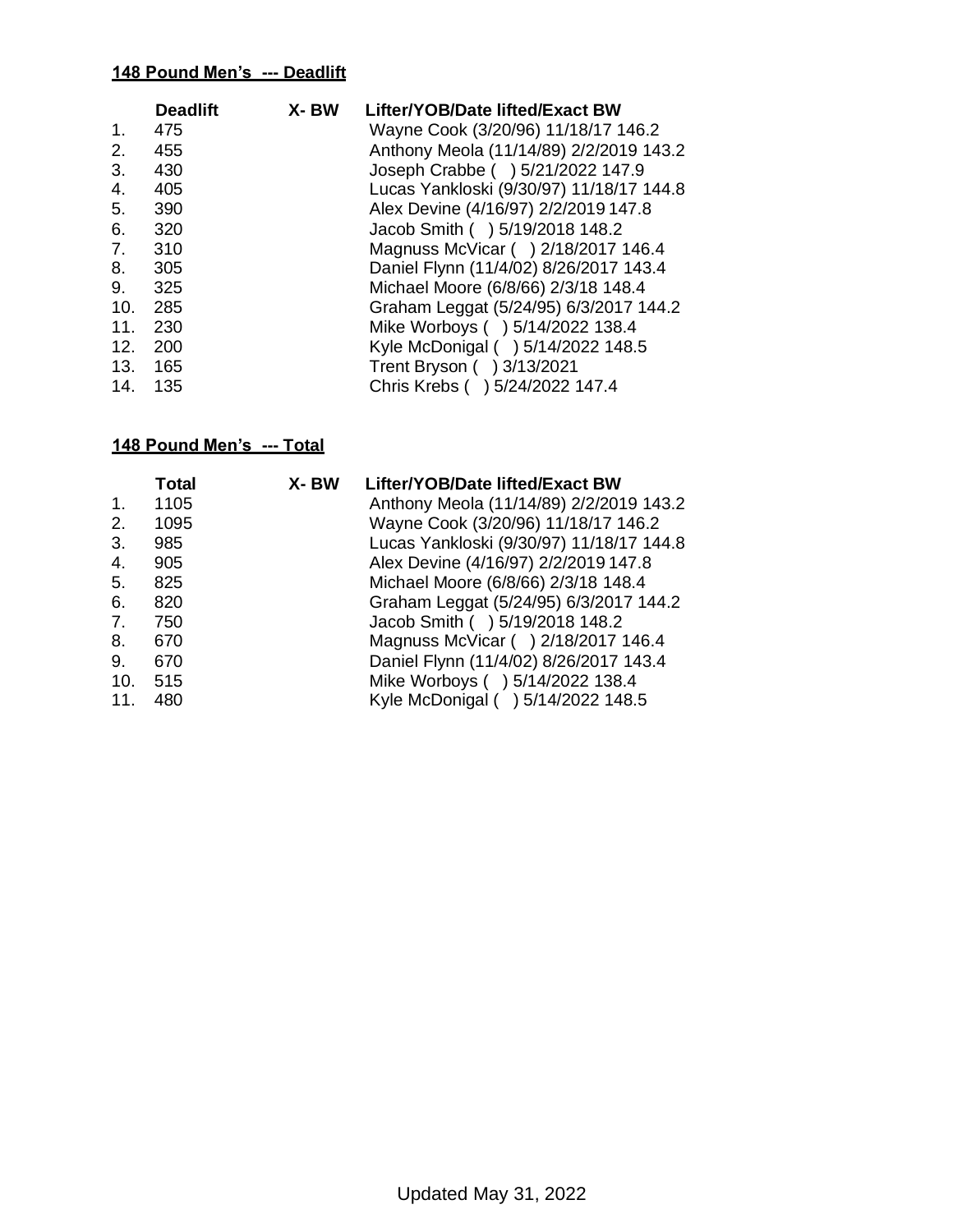|     | <b>Squat</b> | X- BW | Lifter/YOB/Date lifted/Exact BW              | Wrapped    |
|-----|--------------|-------|----------------------------------------------|------------|
| 1.  | 525          |       | Anthony Pirie (2/5/92) 11/18/2017 163.2      | Yes        |
| 2.  | 510          |       | James Wells (1/18/95) 11/16/2019 163.8       | Yes        |
| 3.  | 450          |       | John Wells ( ) 6/20/2015                     |            |
| 4.  | 435          |       | Joe Rosato () 3/27/2021 165.1                | Yes        |
| 5.  | 430          |       | Frank Meola (7/21/92) 2/2/2019 163.6         | <b>Yes</b> |
| 6.  | 430          |       | Lucas Yankloski (9/30/97) 2/2/2019 162.2     | No         |
| 7.  | 415          |       | Aaron Bennett (10/18/93) 2/2/2019 164.4      | Yes        |
| 8.  | 405          |       | David Cangialosi Jr (9/11/91) 164.4          | No         |
| 9.  | 405          |       | James Nowack (7/11/96) 2/2/2019 163.0        | No         |
| 10. | 385          |       | Ezequiel Ortiz () 2/18/2017 163.6            | Yes        |
| 11. | 380          |       | Joseph Falcone (3/6/99) 11/20/2021           | No         |
| 12. | 375          |       | Marion Hebert ( ) 2/18/2017 163.8            |            |
| 13. | 370          |       | Daniel Pelow (10/4/89) 2/3/18 162.8          | No.        |
| 14. | 360          |       | Eddie Lianos () 3/27/2021 165                |            |
| 15. | 355          |       | Santana Deanda (11/29/97) 11/18/2017 160.2   |            |
| 16. | 350          |       | Stephen Caserta ( ) 11/21/2015               |            |
| 17. | 350          |       | Jonah Geremiah (10/16/95) 2/3/18             | Yes        |
| 18. | 350          |       | James Benedict (4/9/05) 5/19/18 162.6        | Yes        |
| 19. | 335          |       | Ryan Dieffenderfer (1/28/90) 1/30/2021 165.2 |            |
| 20. | 330          |       | Zachary Szigeti (7/20/01) 8/4/2018 165.2     |            |
| 21. | 325          |       | Jon Caldwell ( ) 6/20/2015                   |            |

|     | <b>Bench</b> | X- BW | Lifter/YOB/Date lifted/Exact BW                 |
|-----|--------------|-------|-------------------------------------------------|
| 1.  | 350          |       | James La Tray ( ) 6/18/2016, 165.2              |
| 2.  | 345          |       | Aaron Bennett (10/18/93) 2/2/2019 164.4         |
| 3.  | 335          |       | John Wells ( ) 6/20/2015                        |
| 4.  | 330          |       | James Wells (1/18/95) 11/16/2019 163.8          |
| 5.  | 315          |       | David Cangialosi Jr. (9/11/91) 11/18/2017 163.0 |
| 6.  | 315          |       | Joseph Rosato Jr. ( ) 7/31/2021 164.4           |
| 7.  | 305          |       | Anthony Pirie (2/5/92) 11/18/2017 163.2         |
| 8.  | 290          |       | Dylan Molchanoff ( ) 11/21/2015                 |
| 9.  | 290          |       | Eddie Llanos () 7/31/2021 165.1                 |
| 10. | 285          |       | Paul Mallette (3/9/95) 11/18/17 157.8           |
| 11. | 285          |       | Daniel Pelow (10/4/89) 2/3/18 162.8             |
| 12. | 285          |       | Lucas Yankloski ( ) 5/19/2018 161.4             |
| 13. | 285          |       | Joe Rosato ( ) 3/27/2021 165.1                  |
| 14. | 275          |       | Marion Hebert ( ) 2/18/2017 163.8               |
| 15. | 275          |       | Anthony Sciametti (2/13/97) 6/3/2017 163.4      |
|     | 275          |       | Santana Deanda (11/29/97) 11/18/2017 160.2      |
| 17. | 275          |       | Jonah Geremiah (10/16/95) 2/3/18                |
| 18. | 275          |       | Frank Meola (7/21/92) 2/2/2019 163.6            |
| 19. | 275          |       | Joseph Falcone (3/6/99) 11/20/2021              |
| 20. | 265          |       | Ezequiel Ortiz ( ) 2/18/2017 163.6              |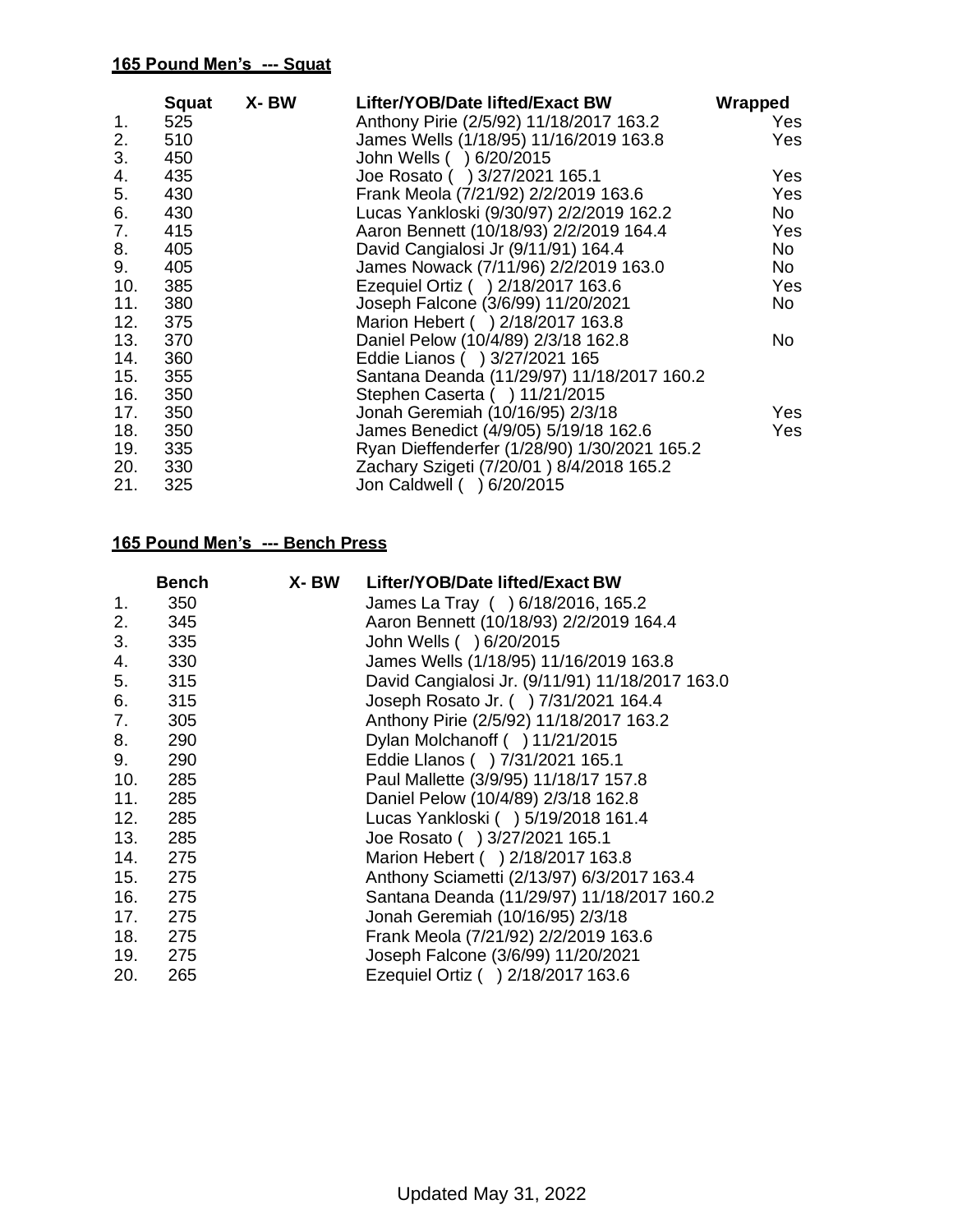|     | <b>Deadlift</b> | X- BW | Lifter/YOB/Date lifted/Exact BW            |
|-----|-----------------|-------|--------------------------------------------|
| 1.  | 575             |       | Jonah Geremiah (10/16/95) 2/3/18           |
| 2.  | 545             |       | Anthony Pirie (2/5/92) 11/18/2017 163.2    |
| 3.  | 535             |       | Joseph Rosato Jr. ( ) 7/31/2021 164.4      |
| 4.  | 525             |       | Jacob Meola ( ) 5/21/2022 164.2            |
| 5.  | 515             |       | John Wells ( ) 6/20/2015                   |
| 6.  | 505             |       | Aaron Bennett (10/18/93) 2/2/2019 164.4    |
| 7.  | 500             |       | Joe Rosato ( ) 3/27/2021 165.1             |
| 8.  | 495             |       | Frank Meola (7/21/92) 2/2/2019 163.6       |
| 9.  | 475             |       | David Cangialosi Jr (9/11/91) 164.4        |
| 10. | 475             |       | Lucas Yankloski (9/30/97) 2/2/2019 162.2   |
| 11. | 475             |       | James Wells (1/18/95) 11/16/2019 163.8     |
| 12. | 475             |       | Eddie Llanos () 7/31/2021 165.1            |
| 13. | 465             |       | John Martucelli ( ) 2/18/2017 161.8        |
| 14. | 460             |       | Joseph Falcone (3/6/99) 11/20/2021         |
| 15. | 455             |       | Anthony Sciametti ( ) 2/18/2017 158.8      |
| 16. | 450             |       | Santana Deanda (11/29/97) 11/18/2017 160.2 |
| 17. | 435             |       | Daniel Pelow (10/4/89) 2/3/18 162.8        |
| 18. | 435             |       | James Nowack (7/11/96) 2/2/2019 163.0      |
| 19. | 430             |       | James Benedict (4/9/02) 11/18/07 162.2     |
| 20. | 425             |       | Stephen Caserta ( ) 11/21/2015             |

|    | <b>Total</b> | X-BW | Lifter/YOB/Date lifted/Exact BW            |
|----|--------------|------|--------------------------------------------|
|    | 1. 1375      |      | Anthony Pirie (2/5/92) 11/18/2017 163.2    |
|    | 2. 1315      |      | James Wells (1/18/95) 11/16/2019 163.8     |
|    | 3. 1300      |      | John Wells ( ) 6/20/2015                   |
|    | 4. 1265      |      | Aaron Bennett (10/18/93) 2/2/2019 164.4    |
| 5. | 1230         |      | Joe Rosato ( ) 3/27/2021 165.1             |
|    | 6. 1200      |      | Jonah Geremiah (10/16/95) 2/3/18           |
|    | 7. 1200      |      | Frank Meola (7/21/92) 2/2/2019 163.6       |
|    | 8. 1185      |      | David Cangialosi Jr (9/11/91) 164.4        |
|    | 9. 1185      |      | Lucas Yankloski (9/30/97) 2/2/2019 162.2   |
|    | 10.1115      |      | Joseph Falcone (3/6/99) 11/20/2021         |
|    | 11.1090      |      | Daniel Pelow (10/4/89) 2/3/18 162.8        |
|    | 12.1085      |      | Santana Deanda (11/29/97) 11/18/2017 160.2 |
|    | 13.1065      |      | Ezequiel Ortiz ( ) 2/18/2017 163.6         |
|    | 14.1065      |      | James Nowack (7/11/96) 2/2/2019 163.0      |
|    | 15.1055      |      | Marion Hebert ( ) 2/18/2017 163.8          |
|    | 16.1045      |      | Eddie Lianos () 3/27/2021 165              |
|    | 17.1025      |      | John Martucelli ( ) 2/18/2017 161.8        |
|    | 18.965       |      | Jon Caldwell ( ) 6/20/2015                 |
|    | 19.965       |      | James Benedict (4/9/05) 5/19/18 162.6      |
|    | 20.940       |      | Zachary Szigeti (7/20/01) 8/4/2018 165.2   |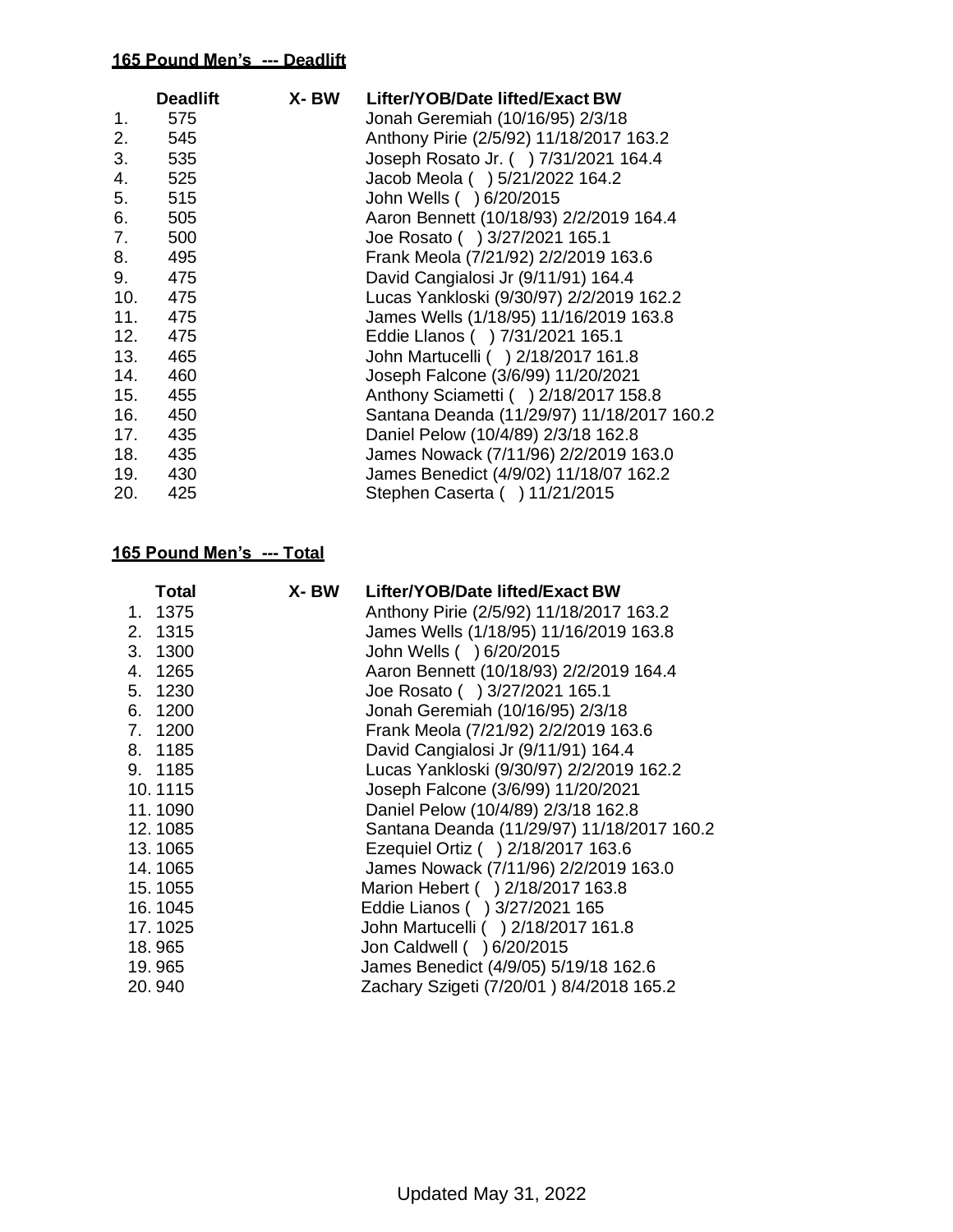| <b>Squat</b> |         | X-BW | Lifter/YOB/Date lifted/Exact BW                 |
|--------------|---------|------|-------------------------------------------------|
| 1.           | 730     |      | Anthony Hobaica () 11/05/2016 179.6 wrapped     |
| 2.           | 710     |      | Marcus Morris ( ) 11/18/2017 181.4 wrapped      |
| 3.           | 650     |      | Joe Ryan (7/1/91) 11/16/2019 180.6 wrapped      |
| 4.           | 550     |      | Christian Garcilazo (5/14/1992) 180.2           |
| 5.           | 505     |      | Ted de Ment ( ) 11/05/2016 180.2                |
| 6.           | 500     |      | Ethan Teller (11/10/03) 3/26/2022 180.2 wrapped |
| 7.           | 495     |      | Noah Urbanski (7/15/99) 11/16/2019 180.6        |
| 8.           | 485     |      | Darren McGreevy ( ) 11/17/18 179.8              |
| 9.           | 460     |      | Jason Irorio ( ) 11/05/2016 180.6 wrapped       |
| 10.          | 455     |      | Matt Baio () 5/19/2018 180.2                    |
| 11.          | 450     |      | Anthony Kite ( ) 11/05/2016 178.6               |
|              | 12. 445 |      | Steve Grosso ( ) 6/20/2015                      |
|              | 13. 440 |      | Adam Perkel (9/30/1990) 176.8                   |
|              | 14. 435 |      | Jonah Geremiah () 6/20/2015                     |
|              | 15. 430 |      | Evan Stone (10/12/00) 5/19/2018 179.6 wrapped   |
|              | 16. 430 |      | Michael Cellini ( ) 11/17/18 181.0              |
|              | 17. 430 |      | Andrew Clark ( ) 3/27/2021 178.2 wrapped        |
|              | 18. 425 |      | John Martucelli (5/29/97) 8/26/2017 178.4       |
|              | 19. 425 |      | Jacob Topple ( ) 11/17/2018 178.0               |
| 20.          | 415     |      | Ryan Morse (7/14/92) 8/4/2018 178.6             |

| Bench      | X- BW                                                      | Lifter/YOB/Date lifted/Exact BW           |
|------------|------------------------------------------------------------|-------------------------------------------|
| 485        |                                                            | Anthony Hobaica () 11/05/2016 179.6       |
| 430        |                                                            | Joe Ryan (7/1/91) 11/16/2019 180.6        |
| 385        |                                                            | Matthew Sullivan ( ) 11/21/2015           |
| 385        |                                                            | James La Tray ( ) 6/20/2015               |
| 365        |                                                            | Michael Walley (7/1/95) 11/18/2017 181.6  |
| 365        |                                                            | Marcus Morris ( ) 11/18/2017 181.4        |
| 345        |                                                            | Anthony Kite ( ) 11/05/2016 178.6         |
| 340<br>8.  |                                                            | Christian Garcilazo (5/14/1992) 180.2     |
| 335        |                                                            | Ryan Mellish() 8/26/2017 170.8            |
|            |                                                            | Matt Baio () 5/19/2018 180.2              |
| 11. 325    |                                                            | Darren McGreevy ( ) 11/17/18 179.8        |
| 12. 325    |                                                            | Noah Urbanski (7/15/99) 11/16/2019 180.6  |
|            |                                                            | Adam Perkel (9/30/1990) 176.8             |
|            |                                                            | Joseph Pancari ( ) 11/05/2016 175.6       |
| 15. 315    |                                                            | Anthony Franco () 3/27/2021 179.3         |
|            |                                                            | Jonah Geremiah () 6/20/2015               |
|            |                                                            | Andrew Clark ( ) 7/31/2021 180.4          |
|            |                                                            | Jimmie Abraham (3/28/94) 11/18/2017 180.0 |
| 19.<br>300 |                                                            | Alex Carbone (4/27/73) 11/21/2020 176.0   |
| 300        |                                                            | Ethan Teller (11/10/03) 3/26/2022 180.2   |
|            | 10. 325<br>13. 320<br>14. 315<br>16. 310<br>17. 310<br>300 |                                           |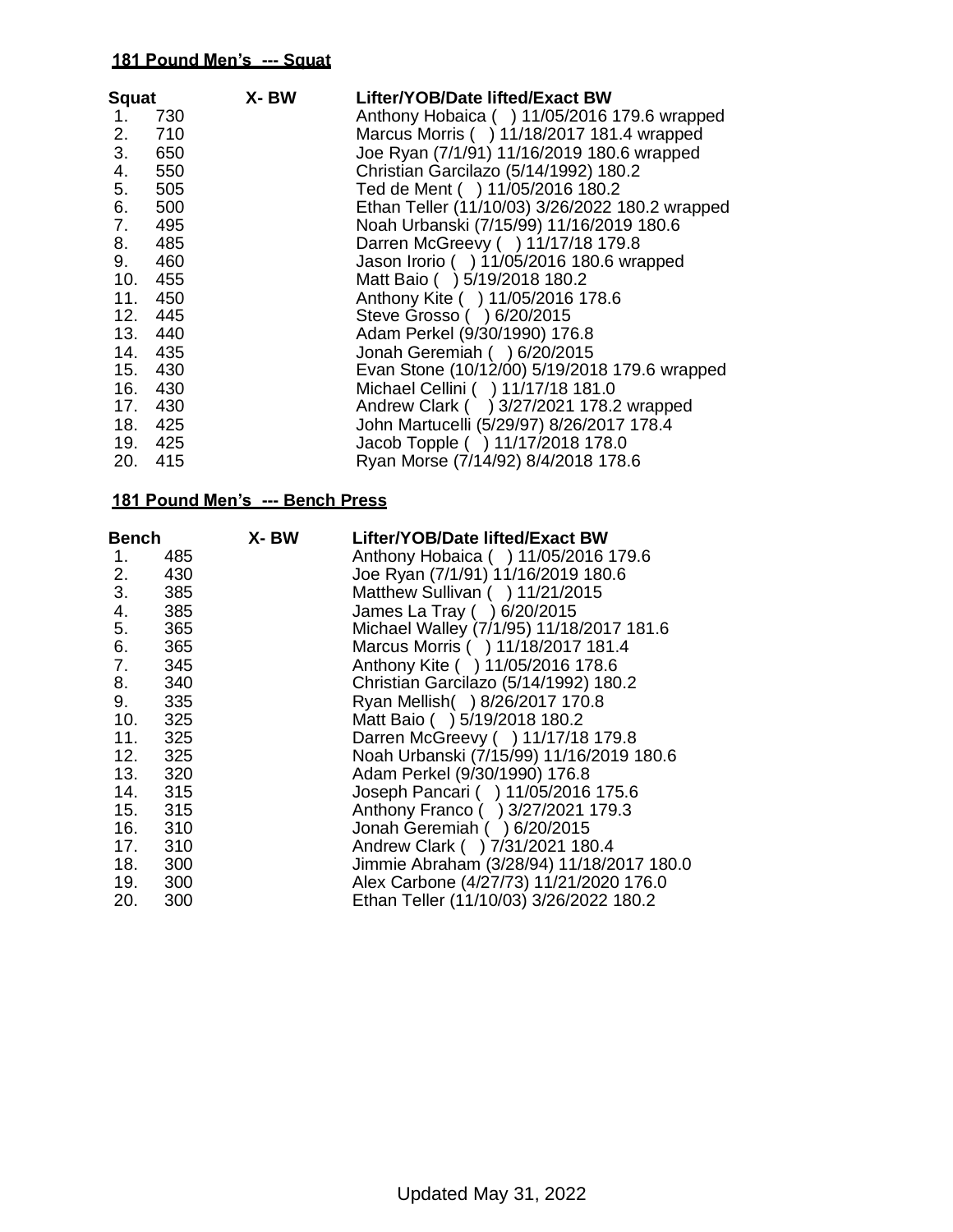| <b>Deadlift</b> |         | X-BW | Lifter/YOB/Date lifted/Exact BW           |
|-----------------|---------|------|-------------------------------------------|
| 1.              | 685     |      | Anthony Hobaica () 11/05/2016 179.6       |
| 2.              | 670     |      | Marcus Morris ( ) 11/18/2017 181.4        |
|                 | 3. 595  |      | Noah Urbanski (7/15/99) 11/16/2019 180.6  |
| 4.              | 575     |      | Christian Garcilazo () 5/19/2018 180.0    |
| 5.              | 570     |      | Jimmie Abraham (3/28/94) 11/18/2017 180.0 |
| 6.              | 565     |      | Jonah Geremiah () 6/20/2015               |
| 7.              | 560     |      | Michael Cellini ( ) 11/17/18 181.0        |
|                 | 555     |      | Andrew Clark ( ) 7/31/2021 180.4          |
| 9.              | 550     |      | Evan Stone (10/12/00) 5/19/2018 179.6     |
|                 | 10. 545 |      | John Martucelli (5/29/97) 8/26/2017 178.4 |
|                 | 11. 545 |      | Alex Carbone (4/27/73) 11/21/2020 176.0   |
|                 | 12. 535 |      | Harley Wright ( ) 7/31/2021 179.5         |
|                 | 13. 530 |      | Jacob Topple ( ) 11/17/2018 178.0         |
|                 | 14. 530 |      | Darren McGreevy ( ) 11/17/18 179.8        |
|                 | 15. 530 |      | Jack Longo ( ) 5/21/2022 177.8            |
|                 | 16. 525 |      | Anthony Kite ( ) 11/05/2016 178.6         |
|                 | 17. 525 |      | Joe Ryan (7/1/91) 11/16/2019 180.6        |
|                 | 18. 520 |      | Harry Williams ( ) 5/21/2022 181.0        |
|                 | 19. 505 |      | Matthew Barnell ( ) 5/19/2018 175.8       |
|                 | 20. 505 |      | Mick Deshpande (11/8/02) 3/26/2022 175.0  |

| Total |          | X-BW | Lifter/YOB/Date lifted/Exact BW           |
|-------|----------|------|-------------------------------------------|
| 1.    | 1900     |      | Anthony Hobaica () 11/05/2016 179.6       |
| 2.    | 1745     |      | Marcus Morris ( ) 11/18/2017 181.4        |
| 3.    | 1605     |      | Joe Ryan (7/1/91) 11/16/2019 180.6        |
| 4.    | 1440     |      | Christian Garcilazo (5/14/1992) 180.2     |
| 5.    | 1415     |      | Noah Urbanski (7/15/99) 11/16/2019 180.6  |
| 6.    | 1380     |      | Christian Garcilazo () 5/19/2018 180.0    |
| 7.    | 1340     |      | Darren McGreevy ( ) 11/17/18 179.8        |
| 8.    | 1320     |      | Anthony Kite ( ) 11/05/2016 178.6         |
| 9.    | 1280     |      | Jonah Geremiah () 6/20/2015               |
|       | 10. 1280 |      | Matt Baio ( ) 5/19/2018 180.2             |
|       | 11. 1275 |      | Jimmie Abraham (3/28/94) 11/18/2017 180.0 |
|       | 12. 1275 |      | Ethan Teller (11/10/03) 3/26/2022 180.2   |
|       | 13. 1265 |      | John Martucelli (5/29/97) 8/26/2017 178.4 |
|       | 14. 1265 |      | Michael Cellini ( ) 11/17/18 181.0        |
|       | 15. 1240 |      | Adam Perkel (9/30/1990) 176.8             |
|       | 16. 1230 |      | Michael Walley (7/1/95) 11/18/2017 181.6  |
|       | 17. 1230 |      | Alex Carbone (4/27/73) 11/21/2020 176.0   |
|       | 18. 1215 |      | Andrew Clark ( ) 3/27/2021 178.2          |
|       | 19. 1200 |      | Evan Stone (10/12/00) 5/19/2018 179.6     |
| 20.   | 1200     |      | Jacob Topple ( ) 11/17/2018 178.0         |
|       |          |      |                                           |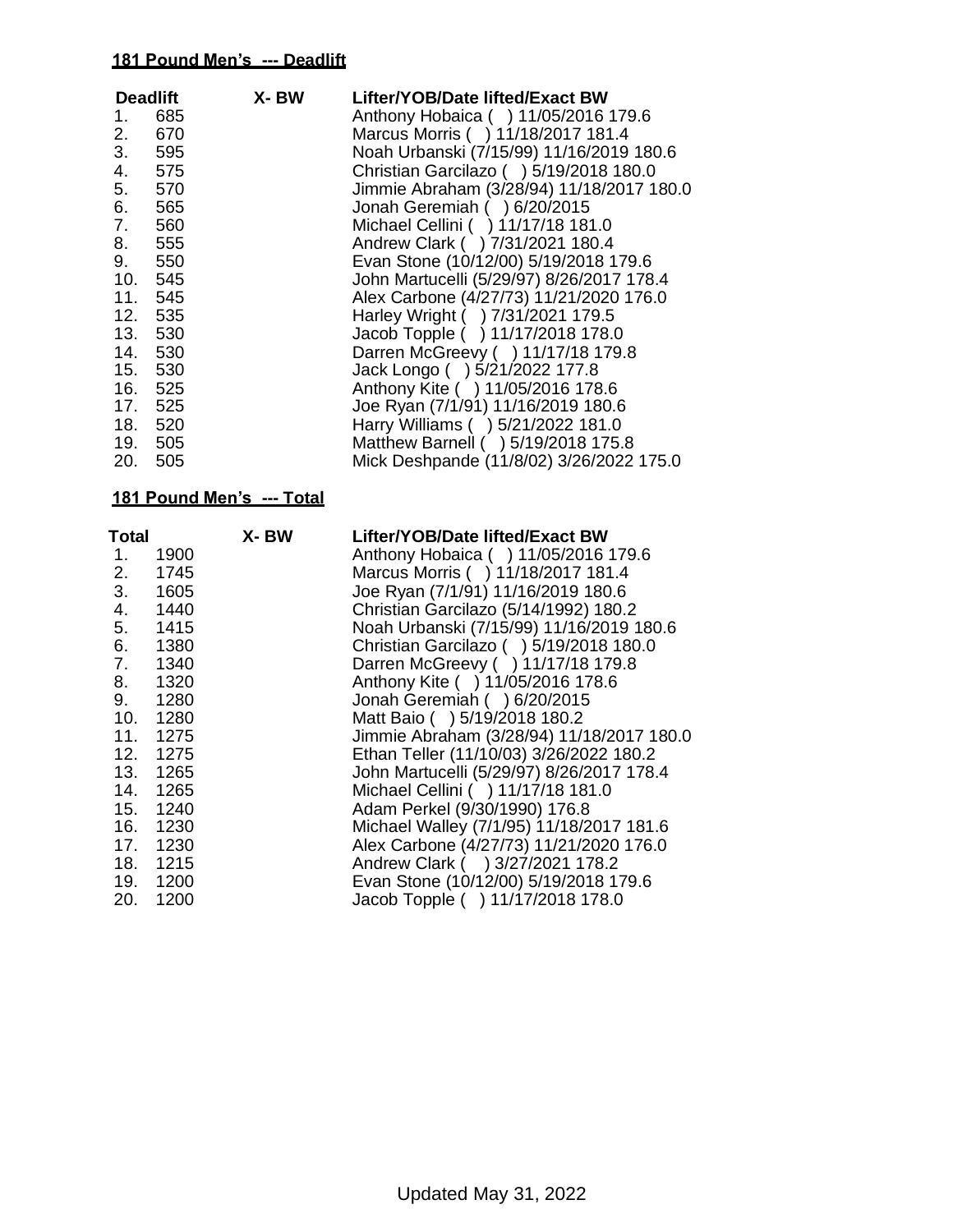| <b>Squat</b> |            | X-BW | Lifter/YOB/Date lifted/Exact BW                                                | Wrapped |
|--------------|------------|------|--------------------------------------------------------------------------------|---------|
| 1.           | 725        |      | Akeel Gaines (10/6/82) 8/26/2017 195                                           | Yes:    |
| 2.<br>3.     | 625        |      | Joshua Hunt (4/12/82) 11/20/2021 197.4<br>Daniel Predmore ( ) 11/05/2016 195.6 | Yes:    |
| 4.           | 575<br>565 |      | Damir Hadzalic (5/28/92) 197.4                                                 | Yes     |
|              | 565        |      | Justin Grygas (9/13/83) 7/13/2019 197.2                                        |         |
| 5.           |            |      |                                                                                | Yes     |
| 6.           | 540        |      | Sa-id Shakir ( ) 11/21/2015                                                    |         |
| 7.           | 540        |      | Craig Recore ( ) 11/21/2015                                                    |         |
| 8.           | 540        |      | Blaine Stottlar (6/2/92) 7/13/2019                                             | Yes     |
| 9.           | 500        |      | Mike Cellini (9/23/97) 5/18/2019 190.4                                         |         |
| 10.          | 490        |      | Nick Reyes () 3/26/2022 195.0                                                  |         |
| 11.          | 480        |      | Brian Nguyen ( ) 11/21/2015                                                    |         |
| 12.          | 475        |      | Calvin Halfacre (10/8/95) 6/3/2017 197.4                                       | Yes     |
| 13.          | 470        |      | Collin Stirpe (9/28/94) 5/18/2019 192.8                                        |         |
| 14.          | 465        |      | Nicholas Dale (8/9/93) 7/73/2019                                               | Yes     |
| 15.          | 460        |      | Stephen Marx ( ) 11/21/2015                                                    |         |
| 16.          | 460        |      | Andrew Koch (2/4/97) 5/18/2019 195.8                                           |         |
| 17.          | 460        |      | Nick Labella ( ) 3/27/2021 195.9                                               | No      |
| 18.          | 455        |      | Darren McGreevy ( ) 11/05/2016 196.8                                           |         |
| 19.          | 450        |      | Joshua Davidson ( ) 11/21/2015                                                 |         |
| 20.          | 450        |      | William Scholl (5/6/63) 6/3/2017 195.2                                         | Yes     |

|     | <b>Bench</b> | X- BW | Lifter/YOB/Date lifted/Exact BW            |
|-----|--------------|-------|--------------------------------------------|
| 1.  | 435          |       | Akeel Gaines (10/6/82) 8/26/2017 195       |
| 2.  | 430          |       | Jose Graham () 6/18/2016, 197.4            |
|     | 3.415        |       | Joshua Hunt (4/12/82) 11/20/2021 197.4     |
| 4.  | 410          |       | Chris Soullas ( ) 5/18/2019 196.2          |
| 5.  | 405          |       | Kelvin Melton II (8/13/90) 1/30/2021 196.8 |
| 6.  | 380          |       | Daniel Predmore ( ) 11/05/2016 195.6       |
| 7.  | 375          |       | Justin Grygas (9/13/83) 7/13/2019          |
| 8.  | 355          |       | Josh Dern ( ) 6/20/2015                    |
| 9.  | 355          |       | Nick Reyes () 3/26/2022 195.0              |
| 10. | 350          |       | Craig Recore ( ) 11/21/2015                |
| 11. | 350          |       | Tim Coe (4/21/92) 11/18/2017 195.4         |
| 12. | 350          |       | Andrew Koch (2/4/97) 5/18/2019 195.8       |
| 13. | 340          |       | Sa-id Shakir ( ) 11/21/2015                |
| 14. | 340          |       | Darren McGreevy ( ) 11/05/2016 196.8       |
| 15. | 340          |       | Alex Carbone ( ) 3/27/2021 195.3           |
| 16. | 340          |       | Brendan Schultz ( ) 3/27/2021 197.2        |
| 17. | 335          |       | Teddy McBride ( ) 6/20/2015                |
| 18. | 335          |       | Christopher Cumberbatch (9/20/79) 11/18/17 |
| 19. | 335          |       | Damir Hadzalic (5/28/92) 11/18/2017 196.8  |
| 20. | 330          |       | Stephen Marx ( ) 11/21/2015                |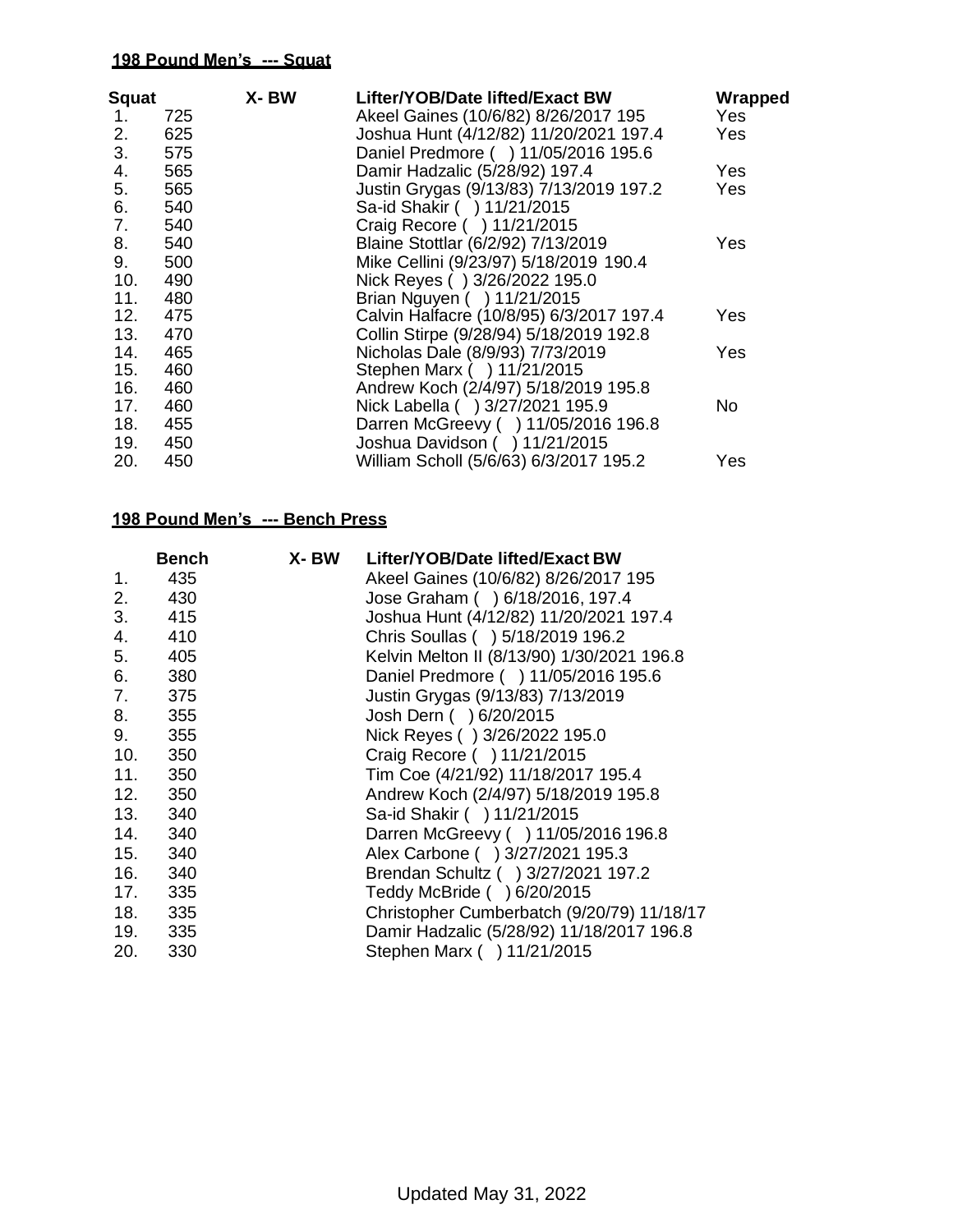|         | <b>Deadlift</b> | X- BW | Lifter/YOB/Date lifted/Exact BW            |
|---------|-----------------|-------|--------------------------------------------|
| 1.      | 675             |       | Akeel Gaines (10/6/82) 5/19/2018 195.6     |
| 2.      | 665             |       | Jack DeMinno ( ) 5/21/2022 198.0           |
| 3.      | 650             |       | Sa-id Shakir ( ) 11/21/2015                |
| 4.      | 640             |       | Kelvin Melton II (8/13/90) 1/30/2021 196.8 |
| 5.      | 635             |       | Craig Recore ( ) 11/21/2015                |
| 6.      | 635             |       | Brendan Schultz ( ) 3/27/2021 197.2        |
| 7.      | 630             |       | Chris Soullas ( ) 5/18/2019 196.2          |
| 8. 610  |                 |       | Collin Stirpe (9/28/94) 5/18/2019 192.8    |
| 9.      | 600             |       | Alex Carbone ( ) 7/31/2021 196.3           |
| 10.     | 585             |       | Andrew Koch (2/4/97) 5/18/2019 195.8       |
| 11.     | 575             |       | Mike Cellini (9/23/97) 5/18/2019190.4      |
| 12. 570 |                 |       | Daniel Predmore ( ) 11/21/2015             |
| 13. 570 |                 |       | Ahmed Zahirovic ( ) 5/12/2022 191.6        |
| 14. 565 |                 |       | Justin Grygas (9/13/83) 7/13/2019 197.2    |
| 15. 565 |                 |       | Tim Coe (4/21/92) 5/18/2019 198.2          |
| 16. 565 |                 |       | Nick Labella ( ) 3/27/2021 195.9           |
| 17.     | 555             |       | Damir Hadzalic (5/28/92) 11/18/2017 196.8  |
| 18. 555 |                 |       | Blaine Stottlar (6/2/92) 7/13/2019         |
| 19. 555 |                 |       | Joshua Hunt (4/12/82) 11/20/2021 197.4     |
| 20.     | 550             |       | Teddy McBride ( ) 6/20/2015                |

|     | Total | X- BW | Lifter/YOB/Date lifted/Exact BW           |
|-----|-------|-------|-------------------------------------------|
| 1.  | 1820  |       | Akeel Gaines (10/6/82) 8/26/2017 195      |
| 2.  | 1595  |       | Joshua Hunt (4/12/82) 11/20/2021 197.4    |
| 3.  | 1530  |       | Sa-id Shakir ( ) 6/20/2015                |
| 4.  | 1525  |       | Craig Recore ( ) 11/21/2015               |
| 5.  | 1510  |       | Daniel Predmore ( ) 11/21/2015            |
| 6.  | 1505  |       | Justin Grygas (9/13/83) 7/13/2019 197.2   |
| 7.  | 1455  |       | Chris Soullas ( ) 5/18/2019 196.2         |
| 8.  | 1425  |       | Damir Hadzalic (5/28/92) 11/18/2017 196.8 |
| 9.  | 1395  |       | Andrew Koch (2/4/97) 5/18/2019 195.8      |
| 10. | 1380  |       | Collin Stirpe (9/28/94) 5/18/2019 192.8   |
| 11. | 1365  |       | Nick Reyes () 3/26/2022 195.0             |
| 12. | 1360  |       | Mike Cellini (9/23/97) 5/18/2019190.4     |
| 13. | 1345  |       | Calvin Halfacre (10/8/95) 6/3/2017 197.4  |
| 14. | 1345  |       | Blaine Stottlar (6/2/92) 7/13/2019        |
| 15. | 1330  |       | Stephen Marx ( ) 11/21/2015               |
| 16. | 1315  |       | Nick Labella ( ) 3/27/2021 195.9          |
| 17. | 1300  |       | Darren McGreevy ( ) 11/05/2016 196.8      |
| 18. | 1290  |       | Nick Labella ( ) 3/27/2021 195.9          |
| 19. | 1285  |       | Josh Dern ( ) 6/20/2015                   |
| 20. | 1285  |       | Brian Nguyen ( ) 11/21/2015               |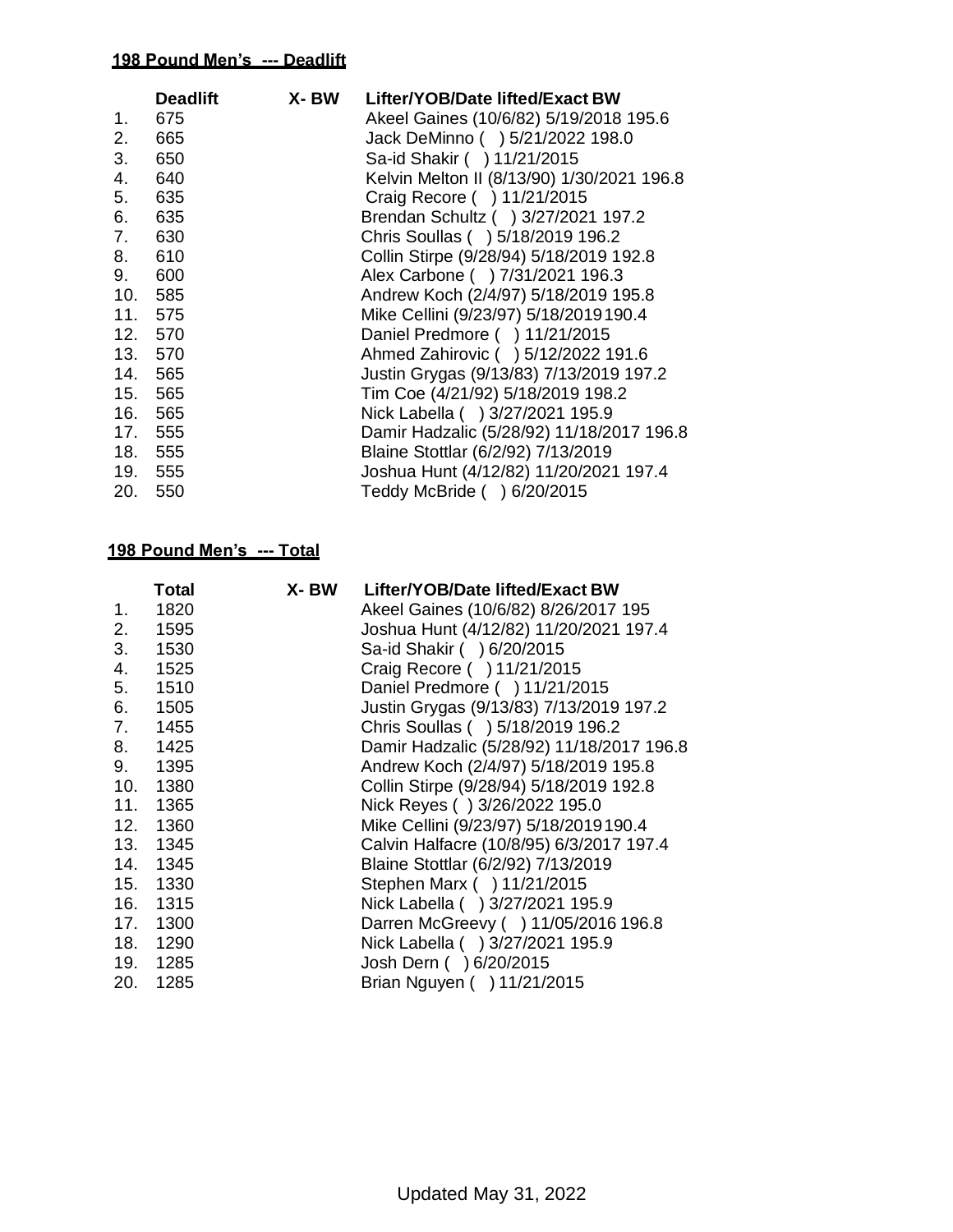| Squat<br>1. | 700        | X-BW | Lifter/YOB/Date lifted/Exact BW<br>Adam Ferchen ( ) 6/20/2015        | Wrapped |
|-------------|------------|------|----------------------------------------------------------------------|---------|
| 2.<br>3.    | 700<br>675 |      | Jeremy Hillyard ( ) 11/21/2015<br>Jose Rodriguez (8/4/95) 11/16/2019 | Yes     |
| 4.          | 685        |      | Sa-id Shakir ( ) 11/05/2016 217.4                                    |         |
| 5.          | 685        |      | Durell Cull (3/21/86) 8/4/2018 218.6                                 | Yes     |
| 6.          | 665        |      | Mark Chieco ( ) 11/05/2016 219.8                                     |         |
| 7.          | 640        |      | Dan Predmore (6/1/94) 8/26/2017 213.2                                | Yes     |
| 8.          | 635        |      | Robert Saeva ( ) 11/21/2015                                          |         |
| 9.          | 625        |      | Joe Casero ( ) 11/05/2016 218.2                                      |         |
| 10.         | 620        |      | Kyle Sheridan (11/8/89) 5/18/2018 216.4                              | No.     |
| 11.         | 615        |      | Ed DiBari (10/18/67) 11/16/2019 220.0                                | Yes     |
| 12.         | 585        |      | Chris Caban (8/3/93) 7/13/2019 198.2                                 | No.     |
| 13.         | 575        |      | Brandon Curry /( ) 5/19/2018 218.4                                   | Yes     |
| 14.         | 570        |      | Alex Seamans (7/23/95) 6/3/2017 214.2                                | Yes     |
| 15.         | 570        |      | Blaine Stottler ( ) 3/27/2021 200.1                                  | No      |
| 16.         | 570        |      | Nick LaBella (6/19/98) 3/26/2022 216.6                               | Yes     |
| 17.         | 565        |      | Dom Gonzalez ( ) 2/18/2017 220.2                                     | Yes     |
| 18.         | 565        |      | Jason Goracy (4/23/85) 11/21/2020 217.6                              | Yes     |
| 19.         | 550        |      | Mike Johnson ( ) 11/17/18 214.8                                      | Yes     |
| 20.         | 550        |      | Darren McGreevy ( ) 3/27/2021 216.2                                  | Yes     |

|     | Bench   | X- BW | Lifter/YOB/Date lifted/Exact BW             |
|-----|---------|-------|---------------------------------------------|
| 1.  | 530     |       | Mark Chieco ( ) 11/05/2016 219.8            |
| 2.  | 485     |       | Durell Cull (3/21/86) 2/3/2018 218.8        |
| 3.  | 450     |       | Scott Rowe ( ) 6/20/2015                    |
| 4.  | 440     |       | Kris Dulmer ( ) 11/21/2015                  |
| 5.  | 435     |       | Adam Ferchen ( ) 6/20/2015                  |
| 6.  | 430     |       | Geoff Roberts ( ) 7/31/2021                 |
| 7.  | 420     |       | Jose Rodriguez (8/4/95) 11/16/2019          |
| 8.  | 420     |       | Matt Nagurney ( ) 3/27/2021 218.0           |
| 9.  | 420     |       | Fredrick Bevacqua (8/12/94) 3/26/2022 216.6 |
| 10. | 415     |       | Thomas DiCarlo () 11/5/2016 209.0           |
| 11. | 415     |       | Ed DiBari (10/18/67) 11/16/2019 220.0       |
| 12. | 410     |       | Dan Predmore (6/1/94) 8/26/2017 213.2       |
| 13. | 400     |       | Jason Goracy ( ) 7/31/2021 217.8            |
| 14. | 380     |       | Adam Struppler ( ) 11/21/2015               |
| 15. | 380     |       | Judd Long ( ) 11/7/2020 216                 |
| 16. | 380     |       | Haidon Moran (4/5/2004) 3/12/2022 217       |
| 17. | 385     |       | Robert Saeva ( ) 11/18/2017 220.2           |
| 18. | 380     |       | Jason Goracy ( ) 3/27/2021 219.2            |
|     | 19. 375 |       | Luke Bright ( ) 6/20/2015                   |
| 20. | 375     |       | Alexander Mix (5/23/86) 11/18/2017 203.2    |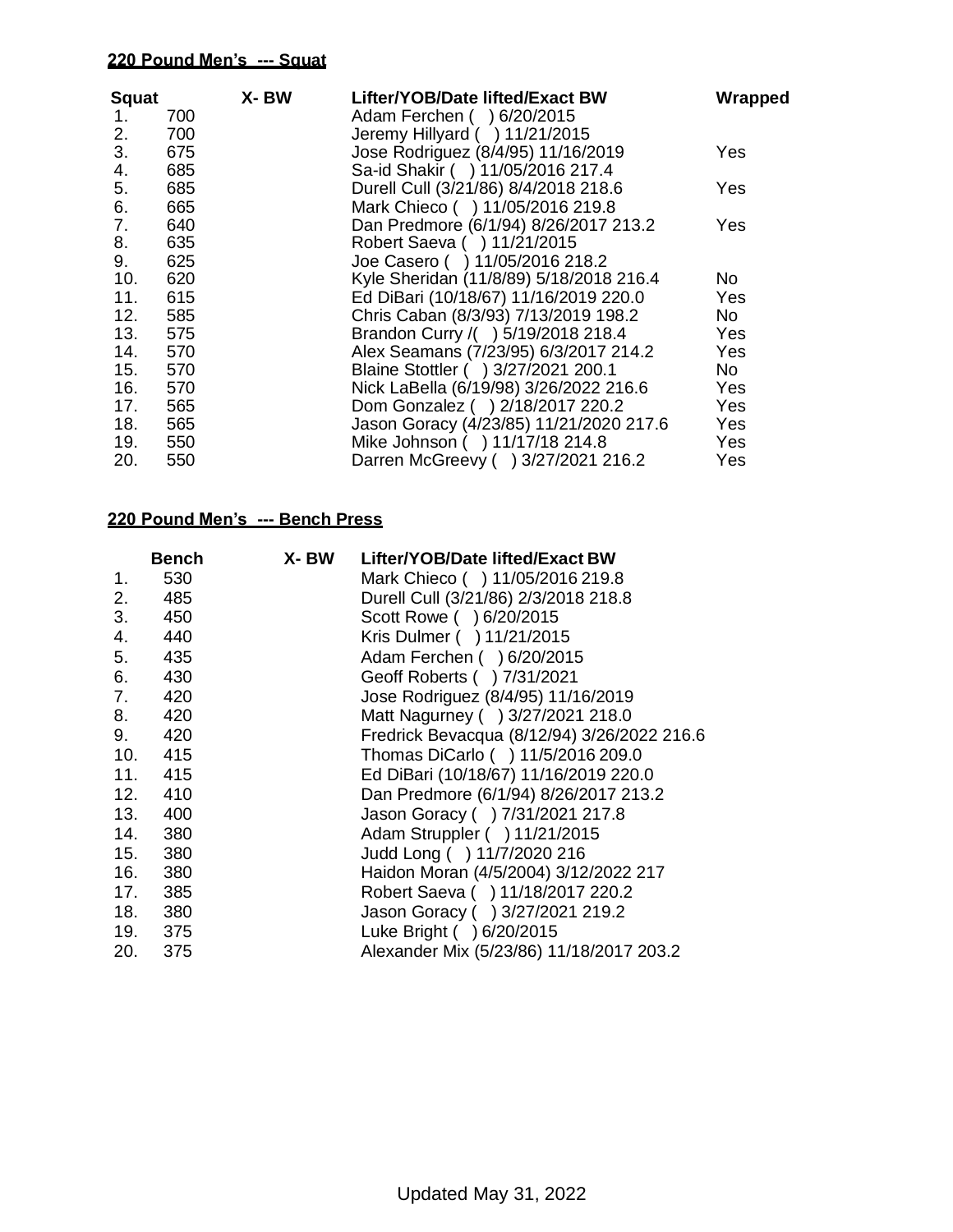|     | <b>Deadlift</b> | X- BW | Lifter/YOB/Date lifted/Exact BW             |
|-----|-----------------|-------|---------------------------------------------|
| 1.  | 770             |       | Kyle Sheridan (11/8/89) 5/18/2018 216.4     |
| 2.  | 770             |       | Lucas Johnson ( ) 7/31/2021 218.3           |
|     | 3. 710          |       | Durell Cull (3/21/86) 2/3/2018 218.8        |
| 4.  | 705             |       | Geoff Roberts ( ) 7/31/2021                 |
| 5.  | 700             |       | Adam Ferchen ( ) 6/20/2015                  |
| 6.  | 660             |       | Luke Bright ( ) 6/20/2015                   |
| 7.  | 650             |       | Robert Saeva ( ) 11/21/2015                 |
| 8.  | 650             |       | Sa-id Shakir ( ) 11/05/2016 217.4           |
| 9.  | 650             |       | Nick Labella ( ) 5/21/2022 213.1            |
| 10. | 640             |       | Chris Caban (8/3/93) 7/13/2019 198.2        |
| 11. | 630             |       | Mynor Gonzalez ( ) 5/19/2018 219.4          |
| 12. | 625             |       | Joe Casero ( ) 11/05/2016 218.2             |
| 13. | 625             |       | Brian Skelly ( ) 2/18/2017 205.6            |
|     | 14. 625         |       | Mitchell Griffen ( ) 7/31/2021 209.1        |
| 15. | 620             |       | Blaine Stottlar ( ) 5/21/2022 208.2         |
|     | 16. 615         |       | Mark Chieco ( ) 11/05/2016 219.8            |
|     | 17. 615         |       | Brandon Curry ( ) 5/19/2018 218.4           |
|     | 18. 615         |       | Jack DelMinno () 3/27/2021 199.3            |
|     | 19. 615         |       | Fredrick Bevacqua (8/12/94) 3/26/2022 216.6 |
| 20. | 600             |       | Dom Gonzalez ( ) 2/18/2017 220.2            |

|     | Total    | X-BW | Lifter/YOB/Date lifted/Exact BW             |
|-----|----------|------|---------------------------------------------|
| 1.  | 1865     |      | Durell Cull (3/21/86) 2/3/2018 218.8        |
| 2.  | 1835     |      | Adam Ferchen ( ) 6/20/2015                  |
| 3.  | 1810     |      | Mark Chieco ( ) 11/05/2016 219.8            |
| 4.  | 1750     |      | Kyle Sheridan (11/8/89) 5/18/2018 216.4     |
| 5.  | 1695     |      | Jose Rodriguez (8/4/95) 11/16/2019          |
| 6.  | 1685     |      | Sa-id Shakir ( ) 11/05/2016 217.4           |
| 7.  | 1665     |      | Robert Saeva ( ) 11/21/2015                 |
| 8.  | 1615     |      | Ed DiBari (10/18/67) 11/16/2019 220.0       |
| 9.  | 1605     |      | Joe Casero ( ) 11/05/2016 218.2             |
| 10. | 1600     |      | Jeremy Hillyard ( ) 11/21/2015              |
| 11. | 1600     |      | Dan Predmore (6/1/94) 8/26/2017 213.2       |
| 12. | 1555     |      | Brandon Curry ( ) 5/19/2018 218.4           |
| 13. | 1555     |      | Fredrick Bevacqua (8/12/94) 3/26/2022 216.6 |
| 14. | 1530     |      | Chris Caban (8/3/93) 7/13/2019 198.2        |
| 15. | 1520     |      | Dom Gonzalez ( ) 2/18/2017 220.2            |
|     | 16. 1520 |      | Jason Goracy (4/23/85) 11/21/2020 217.6     |
| 17. | 1510     |      | Kris Dulmer ( ) 11/05/2016 220.2            |
| 18. | 1510     |      | Alex Seamans (7/23/95) 6/3/2017 214.2       |
| 19. | 1470     |      | Brian Skelly ( ) 2/18/2017 205.6            |
| 20. | 1470     |      | Jason Goracy ( ) 3/27/2021 219.2            |
|     |          |      |                                             |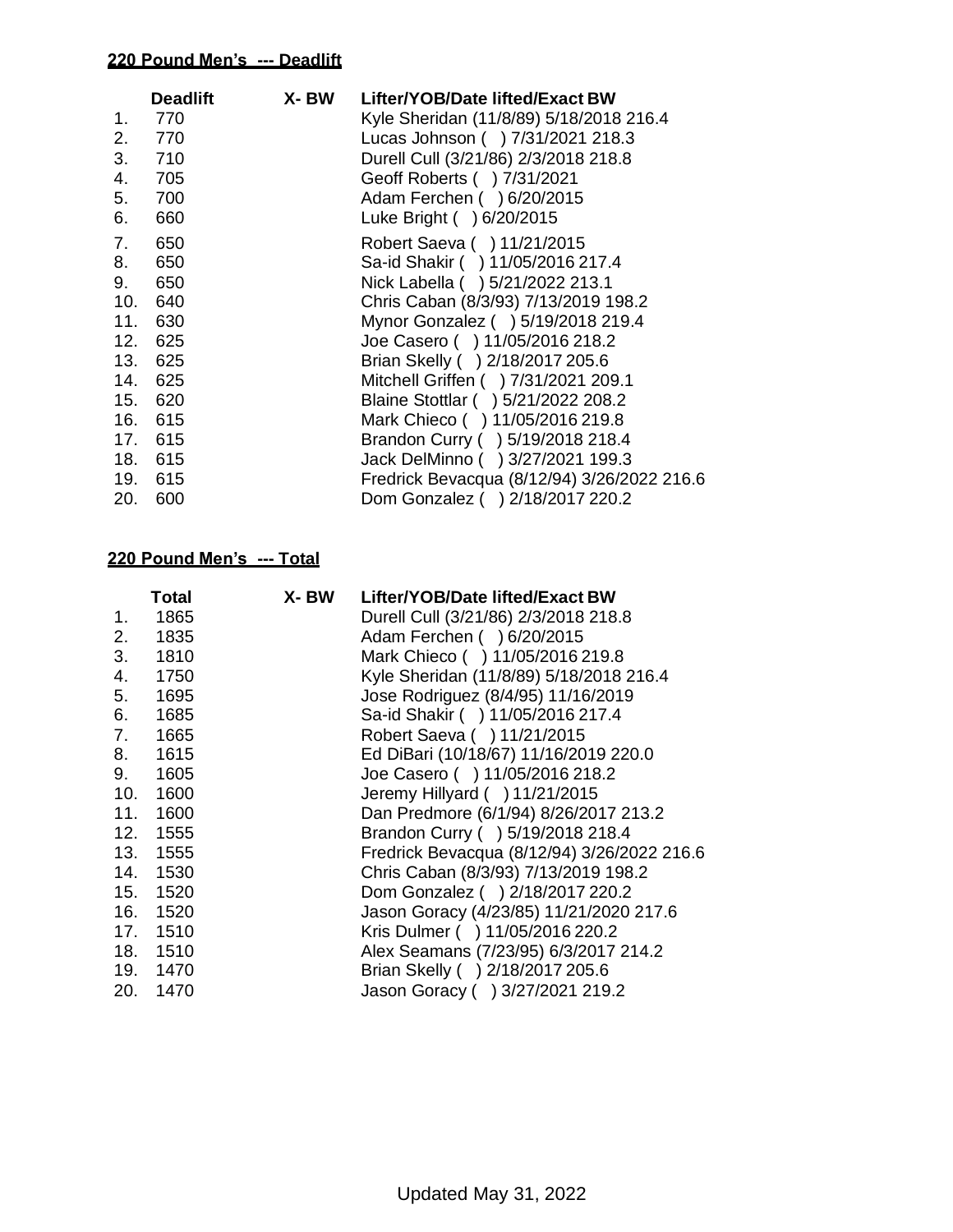| <b>Squat</b> |     | X-BW | Lifter/YOB/Date lifted/Exact BW            | Wrapped |
|--------------|-----|------|--------------------------------------------|---------|
| 1.           | 800 |      | Mark Chieco (8/30/77) 5/19/2018 238.4      | Yes     |
| 2.           | 775 |      | Dan Predmore (6/1/94) 5/18/2019 231.2      | Yes     |
| 3.           | 740 |      | Julian Alessi (3/30/87) 4/3/2021 239.8     | Yes     |
| 4.           | 725 |      | Joshua Walker ( ) 11/17/18 238.8           | Yes     |
| 5.           | 725 |      | Zachariah Mauro (4/3/91) 11/21/2020 241.0  | Yes     |
| 6.           | 725 |      | Mark Chieco () 3/27/2021 239.8             | Yes     |
| 7.           | 715 |      | Kyle Sheridan ( ) 11/21/2015               |         |
| 8.           | 700 |      | Luigi Fagiani ( ) 6/20/15                  |         |
| 9.           | 700 |      | Durell Cull (3/21/86) 7/13/2019 240.8      | Yes     |
| 10.          | 695 |      | Luke Graham ( ) 3/27/2021 239.0            | Yes     |
| 11.          | 675 |      | Brian Devins (7/5/87) 11/21/2020 235.0     | Yes     |
| 12.          | 675 |      | Anthony Jackson (12/7/92) 11/21/2020 241.2 | Yes     |
| 13.          | 675 |      | Adam Stewart ( ) 3/27/2021 235.1           | Yes     |
| 14.          | 615 |      | Ethan Dreiblatt (2/12/96) 7/13/2019 238.2  | Yes     |
| 15.          | 615 |      | Andy Mucica ( ) 3/27/2021 231.8            | Yes     |
| 16.          | 600 |      | Alex Alexander ( ) 11/21/2015              |         |
| 17.          | 600 |      | Vinny Cotroupe (12/3/95) 3/26/2022 241.0   | Yes     |
| 18.          | 590 |      | Ryan Robertson (2/19/01) 11/16/2019 239.0  | Yes     |
| 19.          | 575 |      | Eddie Wilson ( ) 11/21/2015                |         |
| 20.          | 575 |      | Ryan Hannon () 2/18/2017 241.2             | Yes     |

|     | <b>Bench</b> | X- BW | Lifter/YOB/Date lifted/Exact BW            |
|-----|--------------|-------|--------------------------------------------|
| 1.  | 575          |       | Mark Chieco (8/30/77) 5/19/2018 238.4      |
| 2.  | 500          |       | Durell Cull (3/21/86) 7/13/2019 240.8      |
| 3.  | 475          |       | Dan Predmore (6/1/94) 5/18/2019 231.2      |
| 4.  | 450          |       | Anthony Jackson (12/7/92) 11/21/2020 241.2 |
| 5.  | 445          |       | Alex Alexander ( ) 11/21/2015              |
| 6.  | 440          |       | Luigi Fagiani ( ) 6/20/15                  |
| 7.  | 440          |       | Joshua Walker ( ) 11/17/18 238.8           |
| 8.  | 435          |       | Julian Alessi (3/30/87) 4/3/2021 239.8     |
| 9.  | 430          |       | Ryan Hannon ( ) 2/18/2017 241.2            |
| 10. | 430          |       | Kris Dulmer (7/8/75) 2/3/18 236.8          |
| 11. | 425          |       | Matt Nagurney ( ) 7/31/2021 223.4          |
| 12. | 415          |       | James La Grange () 7/16/2016 240.8         |
|     | 13. 415      |       | Luke Graham ( ) 3/27/2021 239.0            |
|     | 14. 410      |       | Ted Damiano (5/15/86) 5/18/2019 238.2      |
| 15. | 410          |       | Ed Dibari ( ) 7/31/2021 234.0              |
| 16. | 405          |       | Romie Sigmon III ( ) 11/21/2015            |
| 17. | 405          |       | Ted Damiano () 5/19/2018 233.8             |
| 18. | 405          |       | Dustin Taubert (7/8/93) 8/4/2018 237.2     |
| 19. | 405          |       | Ethan Dreiblatt (2/12/96) 7/13/2019 238.2  |
| 20. | 400          |       | Eddie Wilson ( ) 11/21/2015                |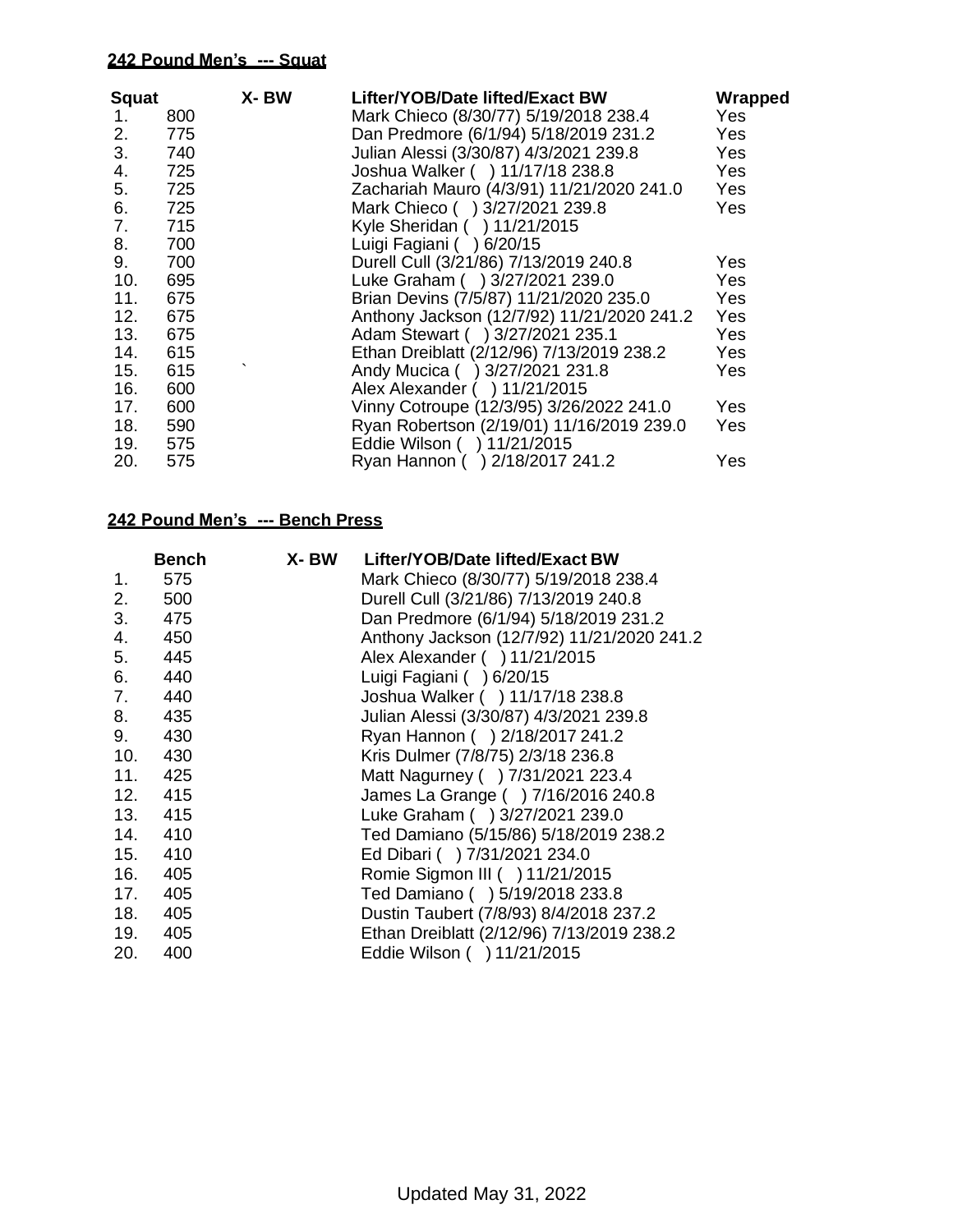|     | <b>Deadlift</b> | X-BW | Lifter/YOB/Date lifted/Exact BW           |
|-----|-----------------|------|-------------------------------------------|
| 1.  | 800             |      | Luigi Fagiani ( ) 6/20/15                 |
| 2.  | 755             |      | Luke Graham ( ) 3/27/2021 239.0           |
| 3.  | 740             |      | Alex Alexander ( ) 5/21/2022 242.1        |
| 4.  | 735             |      | Adam Stewart (3/15/92) 3/26/2022 235.8    |
| 5.  | 715             |      | Brian Devins (7/5/87) 11/21/2020 235.0    |
| 6.  | 710             |      | Durell Cull (3/21/86) 5/21/2022 239.7     |
| 7.  | 705             |      | Kyle Sheridan ( ) 11/21/2015              |
| 8.  | 700             |      | Ryan Hannon ( ) 2/18/2017 241.2           |
| 9.  | 700             |      | Jared Clark ( ) 5/19/2018 268.4           |
| 10. | 660             |      | Eddie Wilson ( ) 11/21/2015               |
| 11. | 670             |      | Ethan Dreiblatt (2/12/96) 7/13/2019 238.2 |
| 12. | 660             |      | Mark Chieco (8/30/77) 5/19/2018 238.4     |
| 13. | 660             |      | Andy Mucica ( ) 3/27/2021 231.8           |
| 14. | 645             |      | Julian Alessi (3/30/87) 4/3/2021 239.8    |
|     | 15. 640         |      | Vinny Cotroupe (12/3/95) 3/26/2022 241.0  |
| 16. | 635             |      | Joshua Walker ( ) 11/17/18 238.8          |
| 17. | 635             |      | Ryan Robertson (2/19/01) 11/16/2019 239.0 |
| 18. | 635             |      | Zachariah Mauro (4/3/91) 11/21/2020 241.0 |
| 19. | 625             |      | Benford Henry () 2/18/2017 230.2          |
| 20. | 625             |      | Thomas Coene (1/24/98) 6/3/2017 235.4     |
|     |                 |      |                                           |

|     | Total    | X- BW | Lifter/YOB/Date lifted/Exact BW            |
|-----|----------|-------|--------------------------------------------|
| 1.  | 2035     |       | Mark Chieco (8/30/77) 5/19/2018 238.4      |
| 2.  | 1940     |       | Luigi Fagiani ( ) 6/20/15                  |
| 3.  | 1900     |       | Durell Cull (3/21/86) 7/13/2019 240.8      |
| 4.  | 1880     |       | Mark Chieco ( ) 3/27/2021 239.8            |
| 5.  | 1865     |       | Luke Graham ( ) 3/27/2021 239.0            |
| 6.  | 1820     |       | Julian Alessi (3/30/87) 4/3/2021 239.8     |
| 7.  | 1805     |       | Kyle Sheridan ( ) 11/21/2015               |
| 8.  | 1800     |       | Joshua Walker ( ) 11/17/18 238.8           |
| 9.  | 1780     |       | Brian Devins (7/5/87) 11/21/2020 235.0     |
| 10. | 1775     |       | Alex Alexander ( ) 11/21/2015              |
| 11. | 1775     |       | Adam Stewart (3/15/92) 3/26/2022 235.8     |
| 12. | 1745     |       | Zachariah Mauro (4/3/91) 11/21/2020 241.0  |
| 13. | 1705     |       | Ryan Hannon () 2/18/2017 241.2             |
| 14. | 1700     |       | Anthony Jackson (12/7/92) 11/21/2020 241.2 |
| 15. | 1650     |       | Andy Mucica ( ) 3/27/2021 231.8            |
| 16. | 1635     |       | Eddie Wilson ( ) 11/21/2015                |
| 17. | 1605     |       | Vinny Cotroupe (12/3/95) 3/26/2022 241.0   |
| 18. | 1590     |       | Ethan Dreiblatt (2/12/96) 7/13/2019 238.2  |
|     | 19. 1575 |       | Ryan Robertson (2/19/01) 11/16/2019 239.0  |
| 20. | 1545     |       | Ted Damiano (5/15/86) 5/18/2019 238.2      |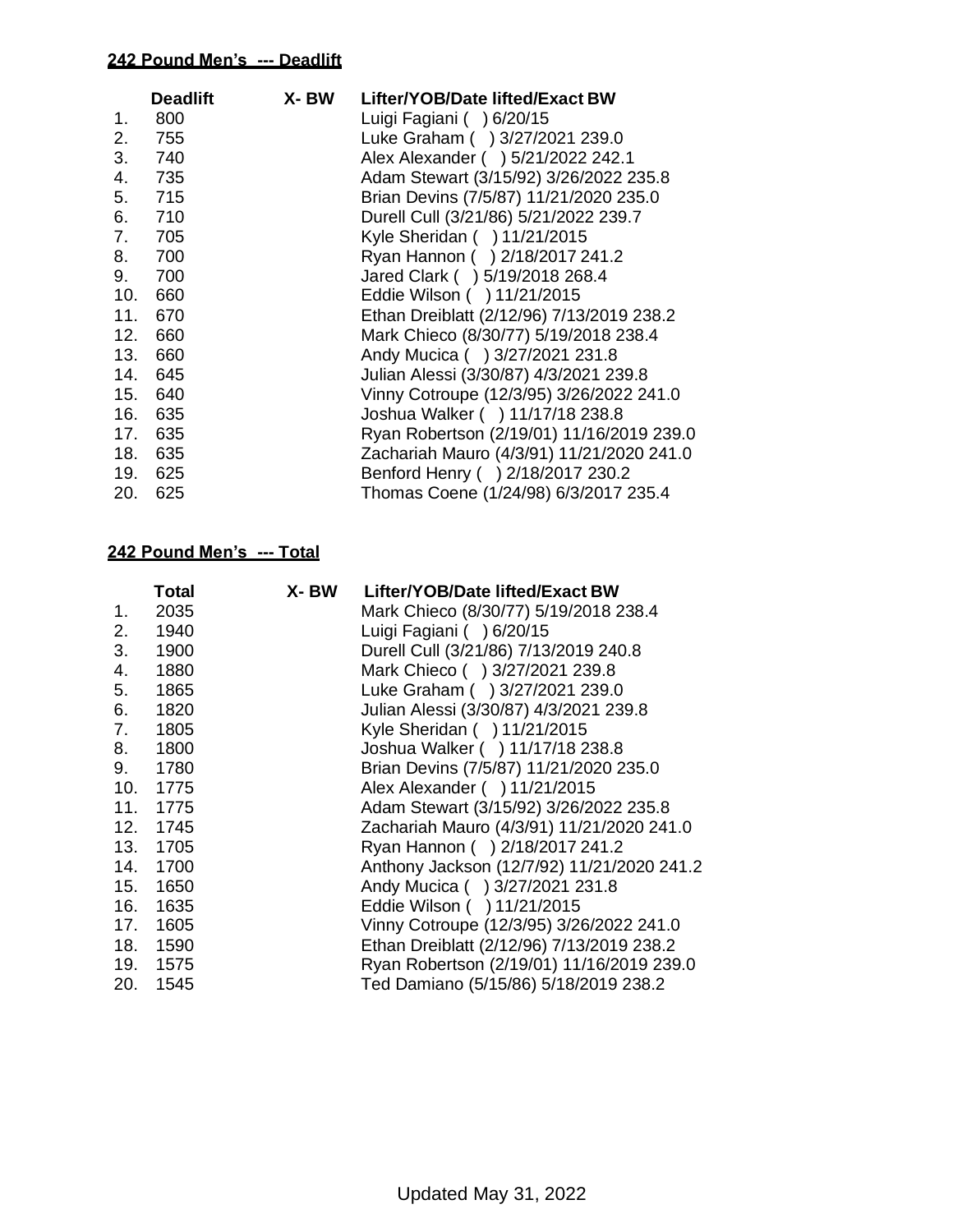| <b>Squat</b> |     | X-BW | Lifter/YOB/Date lifted/Exact BW                  |      |
|--------------|-----|------|--------------------------------------------------|------|
| 1.           | 900 |      | Mike Lackey () 5/19/2018 266.8                   | Yes  |
| 2.           | 840 |      | Sean Green ( ) 5/19/2018 269.8                   | Yes. |
| 3.           | 810 |      | Bob Merkh ( ) 5/19/2018 257.0                    | Yes  |
| 4.           | 700 |      | Erik Schiferle (2/17/91) 8/4/2018 275.2          | Yes. |
| 5.           | 675 |      | Mark Chieco (8/7/77) 1/30/2021 265.0             | Yes  |
| 6.           | 665 |      | Jeff Sobol ( ) 2/18/2017 273.4                   | Yes  |
| 7.           | 660 |      | Adam Williams ( ) 6/20/2015                      |      |
| 8.           | 660 |      | Marc-Antoine Provost-Dourekas (2/4/91) 5/18/2019 | Yes: |
| 9.           | 660 |      | Ted Damiano (5/15/86) 3/27/2021 257.2            | Yes  |
| 10.          | 630 |      | Shane Hachey (2/10/91) 8/26/2017 261.8           | Yes  |
| 11.          | 610 |      | Christopher Moro (8/18/86) 3/27/2021 273.8       | No l |
| 12.          | 605 |      | Mike Garofalo () 2/18/2017 274.6                 | Yes  |
| 13.          | 605 |      | Vincent LaGuardia (8/25/95) 3/26/2022 266.6      | Yes. |
| 14.          | 600 |      | James Farina (12/30/78) 11/21/2020 275           | Yes  |
| 15.          | 585 |      | Keith Caton ( ) 5/19/2018 263.6                  |      |
| 16.          | 585 |      | Anthony Piccione (6/1/82) 3/26/2022 263.6        | No.  |
| 17.          | 565 |      | Phillip Fletcher (12/4/68) 7/13/2019             | Yes  |
| 18.          | 550 |      | Joshua Walker (9/6/86) 2/3/18 251.0              | No.  |
| 19.          | 540 |      | Zach Sugrue (4/26/95) 11/21/2020 248.2           | No   |
| 20.          | 535 |      | Anthony Altieri (1/10/02) 3/26/2022 254.6        | No.  |
|              |     |      |                                                  |      |

|     | <b>Bench</b> | X- BW | Lifter/YOB/Date lifted/Exact BW             |
|-----|--------------|-------|---------------------------------------------|
| 1.  | 550          |       | Mike Lackey ( ) 5/19/2018 266.8             |
| 2.  | 540          |       | Mike Garofalo ( ) 2/18/2017 274.6           |
| 3.  | 510          |       | Mark Chieco (8/7/77) 7/31/2021 252.3        |
| 4.  | 500          |       | Robb Francis ( ) 6/20/2015                  |
| 5.  | 500          |       | Jason Weaver (4/27/76) 8/26/2017 273.0      |
| 6.  | 500          |       | James Farina (12/30/78) 11/21/2020 275      |
| 7.  | 465          |       | Shane Hachey ( ) 5/19/2018                  |
| 8.  | 460          |       | Derek Keiser ( ) 7/25/2020 275.0            |
| 9.  | 455          |       | Bob Merkh ( ) 5/19/2018 257.0               |
| 10. | 450          |       | Erik Balogh (7/13/71) 7/31/2021 266.7       |
| 11. | 450          |       | Christopher Moro (8/18/86) 11/20/2021 265.8 |
| 12. | 445          |       | Jeff Sobol ( ) 2/18/2017 273.4              |
| 13. | 445          |       | Josh Everson ( ) 3/27/2021 259.2            |
| 14. | 440          |       | Lou Rappa ( ) 11/05/2016 282.0              |
| 15. | 440          |       | Sean Green ( ) 5/19/2018 269.8              |
| 16. | 435          |       | Joshua Walker (9/6/86) 2/3/18 251.0         |
| 17. | 425          |       | Jim LaGrange ( ) 6/20/2015                  |
| 18. | 425          |       | Jason Kuhar ( ) 3/13/2021                   |
| 19. | 425          |       | Ted Damiano (5/15/86) 3/27/2021 257.2       |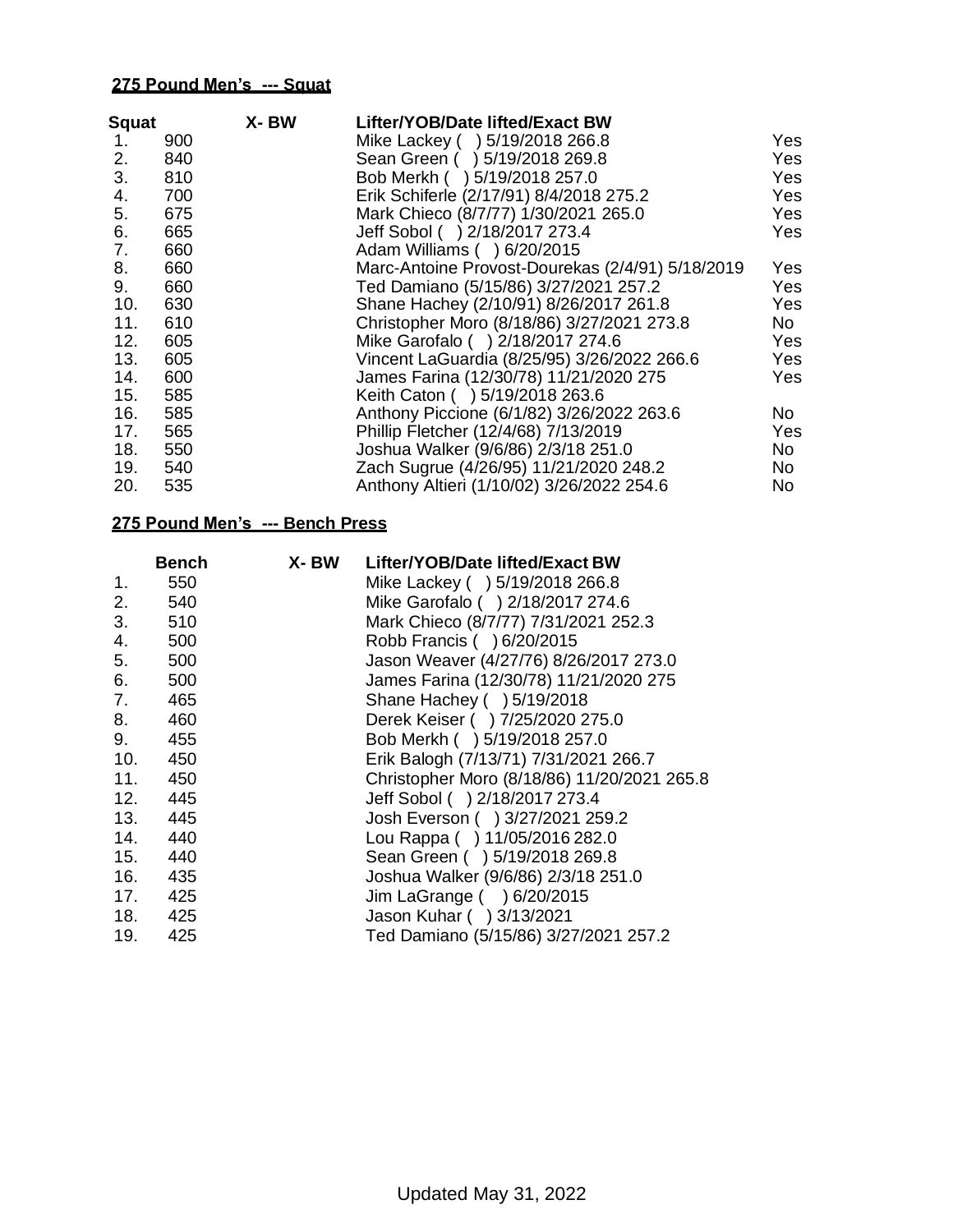|     | <b>Deadlift</b> | X- BW | Lifter/YOB/Date lifted/Exact BW                  |
|-----|-----------------|-------|--------------------------------------------------|
| 1.  | 870             |       | Sean Green ( ) 5/19/2018 269.8                   |
| 2.  | 805             |       | Rob Washburn ( ) 7/31/2021 271.5                 |
| 3.  | 800             |       | Mike Lackey ( ) 5/19/2018 266.8                  |
| 4.  | 700             |       | Bob Merkh ( ) 5/19/2018 257.0                    |
| 5.  | 700             |       | Erik Schiferle (2/17/91) 8/4/2018 275.2          |
| 6.  | 690             |       | Jason Weaver (4/27/76) 8/26/2017 273.0           |
| 7.  | 685             |       | Jared Clark ( ) 7/31/2021 272.8                  |
| 8.  | 675             |       | Ted Damiano () 5/21/2022 266.6                   |
| 9.  | 665             |       | Jeff Sobol ( ) 2/18/2017 273.4                   |
| 10. | 660             |       | Shane Hachey ( ) 5/19/2018                       |
| 11. | 660             |       | Christopher Moro (8/18/86) 11/20/2021 265.8      |
| 12. | 650             |       | Mike Garofalo () 2/18/2017 274.6                 |
| 13. | 640             |       | Keith Caton ( ) 5/19/2018 263.6                  |
| 14. | 640             |       | Jose Dos Santos (1/8/98) 11/21/2020 261.2        |
| 15. | 640             |       | Josh Everson ( ) 7/31/2021 252.2                 |
| 16. | 630             |       | Brian Nguyen (9/22/99) 11/18/2017 270.8          |
| 17. | 625             |       | Travis Redeye ( ) 3/13/2021                      |
|     | 18. 620         |       | Zach Sugrue (4/26/95) 11/21/2020 248.2           |
|     | 19. 615         |       | Anthony Piccione ( ) 3/27/2021 263.9             |
| 20. | 610             |       | Marc-Antoine Provost-Dourekas (2/4/91) 5/18/2019 |

|     | Total    | X- BW Lifter/YOB/Date lifted/Exact BW            |
|-----|----------|--------------------------------------------------|
| 1.  | 2250     | Mike Lackey ( ) 5/19/2018 266.8                  |
| 2.  | 2150     | Sean Green ( ) 5/19/2018 269.8                   |
| 3.  | 1975     | Jason Weaver (4/27/76) 8/26/2017 273.0           |
| 4.  | 1965     | Bob Merkh ( ) 5/19/2018 257.0                    |
| 5.  | 1795     | Mike Garofalo ( ) 2/18/2017 274.6                |
| 6.  | 1775     | Jeff Sobol ( ) 2/18/2017 273.4                   |
| 7.  | 1775     | Erik Schiferle (2/17/91) 8/4/2018 275.2          |
| 8.  | 1765     | Mark Chieco (8/7/77) 1/30/2021 265.0             |
| 9.  | 1750     | Shane Hachey ( ) 5/19/2018                       |
|     | 10. 1715 | Christopher Moro (8/18/86) 11/20/2021 265.8      |
| 11. | 1705     | Ted Damiano (5/15/86) 3/27/2021 257.2            |
|     | 12. 1690 | Brian Nguyen ( ) 11/05/2016 253.6                |
|     | 13. 1675 | James Farina (12/30/78) 11/21/2020 275           |
|     | 14. 1635 | Marc-Antoine Provost-Dourekas (2/4/91) 5/18/2019 |
|     | 15. 1585 | Joshua Walker (9/6/86) 2/3/18 251.0              |
|     | 16. 1575 | Keith Caton ( ) 5/19/2018 263.6                  |
|     | 17. 1570 | Jose Dos Santos (1/8/98) 11/21/2020 261.2        |
|     | 18. 1560 | Zach Sugrue (4/26/95) 11/21/2020 248.2           |
|     | 19. 1555 | Vincent LaGuardia (8/25/95) 3/26/2022 266.6      |
|     | 20. 1525 | Anthony Altieri (1/10/02) 3/26/2022 254.6        |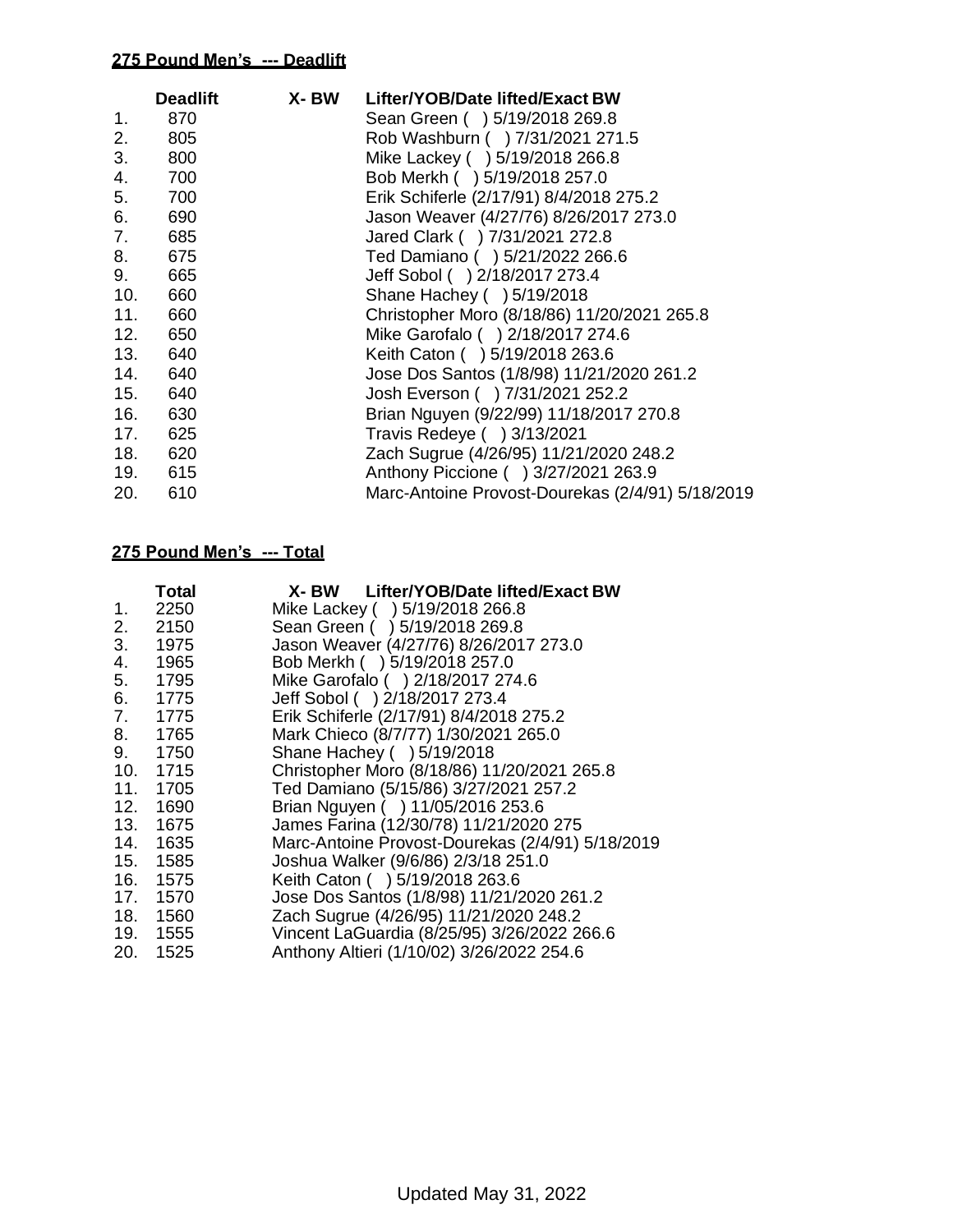| <b>Squat</b> |     | X-BW | Lifter/YOB/Date lifted/Exact BW             | Wrapped        |
|--------------|-----|------|---------------------------------------------|----------------|
| -1.          | 905 |      | Mike Lackey (12/7/92) 11/21/2020 288.1      | Yes            |
| 2.           | 825 |      | Jason Weaver (4/27/76) 5/19/2018 291.0      | Yes            |
| 3.           | 755 |      | Pat McNamera ( ) 3/27/2021 304.3            | Yes            |
| 4.           | 585 |      | Matt Krajacic ( ) 11/17/18 292.4            | Yes            |
| 5.           | 580 |      | Luke Marean (7/22/92) 11/18/2017 297.0      | No.            |
| 6.           | 550 |      | Jeff Linton ( ) 6/20/2015                   |                |
| 7.           | 545 |      | Mario Jellencich (7/12/77) 11/21/2020 280.4 | Yes            |
| 8.           | 550 |      | Alexander Pavlov (3/25/00) 11/16/2019 283.8 | <b>No</b>      |
| 9.           | 480 |      | Brandon Price (4/2/87) 11/20/2021 294.0     | No             |
| 10.          | 450 |      | Rob Gerling (11/25/86) 3/26/2022 280.6      | <b>No</b>      |
| 11.          | 410 |      | Michael Flynn (12/10/69) 7/13/2019 293.0    | No             |
| 12.          | 375 |      | Evan Ellis (6/17/93) 5/18/2019 297.6        | No.            |
| 13.          | 305 |      | Jose Olivo (4/14/03) 7/13/2019 289.8        | N <sub>0</sub> |

|     | X- BW                                                                                              | Lifter/YOB/Date lifted/Exact BW             |
|-----|----------------------------------------------------------------------------------------------------|---------------------------------------------|
| 580 |                                                                                                    | Mike Lackey (12/7/92) 11/21/2020 288.1      |
| 525 |                                                                                                    | Jason Weaver (4/27/76) 5/19/2018 291.0      |
| 450 |                                                                                                    | Toni Balijagic (7/18/95) 7/31/2021 306.5    |
| 440 |                                                                                                    | Jeff Linton ( ) 6/20/2015                   |
| 440 |                                                                                                    | Lou Rapa () 11/5/2016 282.0                 |
| 430 |                                                                                                    | Gary Thomas (8/1/67) 7/13/2019              |
| 425 |                                                                                                    | Chris Medlar (8/24/78) 11/21/2020 297.2     |
| 425 |                                                                                                    | Anthony Giffune ( ) 3/27/2021 289.2         |
| 415 |                                                                                                    | Pat McNamera ( ) 3/27/2021 304.3            |
| 405 |                                                                                                    | Mario Jellencich (7/12/77) 11/21/2020 280.4 |
| 395 |                                                                                                    | Glen Mucica ( ) 3/27/2021 307.0             |
| 380 |                                                                                                    | Rob Gerling (11/25/86) 3/26/2022 280.6      |
| 350 |                                                                                                    | Luke Marean ( ) 2/18/2017 289.0             |
| 350 |                                                                                                    | Alexander Pavlov (3/25/00) 11/16/2019 283.8 |
|     |                                                                                                    | Giles Cates ( ) 1/30/2021 286.8             |
|     |                                                                                                    | Matt Krajacic (4/26/88) 2/2/2019 288.0      |
|     |                                                                                                    | Michael Flynn (12/10/69) 11/20/2021 296.2   |
|     |                                                                                                    | Brandon Price (4/2/87) 11/20/2021 294.0     |
|     |                                                                                                    | Jose Olivo (4/14/03) 7/13/2019 289.8        |
|     |                                                                                                    | Kenny Hampe ( ) 3/13/2021                   |
|     |                                                                                                    | Evan Ellis (6/17/93) 5/18/2019 297.6        |
|     | <b>Bench</b><br>8.<br>11.<br>12.<br>345<br>- 335<br>335<br>320<br>19. 280<br>20. 225<br>210<br>21. |                                             |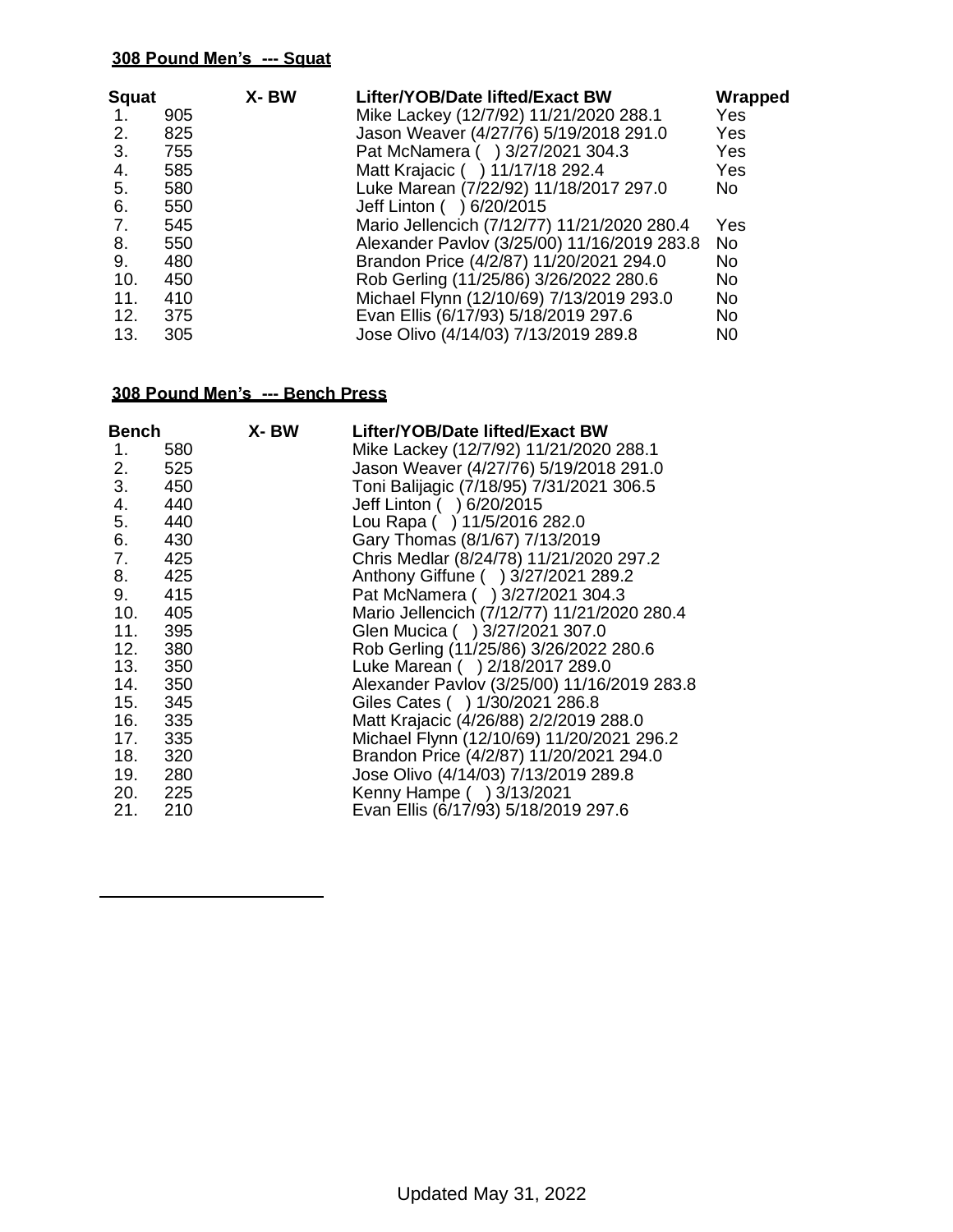| <b>Deadlift</b> |       | X-BW | Lifter/YOB/Date lifted/Exact BW             |
|-----------------|-------|------|---------------------------------------------|
| 1.              | 825   |      | Mike Lackey (12/7/92) 5/21/2022 292.8       |
| 2.              | 755   |      | Jason Weaver ( ) 5/19/2018 296.4            |
| 3.              | 735   |      | Toni Balijagic (7/18/95) 7/31/2021 306.5    |
| 4.              | 725   |      | Pete Knutsen ( ) 5/21/2022 296.0            |
| 5. 675          |       |      | Alexander Pavlov (3/25/00) 11/16/2019 283.8 |
|                 | 670   |      | Pat McNamera ( ) 3/27/2021 304.3            |
| 7.              | 660   |      | Jeff Linton ( ) 6/20/2015                   |
|                 | 650   |      | Jared Clark ( ) 5/21/2022 288.6             |
| 9.              | 650   |      | Anthony Giffune ( ) 5/21/2022 297.4         |
| 10.             | 620   |      | Gary Thomas (8/1/67) 7/13/2019              |
| 11. 610         |       |      | Matt Krajacic (4/26/88) 2/2/2019 288.0      |
| 12. 570         |       |      | Luke Marean (7/22/92) 11/18/2017 297.0      |
| 13.             | 555   |      | Mario Jellencich (7/12/77) 3/27/2021 307.4  |
| 14. 500         |       |      | Glen Mucica ( ) 3/27/2021 307.0             |
| 15.             | 485   |      | Brandon Price (4/2/87) 11/20/2021 294.0     |
| 16.             | - 475 |      | Evan Ellis (6/17/93) 5/18/2019 297.6        |
| 17. 475         |       |      | Rob Gerling (11/25/86) 3/26/2022 280.6      |
| 18.             | - 455 |      | Michael Flynn (12/10/69) 11/20/2021 296.2   |
| 19.             | 435   |      | Jose Olivo (4/14/03) 7/13/2019 289.8        |
| 20.             | 425   |      | Kenny Hampe () 3/13/2021                    |

| <b>Total</b> |      | X-BW | Lifter/YOB/Date lifted/Exact BW             |
|--------------|------|------|---------------------------------------------|
| 1.           | 2285 |      | Mike Lackey (12/7/92) 11/21/2020 288.1      |
| 2.           | 2050 |      | Jason Weaver (4/27/76) 5/19/2018 291.0      |
| 3.           | 1840 |      | Pat McNamera ( ) 3/27/2021 304.3            |
| 4.           | 1650 |      | Jeff Linton ( ) 6/20/2015                   |
| 5.           | 1575 |      | Alexander Pavlov (3/25/00) 11/16/2019 283.8 |
| 6.           | 1515 |      | Matt Krajacic (4/26/88) 2/2/2019 288.0      |
| 7.           | 1490 |      | Luke Marean (7/22/92) 11/18/2017 297.0      |
| 8.           | 1490 |      | Mario Jellencich (7/12/77) 11/21/2020 280.4 |
| 9.           | 1305 |      | Rob Gerling (11/25/86) 3/26/2022 280.6      |
| 10.          | 1285 |      | Brandon Price (4/2/87) 11/20/2021 294.0     |
| 11.          | 1155 |      | Michael Flynn (12/10/69) 7/13/2019 293.0    |
| 12.          | 1060 |      | Evan Ellis (6/17/93) 5/18/2019 297.6        |
| 13.          | 1020 |      | Jose Olivo (4/14/03) 7/13/2019 289.8        |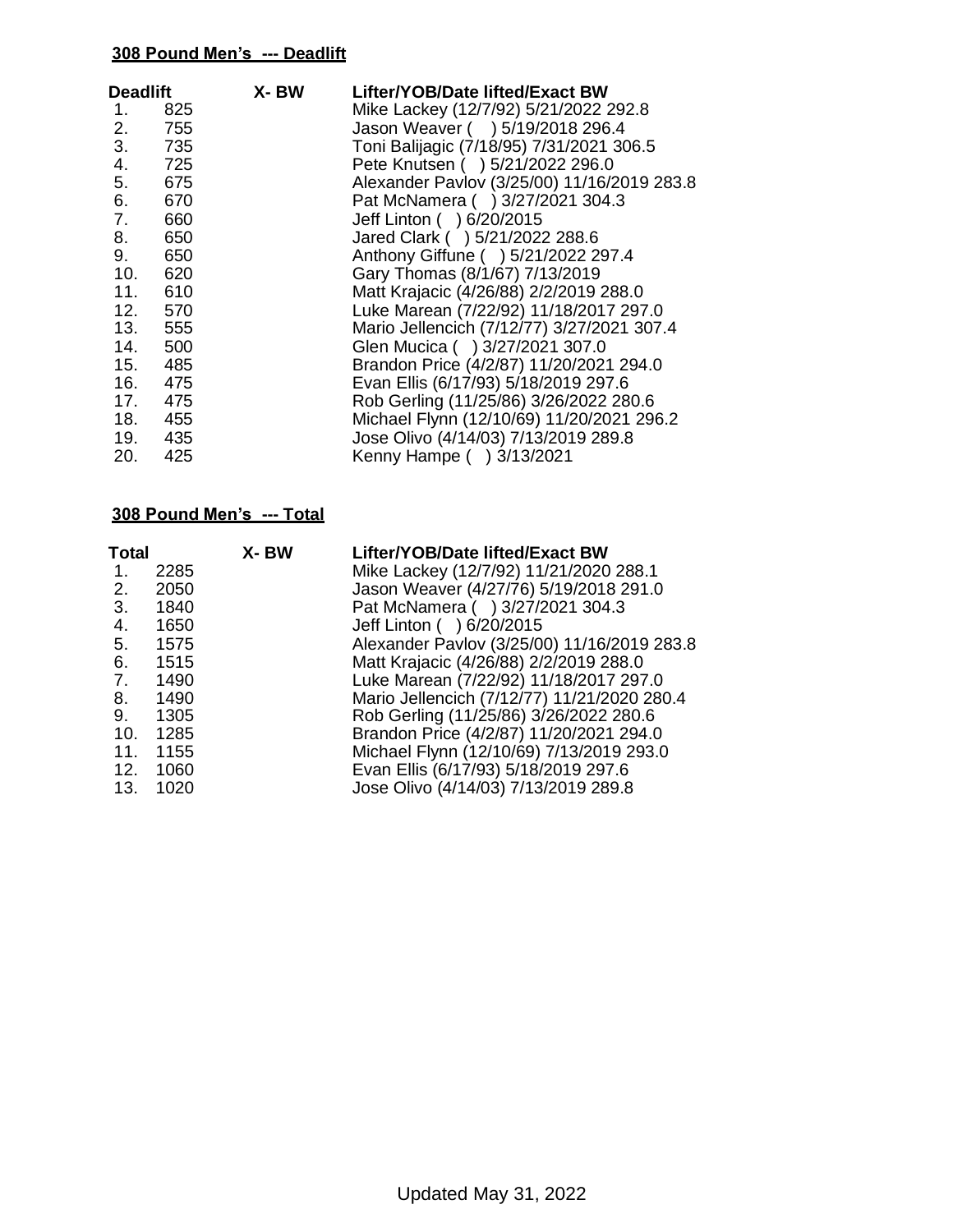| <b>Squat</b> | X-BW | Lifter/YOB/Date lifted/Exact BW                    |
|--------------|------|----------------------------------------------------|
| 740          |      | Pete Knutsen (4/25/1987) 318.0 wrapped             |
| 700          |      | Tony Egnoto () 2/18/2017 347.0 wrapped             |
| 700          |      | Nicholas Lebreton (5/5/92) 3/26/2022 320.0 wrapped |
| 620          |      | Toni Balijagic (7/18/85) 11/21/2020 314.4 wrapped  |
| 610          |      | Anthony Gifune (1/15/93) 11/21/2020 316.0          |
| 600          |      | Chris Andrews (9/22/87) 8/4/2018 249.2             |
| 530          |      | Richard Sprancmanis (5/21/96) 11/16/2019 321.2     |
| 475          |      | Mason Hawker (1/30/91) 11/16/2019 338.6            |
| 450          |      | Cliff Rodriguez (5/5/85) 3/26/2022 313.4           |
| 315          |      | Frank Bahamonde (12/18/79) 3/26/2022 325.0         |
| 45           |      | Dan Entress () 5/14/2022 343.4                     |
|              |      |                                                    |

|                | <b>Bench</b> | X-BW | Lifter/YOB/Date lifted/Exact BW            |
|----------------|--------------|------|--------------------------------------------|
| 1.             | 480          |      | Wyatt Lozano (5/12/2004) 4/3/2021 349.0    |
| 2.             | 450          |      | Anthony Gifune (1/15/93) 11/21/2020 316.0  |
| 3.             | 435          |      | Toni Balijagic (7/18/85) 11/21/2020 314.4  |
| 4.             | 430          |      | Pete Knutsen (4/25/1987) 318.0             |
| 5.             | 425          |      | Chris Andrews (9/22/87) 8/4/2018 249.2     |
| 6.             | 415          |      | Nicholas Lebreton (5/5/92) 3/26/2022 320.0 |
| 7 <sub>1</sub> | 400          |      | Richard Sprancmanis (5/21/96) 11/16/2019   |
| 8.             | 375          |      | Tony Egnoto () 2/18/2017 347.0             |
| 9.             | 360          |      | Kevin Barrows () 3/27/2021 330.0           |
| 10.            | 335          |      | J.D. Freer ( ) 3/27/2021 350.0             |
| 11.            | 325          |      | Mason Hawker (1/30/91) 11/16/2019 338.6    |
| 12.            | 315          |      | Cliff Rodriguez (5/5/85) 3/26/2022 313.4   |
| 13.            | 275          |      | Frank Bahamonde (12/18/79) 3/26/2022 325.0 |
| 14.            | 190          |      | Dan Entress ( ) 5/14/2022 343.4            |
| 15.            | 175          |      | Nick McRedmond (11/28/00) 5/14/2022 339.6  |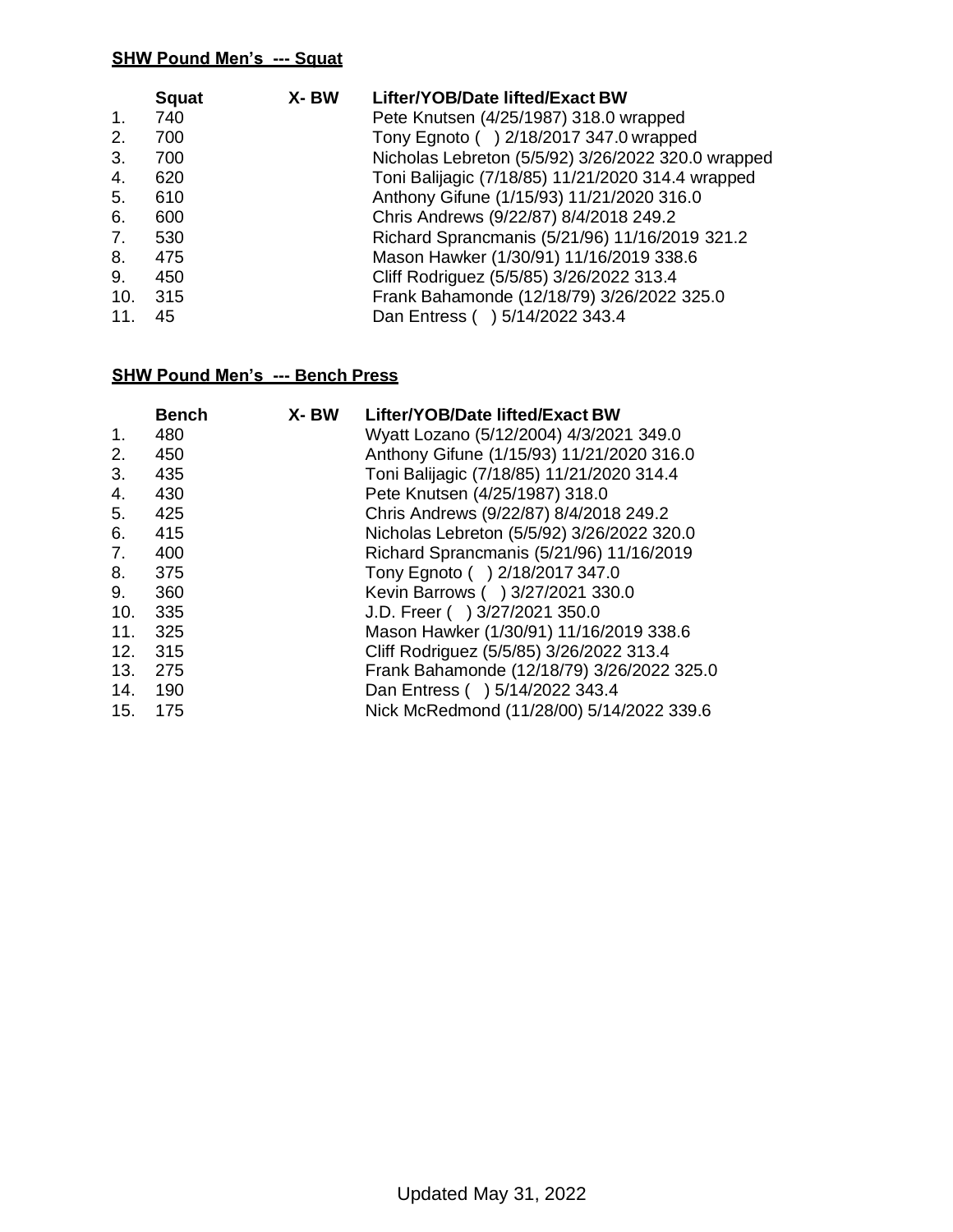|     | <b>Deadlift</b> | X-BW | Lifter/YOB/Date lifted/Exact BW            |
|-----|-----------------|------|--------------------------------------------|
| 1.  | 735             |      | Pete Knutsen (4/25/1987) 318.0             |
| 2.  | 725             |      | Tony Egnoto () 2/18/2017 347.0             |
| 3.  | 700             |      | Toni Balijagic (7/18/85) 11/21/2020 314.4  |
| 4.  | 635             |      | Nicholas Lebreton (5/5/92) 3/26/2022 320.0 |
| 5.  | 615             |      | Anthony Gifune (1/15/93) 11/21/2020 316.0  |
| 6.  | 600             |      | Chris Andrews (9/22/87) 8/4/2018 249.2     |
| 7.  | 600             |      | Gary Thomas ( ) 11/6/2021 340.0            |
| 8.  | 575             |      | Richard Sprancmanis (5/21/96) 11/16/2019   |
| 9.  | 540             |      | Brandon Price ( ) 5/21/2022 313.8          |
| 10. | 535             |      | Cliff Rodriguez (5/5/85) 3/26/2022 313.4   |
| 11. | 525             |      | Mason Hawker (1/30/91) 11/16/2019 338.6    |
| 12. | 500             |      | Glen Mucica ( ) 5/21/2022 312.1            |
| 13. | 465             |      | Frank Bahamonde (12/18/79) 3/26/2022 325.0 |
| 14. | 455             |      | Kevin Barrows ( ) 7/31/2021 364.5          |
| 15. | 360             |      | Nick McRedmond (11/28/00) 5/21/2022 339.6  |
| 16. | 250             |      | Dan Entress () 5/14/2022 343.4             |

|                 | Total | X-BW | Lifter/YOB/Date lifted/Exact BW            |
|-----------------|-------|------|--------------------------------------------|
| 1.              | 1905  |      | Pete Knutsen (4/25/1987) 318.0             |
| 2.              | 1800  |      | Tony Egnoto () 2/18/2017 347.0             |
| 3.              | 1755  |      | Toni Balijagic (7/18/85) 11/21/2020 314.4  |
| 4.              | 1750  |      | Nicholas Lebreton (5/5/92) 3/26/2022 320.0 |
| 5.              | 1675  |      | Anthony Gifune (1/15/93) 11/21/2020 316.0  |
| 6.              | 1625  |      | Chris Andrews (9/22/87) 8/4/2018 249.2     |
| 7.              | 1505  |      | Richard Sprancmanis (5/21/96) 11/16/2019   |
| 8.              | 1325  |      | Mason Hawker (1/30/91) 11/16/2019 338.6    |
| 9.              | 1300  |      | Cliff Rodriguez (5/5/85) 3/26/2022 313.4   |
| 10.             | 1055  |      | Frank Bahamonde (12/18/79) 3/26/2022 325.0 |
| 11 <sub>1</sub> | 485   |      | Dan Entress () 5/14/2022 343.4             |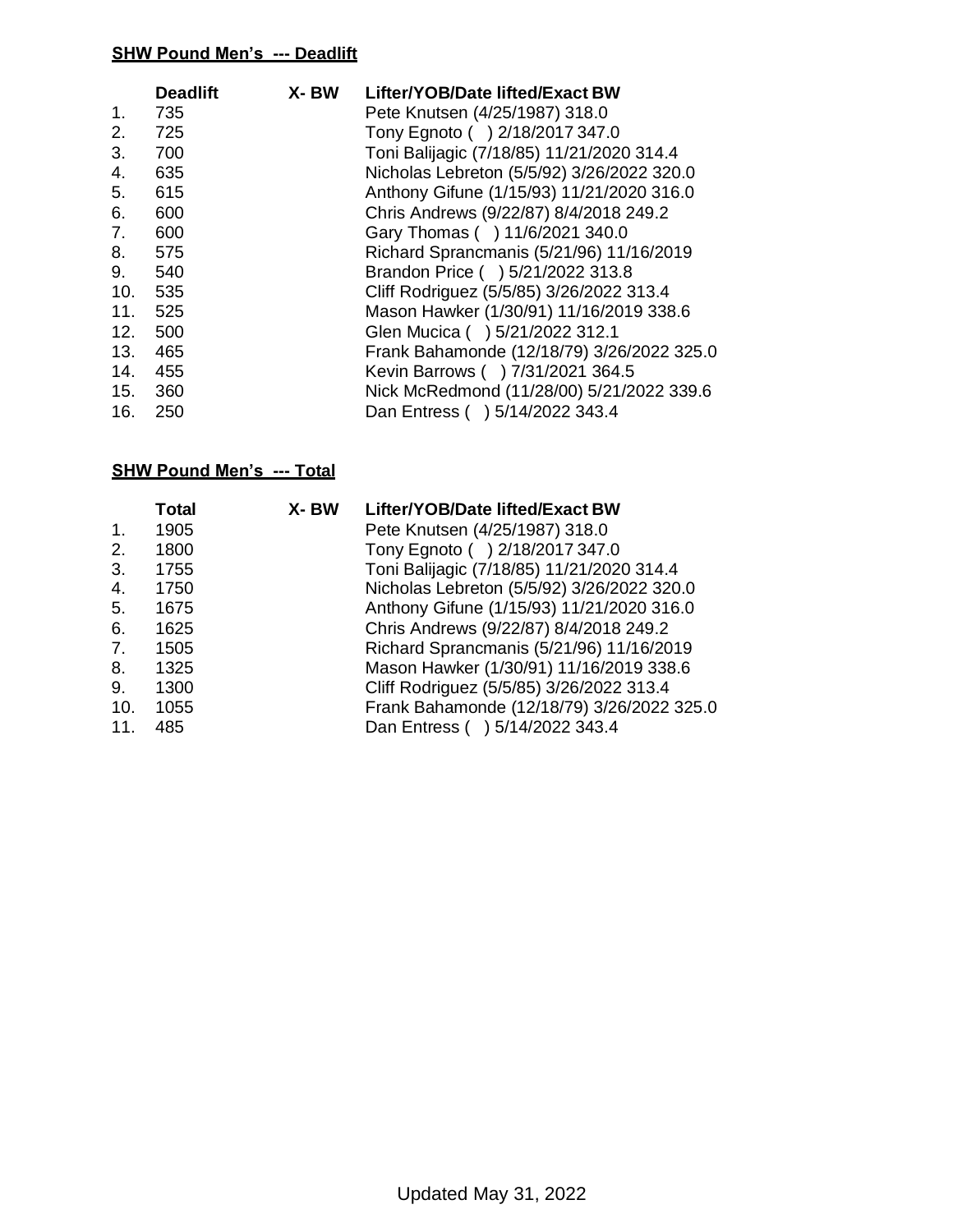#### **WOMEN'S RANKINGS**

### **97 Pound Women's --- Squat**

| Squat  | X-BW | Lifter/YOB/Date lifted/Exact BW         |
|--------|------|-----------------------------------------|
| 1. 190 |      | Alex Pratt ( ) 10/21/2017 97.0 wrapped  |
| 2. 115 |      | Sophia Gervais (7/7/11) 11/21/2020 80.4 |

### **97 Pound Women's --- Bench Press**

| Bench | X- BW | Lifter/YOB/Date lifted/Exact BW         |
|-------|-------|-----------------------------------------|
| 1.90  |       | Alex Pratt ( ) 10/21/2017 97.0          |
| 2. 60 |       | Sophia Gervais (7/7/11) 11/21/2020 80.4 |
| 3.60  |       | Raellyn Ryan (12/26/06) 3/12/2022 93    |
|       |       |                                         |

//

### /**97 Pound Women's --- Deadlift**

| +)Deadlift | X- BW | Lifter/YOB/Date lifted/Exact BW         |
|------------|-------|-----------------------------------------|
| 1. 225     |       | Alex Pratt ( ) 10/21/2017 97.0          |
| 2. 165     |       | Raellyn Ryan (12/26/06) 3/12/2022 93    |
| 3.155      |       | Sophia Gervais (7/7/11) 11/21/2020 80.4 |

| Total | X- BW  | Lifter/YOB/Date lifted/Exact BW         |
|-------|--------|-----------------------------------------|
|       | 1. 505 | Alex Pratt ( ) 10/21/2017 97.0          |
|       | 2. 330 | Sophia Gervais (7/7/11) 11/21/2020 80.4 |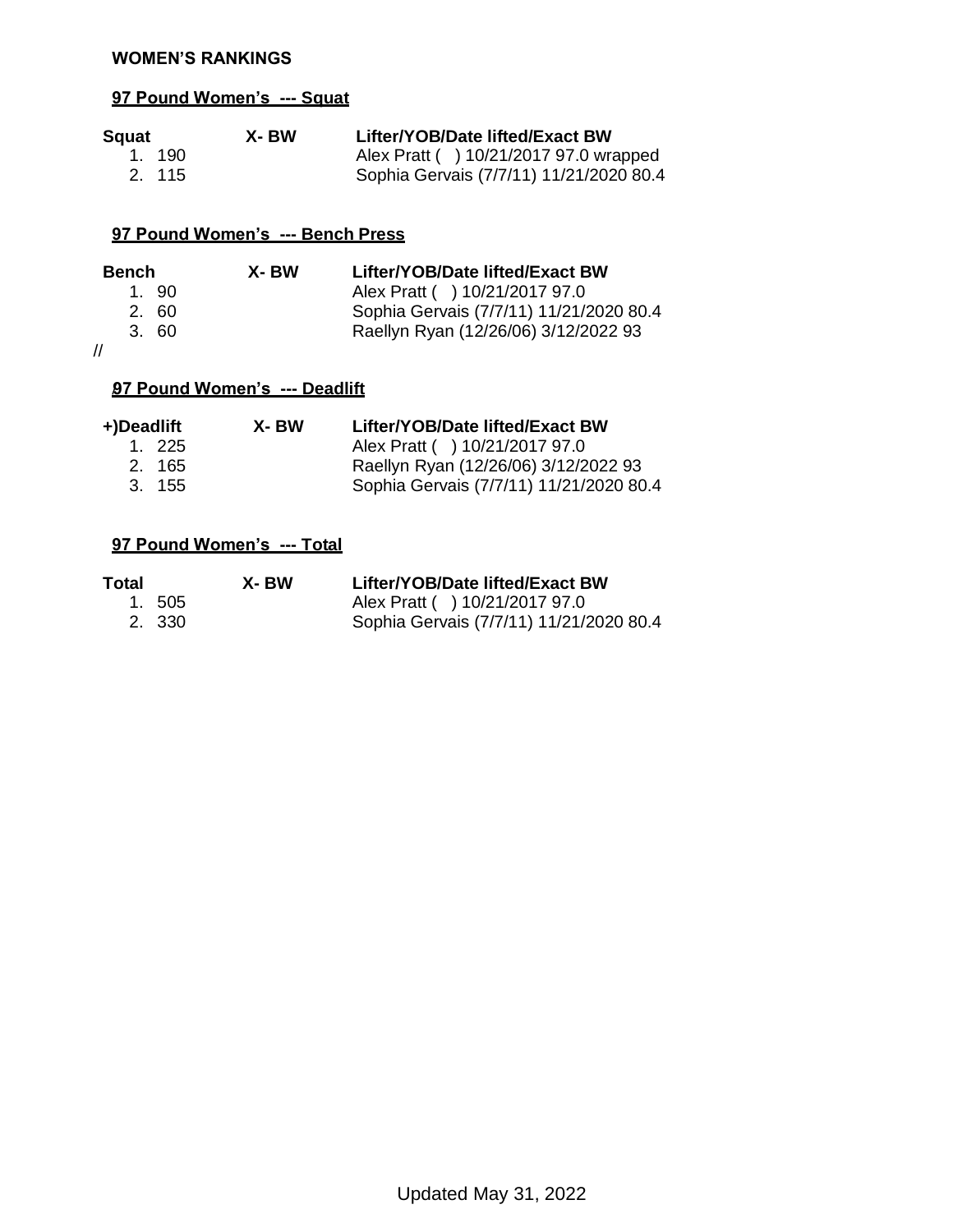**Squat X- BW Lifter/YOB/Date lifted/Exact BW** 1.

#### **105 Pound Women's --- Bench Press**

**Bench X- BW Lifter/YOB/Date lifted/Exact BW** 1.

### **105 Pound Women's --- Deadlift**

**Deadlift X- BW Lifter/YOB/Date lifted/Exact BW** 1.

#### **105 Pound Women's --- Total**

**Total X- BW Lifter/YOB/Date lifted/Exact BW** 1.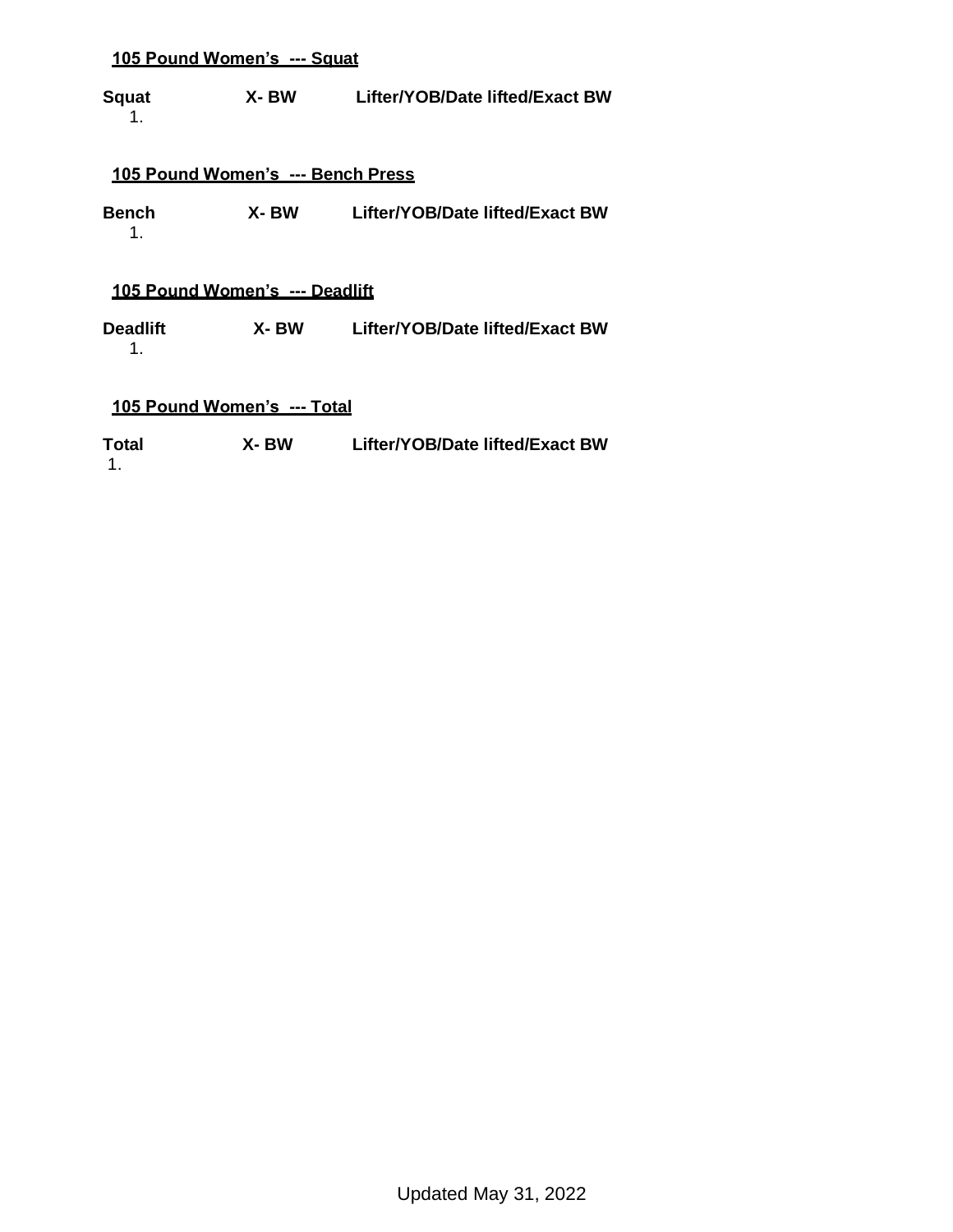| Squat |        | X- BW | Lifter/YOB/Date lifted/Exact BW               |
|-------|--------|-------|-----------------------------------------------|
|       | 1. 280 |       | Michele Agostaneli (12/5/96) 11/17/2018 113.4 |
|       | 2. 260 |       | Nicole Boshart ( ) 11/21/2015                 |
|       | 3. 185 |       | Alyssa Quick (1/7/98) 11/17/2018 111.4        |
|       | 4. 180 |       | Layla Merkh ( ) 10/21/2017 113.8 wrapped      |
|       | 5. 155 |       | Stacy Packard (2/19/73) 8/4/2018 114.5        |
|       | 6. 135 |       | Emily Weaver ( ) 5/19/2018 114.0              |

### **114 Pound Women's --- Bench Press**

| Bench |        | X-BW | Lifter/YOB/Date lifted/Exact BW               |
|-------|--------|------|-----------------------------------------------|
|       | 1.145  |      | Michele Agostaneli (12/5/96) 11/17/2018 113.4 |
|       | 2. 130 |      | Nicole Boshart ( ) 11/21/2015                 |
|       | 3. 125 |      | Stacy Packard (2/19/73) 8/4/2018 114.5        |
|       | 4. 90  |      | Emily Weaver ( ) 5/19/2018 114.0              |
|       | 5. 75  |      | Layla Merkh ( ) 10/21/2017 113.8              |
|       | 6. 75  |      | Alyssa Quick (1/7/98) 11/17/2018 111.4        |

#### **114 Pound Women's --- Deadlift**

| Deadlift |        | X- BW | Lifter/YOB/Date lifted/Exact BW                |
|----------|--------|-------|------------------------------------------------|
|          | 1. 275 |       | Michele Agostaneli (12/5/96) 11/17/2018 113.4  |
|          | 2. 260 |       | Nicole Boshart ( ) 11/21/2015                  |
|          | 3.260  |       | Stacy Packard (2/19/73) 8/4/2018 114.5         |
|          | 4. 235 |       | Emily Weaver ( ) 5/19/2018 114.0               |
|          | 5. 230 |       | Alyssa Quick (1/7/98) 11/17/2018 111.4         |
|          | 6. 185 |       | Layla Merkh ( ) 11/5/2016 114.2                |
|          | 7. 120 |       | Gabbrielle Gawlinski (7/29/10) 6/26/2021 109.0 |

| Total   |     | X-BW | Lifter/YOB/Date lifted/Exact BW               |
|---------|-----|------|-----------------------------------------------|
| $1_{-}$ | 700 |      | Michele Agostaneli (12/5/96) 11/17/2018 113.4 |
| 2.      | 650 |      | Nicole Boshart ( ) 11/21/2015                 |
| 3.      | 540 |      | Stacy Packard (2/19/73) 8/4/2018 114.5        |
| 4.      | 490 |      | Alyssa Quick (1/7/98) 11/17/2018 111.4        |
| 5.      | 460 |      | Emily Weaver ( ) 5/19/2018 114.0              |
| 6.      | 435 |      | Layla Merkh ( ) 10/21/2017 113.8              |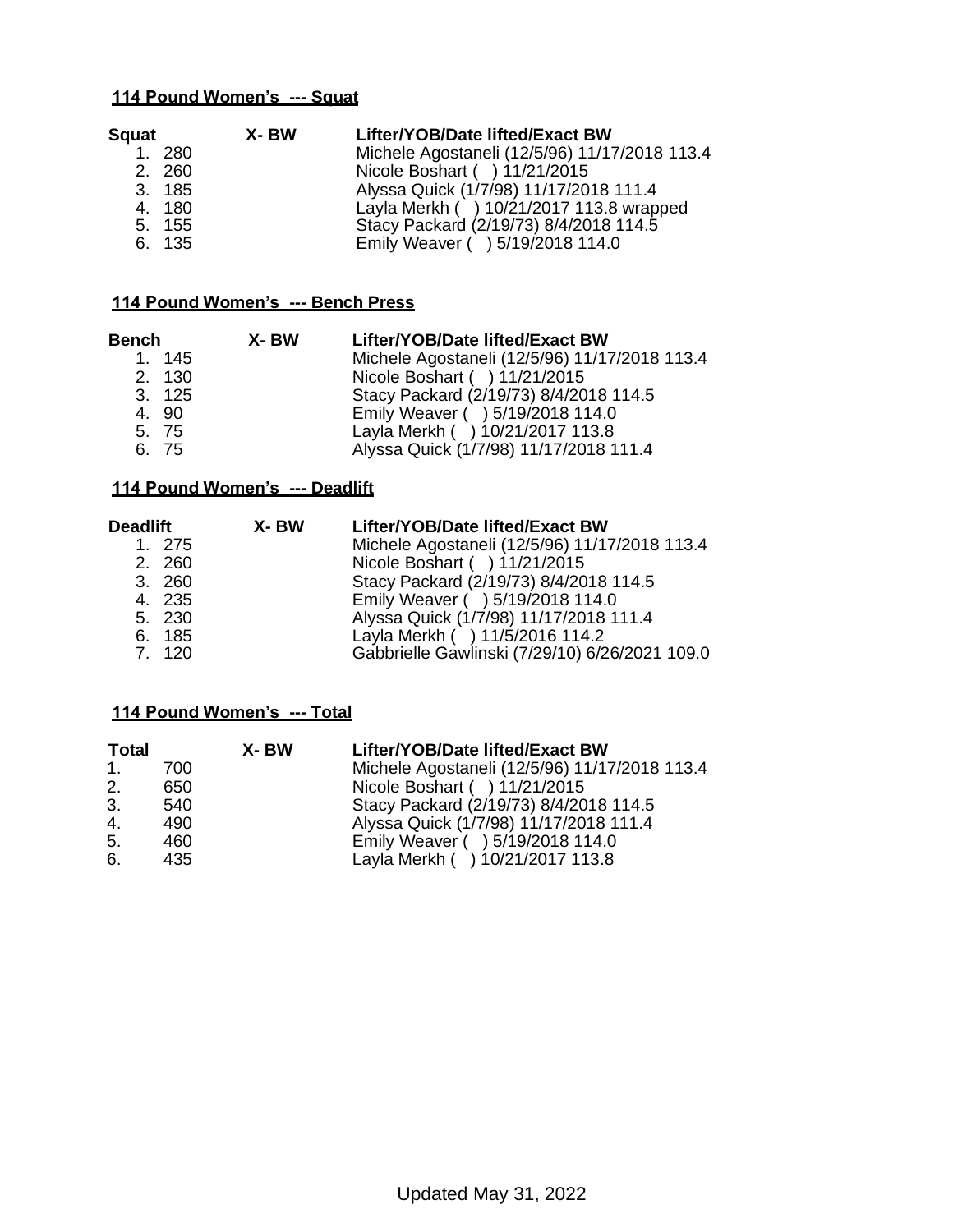| Squat  | X- BW  | Lifter/YOB/Date lifted/Exact BW                    |
|--------|--------|----------------------------------------------------|
| 1. 385 |        | Jennifer Hazzard (6/6/85) 11/16/2019 122.8 Wrapped |
| 2. 370 |        | Evelin Perez (11/27/93) 11/21/2020 123.1           |
| 3. 320 |        | Antoinette Bashir ( ) 2/18/2017 123.2 wrapped      |
| 4. 310 |        | Emily Gillespie ( ) 11/5/2016 121.6                |
| 5. 240 |        | Rachel Betts (7/11/93) 9/28/2019 123.0             |
| 6. 230 |        | Lesley Georger ( ) 10/21/217 120.8                 |
| 7. 215 |        | Jennifer Piazza () 10/21/2017 123.2                |
| 8. 205 |        | JoVina Taylor (7/19/98) 3/26/2022 122.0            |
| 9. 180 |        | Bridgette Pritchard ( ) 10/21/2017 116.6           |
| 10.155 |        | Emily Weaver (1/5/2002) 7/13/2019 120.8 wrapped    |
|        |        | Sonja Fries () 6/20/2015 123                       |
|        | 11.140 |                                                    |

| Bench  | X-BW | Lifter/YOB/Date lifted/Exact BW            |
|--------|------|--------------------------------------------|
| 1. 195 |      | Evelin Perez (11/27/93) 11/21/2020 123.1   |
| 2. 190 |      | Jennifer Hazzard (6/6/85) 11/16/2019 122.8 |
| 3. 150 |      | Emily Gillespie ( ) 11/5/2016 121.6        |
| 4. 145 |      | Antoinette Bashir ( ) 2/18/2017 123.2      |
| 5. 135 |      | Rachel Betts (7/11/93) 9/28/2019 123.0     |
| 6. 135 |      | Nikki Button ( ) 7/31/2021 115.6           |
| 7. 115 |      | Sonja Fries () 6/20/2015 123               |
| 8. 115 |      | Jennifer Piazza () 11/21/2015 120.8        |
| 9. 115 |      | Bridgette Pritchard ( ) 10/21/2017 116.6   |
| 10.110 |      | Emily Weaver (1/5/2002) 7/13/2019 120.8    |
| 11.110 |      | JoVina Taylor (7/19/98) 3/26/2022 122.0    |
| 12.105 |      | Lesley Georger ( ) 10/21/217 120.8         |
| 13.105 |      | Sylvia Elmquist ( ) 7/25/2020 123.0        |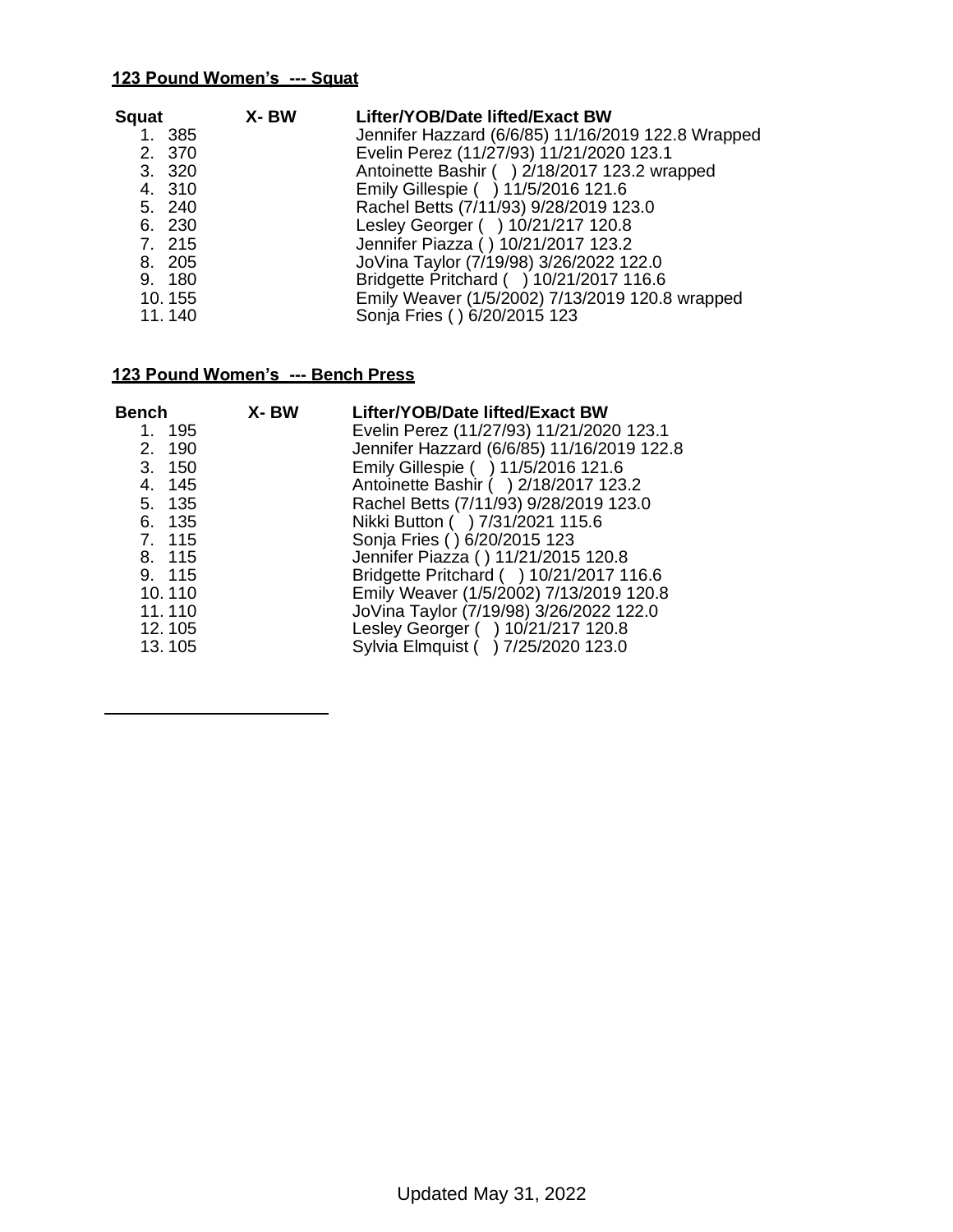| Deadlift<br>1. 440<br>2. 360<br>3. 320<br>4. 315<br>5. 300<br>6. 275<br>7. 265<br>8. 255<br>9. 250<br>10.240 | X- BW | Lifter/YOB/Date lifted/Exact BW<br>Jennifer Hazzard (6/6/85) 11/16/2019 122.8<br>Evelin Perez (11/27/93) 11/21/2020 123.1<br>Emily Gillespie ( ) 11/5/2016 121.6<br>Antoinette Bashir ( ) 2/18/2017 123.2<br>Rachel Betts (7/11/93) 9/28/2019 123.0<br>JoVina Taylor (7/19/98) 3/26/2022 122.0<br>Lesley Georger ( ) 10/21/217 120.8<br>Nikki Button ( ) 7/31/2021 115.6<br>Bridgette Pritchard ( ) 10/21/2017 116.6<br>Emily Weaver (1/5/2002) 7/13/2019 120.8 |
|--------------------------------------------------------------------------------------------------------------|-------|-----------------------------------------------------------------------------------------------------------------------------------------------------------------------------------------------------------------------------------------------------------------------------------------------------------------------------------------------------------------------------------------------------------------------------------------------------------------|
| 11.225<br>12.225<br>13.220                                                                                   |       | Jennifer Piazza () 6/20/2015 123<br>Sylvia Elmquist ( ) 7/25/2020 123.0<br>Sonja Fries () 6/20/2015 123                                                                                                                                                                                                                                                                                                                                                         |

| <b>Total</b> |      | X-BW | Lifter/YOB/Date lifted/Exact BW            |
|--------------|------|------|--------------------------------------------|
| 1.           | 1015 |      | Jennifer Hazzard (6/6/85) 11/16/2019 122.8 |
| 2.           | 925  |      | Evelin Perez (11/27/93) 11/21/2020 123.1   |
| 3.           | 780  |      | Emily Gillespie ( ) 11/5/2016 121.6        |
| 4.           | 780  |      | Antoinette Bashir ( ) 2/18/2017 123.2      |
| 5.           | 675  |      | Rachel Betts (7/11/93) 9/28/2019 123.0     |
| 6.           | 600  |      | Lesley Georger ( ) 10/21/217 120.8         |
| 7.           | 590  |      | JoVina Taylor (7/19/98) 3/26/2022 122.0    |
| 8.           | 545  |      | Bridgette Pritchard ( ) 10/21/2017 116.6   |
| 9.           | 535  |      | Jennifer Piazza () 10/21/2017 123.2        |
| 10.          | 505  |      | Emily Weaver (1/5/2002) 7/13/2019 120.8    |
| 11.          | 475  |      | Sonja Fries () 6/20/2015 123               |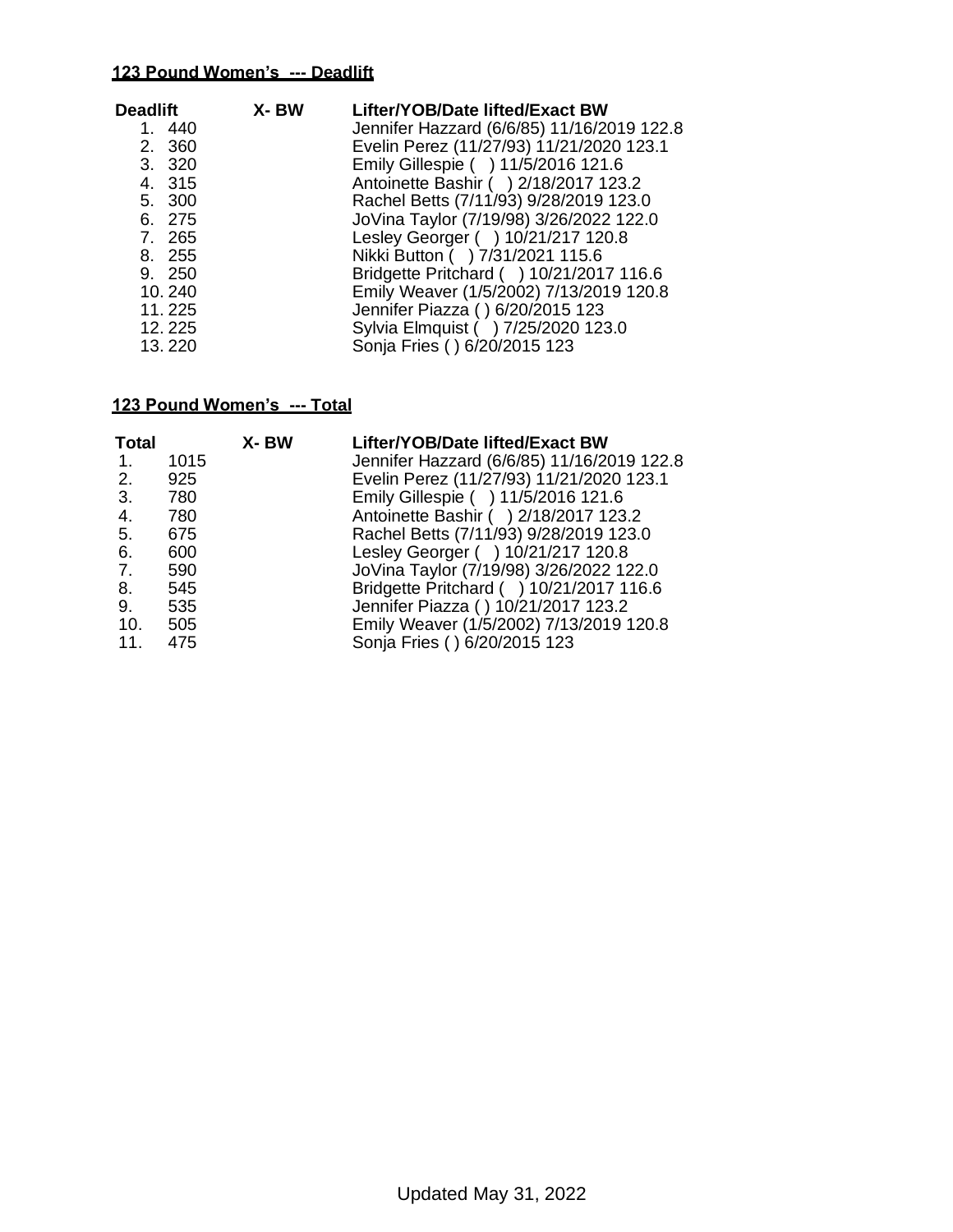| <b>Squat</b>    |     | X-BW  | Lifter/YOB/Date lifted/Exact BW                |
|-----------------|-----|-------|------------------------------------------------|
| 1.              | 420 | 3.187 | Becki Pierotti (5/5/85) 10/13/18 131.8 Wrapped |
| 2.              | 330 | 2.511 | Jessica Kline ( ) 11/05/2016 131.4             |
| 3.              | 325 |       | Jen Hazzard ( ) 3/27/2021 131.2 Wrapped        |
| 4.              | 290 | 2.2   | Emily Gilespie (8/18/95) 10/13/18 131.8        |
| 5.              | 260 |       | Emily Bajish (7/3/72) 2/2/19 129.2             |
| 6.              | 250 | 1.891 | Emily Holmes (7/24/93) 10/13/18 132.2          |
| 7.              | 235 | 1.78  | Chrissy Cimino () 6/20/2015 132                |
| 8.              | 230 |       | Madeline Rosado (9/22/1970) 6/5/2021 132.0     |
| 9.              | 200 | 1.54  | Rachel Betts ( ) 11/5/2016 129.8               |
| 10.             | 185 | 1.447 | Phyllis Rose ( ) 11/5/2016 127.8               |
| 11 <sub>1</sub> | 170 |       | Belinda Ragland (9/29/92) 11/17/2018 126.8     |
| 12.             | 170 |       | Jessica Tedesco (2/28/95) 11/17/18             |
| 13.             | 165 |       | Elizabeth Neeves () 2/18/2017 132.2            |
| 14.             | 145 |       | Gina Brightman (7/8/67) 8/4/2018 129.4         |
| 15.             | 110 |       | Olivia DeGraw (4/9/1964) 5/18/2019 125.0       |

| <b>Bench</b> | X- BW                                                               | Lifter/YOB/Date lifted/Exact BW              |
|--------------|---------------------------------------------------------------------|----------------------------------------------|
| 225          | 1.707                                                               | Becki Pierotti (5/5/85) 10/13/18 131.8       |
| 225          |                                                                     | Jen Hazzard () 3/27/2021 131.2               |
| 160          |                                                                     | Madeline Rosado (9/22/1970) 11/21/2020 130.8 |
| 150          | 1.135                                                               | Emily Holmes (7/24/93) 10/13/18 132.2        |
| 5.<br>150    | 1.138                                                               | Emily Gilespie (8/18/95) 10/13/18 131.8      |
| 145          |                                                                     | Jessica Kline ( ) 11/05/2016 131.4           |
| 7. 145       |                                                                     | Bailey Norton ( ) 11/6/2021 132.0            |
| 8. 145       |                                                                     | Brandy Haskins (3/10/85) 3/12/2022 132       |
| 9. 141       |                                                                     | Mary Lissfelt ( ) 11/6/2021 128.0            |
| 10. 125      |                                                                     | Chrissy Cimino () 6/20/2015 132              |
| 11.<br>125   |                                                                     | Elizabeth Neeves ( ) 2/18/2017 132.2         |
|              |                                                                     | Emily Bajish (7/3/72) 2/2/19 129.2           |
|              |                                                                     | Belinda Ragland (9/29/92) 11/17/2018 126.8   |
| 14.          |                                                                     | Rachel Betts ( ) 11/5/2016 129.8             |
| 15.<br>100   |                                                                     | Gina Brightman (7/8/67) 8/4/2018 129.4       |
| 16.          |                                                                     | Phyllis Rose ( ) 11/5/2016 127.8             |
|              |                                                                     | Jessica Tedesco (2/28/95) 11/17/18           |
|              |                                                                     | Olivia DeGraw (4/9/1964) 5/18/2019 125.0     |
|              |                                                                     | Chevelle Bauman (9/14/06) 3/12/2022 125.0    |
|              |                                                                     | Cindy Struckle (8/18/57) 8/4/2018 124.2      |
|              | 12. 125<br>13. 115<br>100<br>95<br>17. 75<br>18. 75<br>19. 75<br>55 |                                              |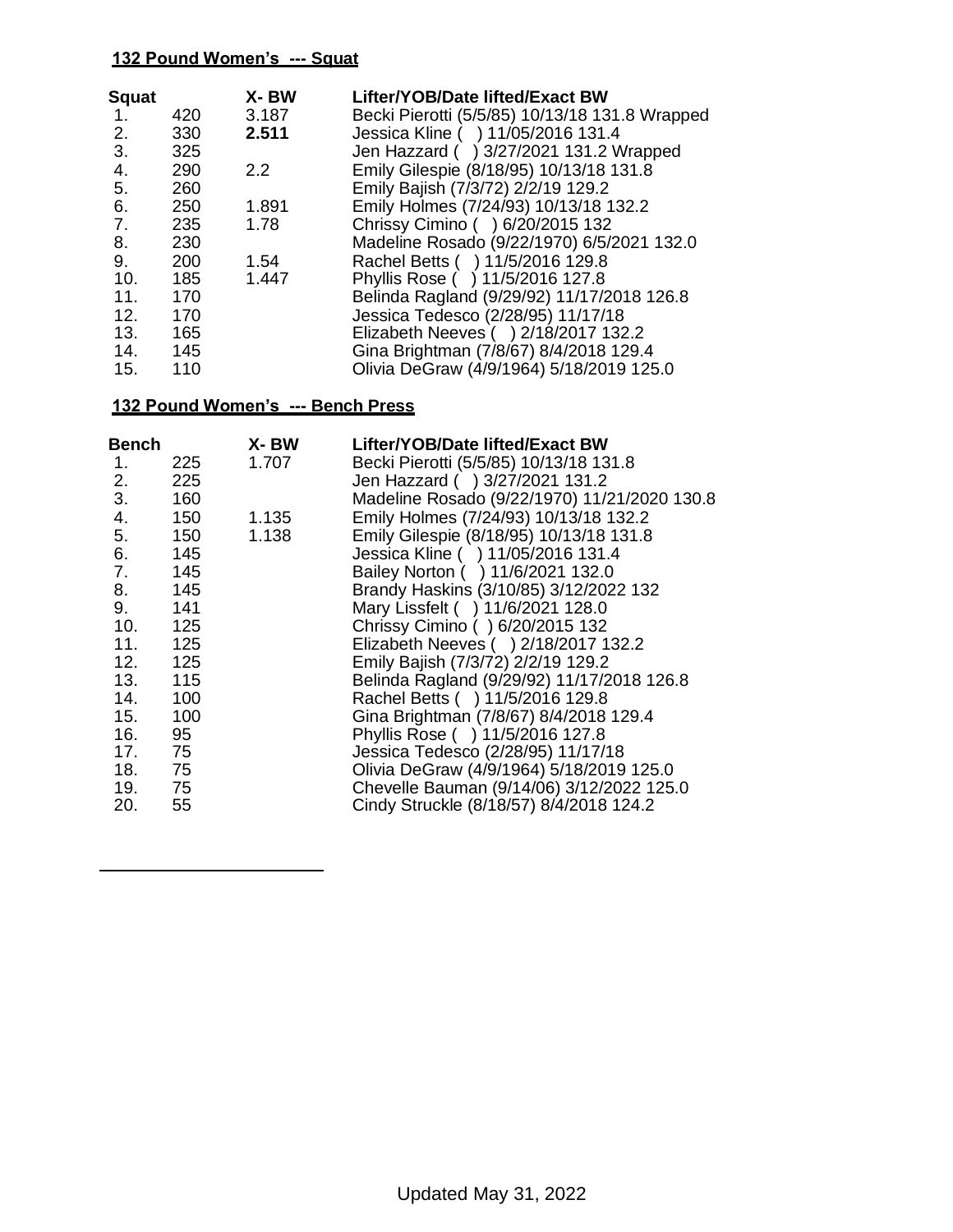| <b>Deadlift</b> |     | X-BW  | Lifter/YOB/Date lifted/Exact BW             |
|-----------------|-----|-------|---------------------------------------------|
| 1.              | 505 |       | Jen Hazzard ( ) 7/31/2021 130.8             |
| 2.              | 410 | 3.11  | Becki Pierotti (5/5/85) 10/13/18 131.8      |
| 3.              | 385 | 2.912 | Emily Holmes (7/24/93) 10/13/18 132.2       |
| 4.              | 330 | 2.503 | Emily Gilespie (8/18/95) 10/13/18 131.8     |
| 5.              | 325 |       | Jessica Kline ( ) 11/05/2016 131.4          |
| 6.              | 300 |       | Nikki Button ( ) 5/21/2022 122.5            |
| 7.              | 285 |       | Bailey Norton ( ) 11/6/2021 132.0           |
| 8.              | 280 |       | Mary Lissfelt ( ) 11/6/2021 128.0           |
| 9.              | 265 |       | Emily Bajish (7/3/72) 2/2/19 129.2          |
| 10.             | 260 |       | Elizabeth Neeves () 2/18/2017 132.2         |
| 11.             | 255 |       | Chrissy Cimino () 6/20/2015 132             |
| 12.             | 235 |       | Rachel Betts ( ) 11/5/2016 129.8            |
| 13.             | 235 |       | Phyllis Rose ( ) 11/5/2016 127.8            |
| 14.             | 230 |       | Belinda Ragland (9/29/92) 11/17/2018 126.8  |
| 15.             | 230 |       | Madeline Rosado (9/22/1970) 6/5/2021 132.0  |
| 16.             | 225 |       | Gina Brightman (7/8/67) 8/4/2018 129.4      |
| 17.             | 225 |       | Jessica Tedesco (2/28/95) 11/17/18          |
|                 | 210 |       | Chevelle Bauman (9/14/06) 3/12/2022 125.0   |
| 19.             | 165 |       | Olivia DeGraw (4/9/1964) 5/18/2019 125.0    |
| 20.             | 140 |       | Gabrielle Gawlinski (7/29/10) 3/12/2022 128 |

| <b>Total</b> |      | X-BW  | Lifter/YOB/Date lifted/Exact BW            |
|--------------|------|-------|--------------------------------------------|
| $1_{-}$      | 1055 | 8.00  | Becki Pierotti (5/5/85) 10/13/18 131.8     |
| 2.           | 1050 |       | Jen Hazzard ( ) 3/27/2021 131.2            |
| 3.           | 800  |       | Jessica Kline ( ) 11/05/2016 131.4         |
| 4.           | 785  | 5.937 | Emily Holmes (7/24/93) 10/13/18 132.2      |
| 5.           | 770  | 5.842 | Emily Gilespie (8/18/95) 10/13/18 131.8    |
| 6.           | 650  |       | Emily Bajish (7/3/72) 2/2/19 129.2         |
| 7.           | 615  |       | Chrissy Cimino () 6/20/2015 132            |
| 8.           | 615  |       | Madeline Rosado (9/22/1970) 6/5/2021 132.0 |
| 9.           | 550  |       | Elizabeth Neeves () 2/18/2017 132.2        |
| 10.          | 535  |       | Rachel Betts ( ) 11/5/2016 129.8           |
| 11.          | 515  |       | Phyllis Rose ( ) 11/5/2016 127.8           |
| 12.          | 515  |       | Belinda Ragland (9/29/92) 11/17/2018 126.8 |
| 13.          | 470  |       | Gina Brightman (7/8/67) 8/4/2018 129.4     |
| 14.          | 470  |       | Jessica Tedesco (2/28/95) 11/17/18         |
| 15.          | 350  |       | Olivia DeGraw (4/9/1964) 5/18/2019 125.0   |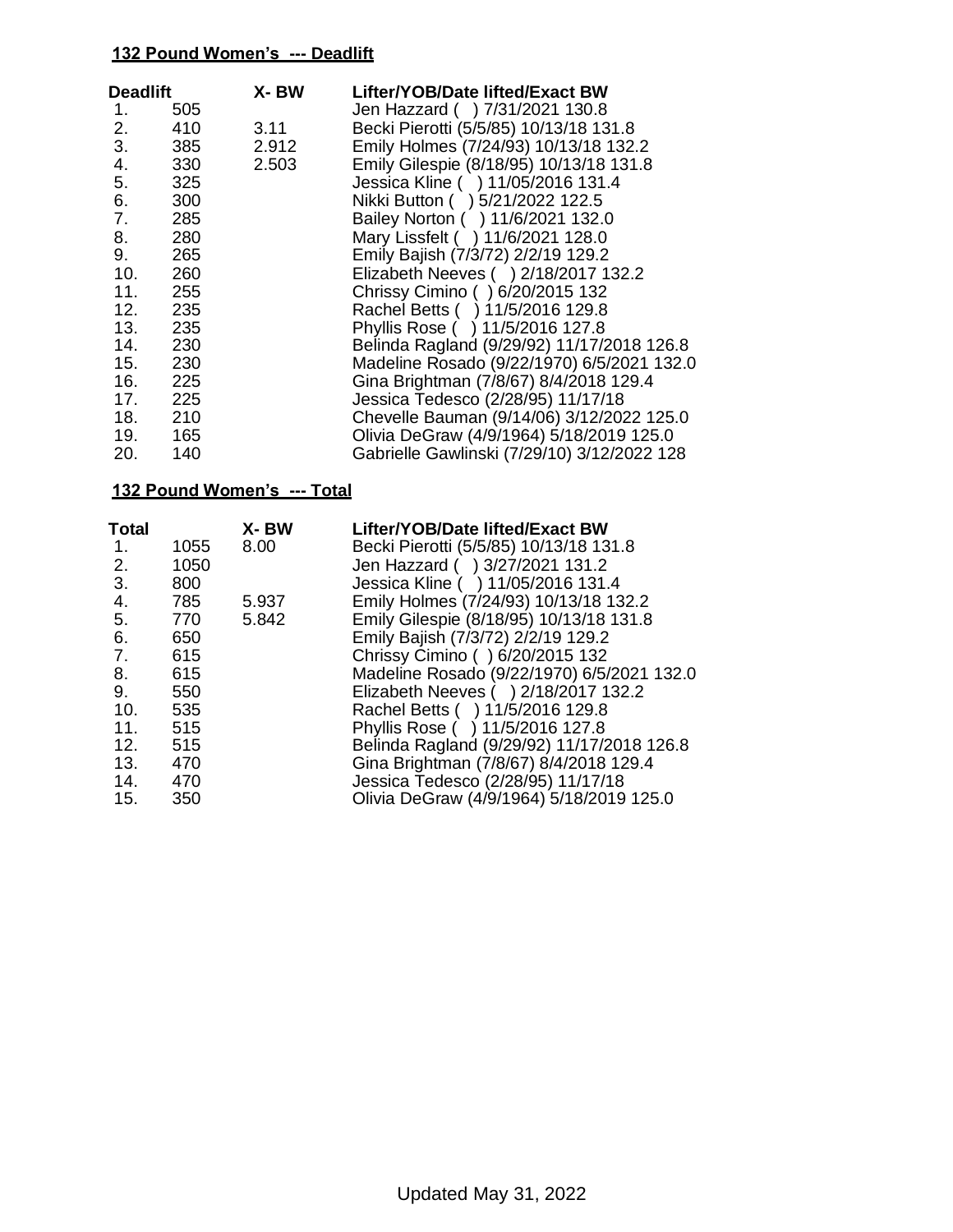| Squat |     | X-BW  | Lifter/YOB/Date lifted/Exact BW                  | Wrapped   |
|-------|-----|-------|--------------------------------------------------|-----------|
| 1.    | 475 |       | Becki Pierotti ( ) 11/21/2020 133.8              | Yes       |
| 2.    | 425 | 2.86  | Allison Hind (9/14/81) 10/13/18 148.6            | Yes       |
| 3.    | 385 | 2.77  | Jessica Kline (1/23/90) 10/13/18 139.0           | Yes       |
| 4.    | 360 |       | Lauren Angelet ( ) 10/21/2017 147.8              | Yes       |
| 5.    | 315 |       | Victoria Conrad (10/21/93) 11/20/2021 148.0      | Yes       |
| 6.    | 315 |       | Cassandra Grippe (10/1/96                        |           |
| 7.    | 310 | 2.208 | Christina Bruce (6/12/90) 10/13/18 140.4         | No.       |
| 8.    | 305 |       | Susan Hudson (10/22/65) 5/18/2019 148.2          | Yes       |
| 9.    | 300 |       | Cassie Kardias ( ) 11/21/2015 141.8              |           |
| 10.   | 300 |       | Catharine Novick (10/23/79) 11/20/2021 148.0 Yes |           |
| 11.   | 255 |       | Calley Shurgot ( ) 11/21/2015 148.2              |           |
| 12.   | 255 |       | Chelsea Dos Santos (6/5/94) 11/21/2020 146.8 No  |           |
| 13.   | 250 |       | Maya Pollock (2/28/99) 11/21/2020 146.8          | No.       |
| 14.   | 245 |       | Hayley Rosen (7/8/86) 6/5/2021 146.0             | No.       |
| 15.   | 240 |       | Kayla Robinson (1/13/90) 11/21/2020 145.9        | <b>No</b> |
| 16.   | 215 |       | Felicia Barr (11/17/95) 11/18/17 142.4           | No.       |
| 17.   | 215 |       | Jennifer Romano (5/6/77) 11/18/2017 143.2        | No.       |
| 18.   | 205 |       | Terri Groves (10/22/59) 11/20/2021 144.2         | No.       |
| 19.   | 200 |       | Christina Watson ( ) 3/27/2021 143.2             | Yes       |
| 20.   | 195 |       | Diane Petrowski ( ) 11/05/2016 141.0             |           |

| Bench |     | X-BW  | Lifter/YOB/Date lifted/Exact BW              |
|-------|-----|-------|----------------------------------------------|
| 1.    | 335 | 2.254 | Allison Hind (9/14/81) 10/13/18 148.6        |
| 2.    | 235 |       | Becki Pierotti ( ) 11/21/2020 133.8          |
| 3.    | 195 |       | Lauren Angelet ( ) 10/21/2017 147.8          |
| 4.    | 175 |       | Stormy Mendez ( ) 11/17/18 147.6             |
| 5.    | 175 |       | Susan Hudson (10/22/65) 5/18/2019 148.2      |
| 6.    | 175 |       | Victoria Conrad (10/21/93) 11/20/2021 148.0  |
| 7.    | 170 |       | JoVina Taylor (7/19/98) 3/26/2022 122.0      |
| 8.    | 165 |       | Calley Shurgot ( ) 11/21/2015 148.2          |
| 9.    | 165 |       | Melaina Johnson ( ) 7/31/2021 148.1          |
| 10.   | 155 |       | Cassie Kardias () 11/21/2015 141.8           |
| 11.   | 155 | 1.115 | Jessica Kline (1/23/90) 10/13/18 139.0       |
| 12.   | 155 |       | Chelsea Dos Santos (6/5/94) 11/21/2020 146.8 |
| 13.   | 155 |       | Maya Pollock (2/28/99) 11/21/2020 146.8      |
| 14.   | 145 |       | Jennifer Romano (5/6/77) 11/18/2017 143.2    |
| 15.   | 145 | 1.033 | Christina Bruce (6/12/90) 10/13/18 140.4     |
| 16.   | 145 |       | Brandy Haskins (3/10/85) 6/26/2021 142.0     |
| 17.   | 140 |       | Catharine Novick (10/23/79) 11/20/2021 148.0 |
| 18.   | 135 |       | Diane Petrowski ( ) 11/21/2015 145.6         |
| 19.   | 135 |       | Felicia Barr (11/17/95) 11/18/17 142.4       |
| 20.   | 135 |       | Mary Brockway (10/31/94) 11/16/2019 145.6    |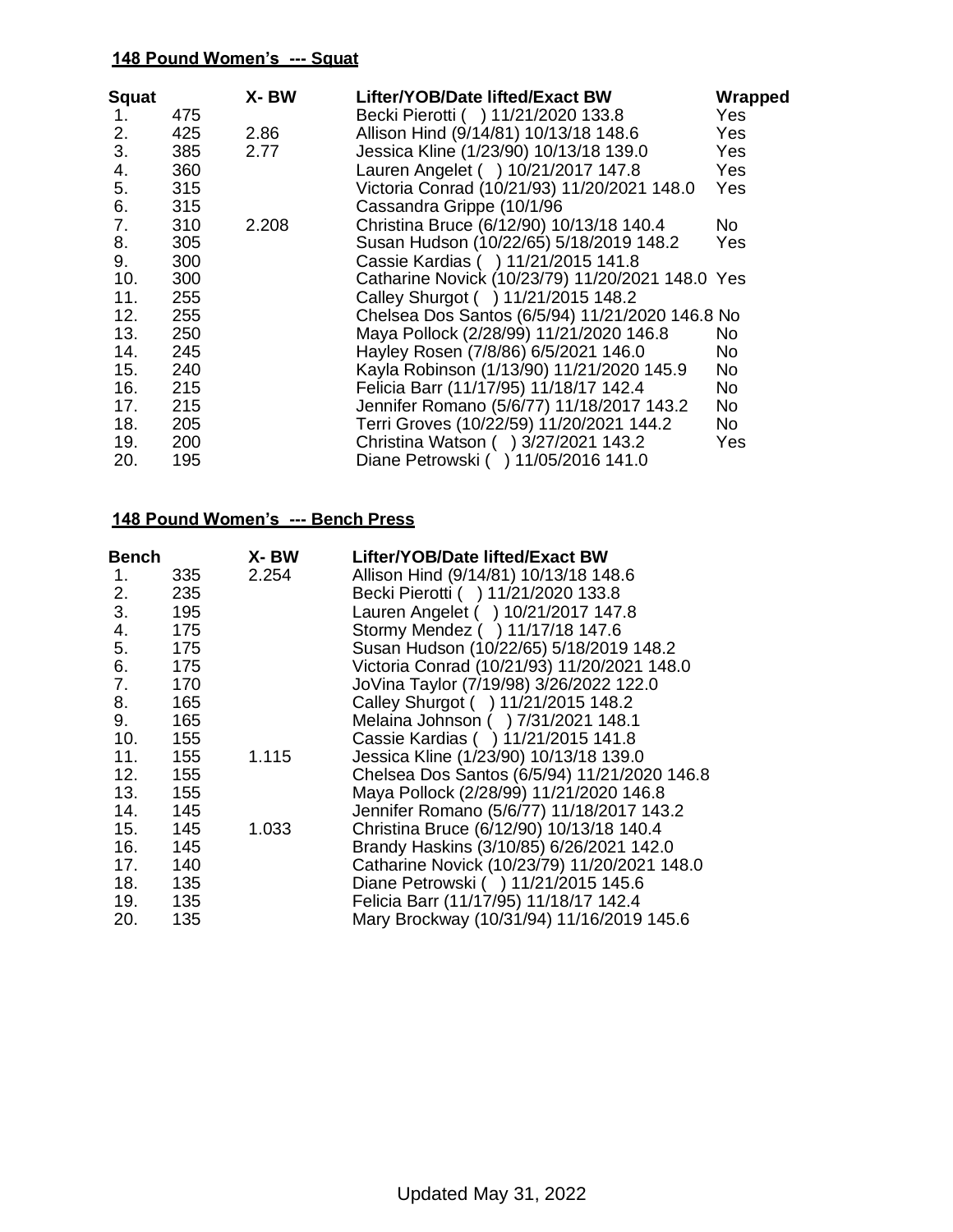| <b>Deadlift</b> |         | X- BW | Lifter/YOB/Date lifted/Exact BW              |
|-----------------|---------|-------|----------------------------------------------|
| 1.              | 450     |       | Becki Pierotti ( ) 11/21/2020 133.8          |
| 2.              | 430     |       | Allison Hind ( ) 5/19/2018 147.8             |
| 3.              | 405     |       | Lauren Angelet ( ) 10/21/2017 147.8          |
| 4.              | 390     |       | JoVina Taylor (7/19/98) 3/26/2022 122.0      |
| 5.              | 385     |       | Susan Hudson (10/22/65) 5/18/2019 148.2      |
| 6.              | 370     |       | Cassie Kardias ( ) 11/21/2015 141.8          |
| 7.              | 370     |       | Sarah Ransom ( ) 11/6/2021 145.0             |
| 8.              | 360     | 2.564 | Christina Bruce (6/12/90) 10/13/18 140.4     |
| 9.              | 355     | 2.554 | Jessica Kline (1/23/90) 10/13/18 139.0       |
| 10.             | 350     |       | Calley Shurgot ( ) 11/21/2015 148.2          |
| 11.             | 350     |       | Victoria Conrad (10/21/93) 11/20/2021 148.0  |
| 12.             | 340     |       | Stormy Mendez () 11/17/18 147.6              |
|                 | 13. 340 |       | Melaina Johnson ( ) 7/31/2021 148.1          |
|                 | 14. 315 |       | Chelsea Dos Santos (6/5/94) 11/21/2020 146.8 |
|                 | 15. 310 |       | Maya Pollock (2/28/99) 11/21/2020 146.8      |
|                 | 310     |       | Kayla Robinson (1/13/90) 11/21/2020 145.9    |
| 17.             | 305     |       | Victoria Slye ( ) 3/14/2020 145.0            |
|                 | 18. 305 |       | Catharine Novick (10/23/79) 11/20/2021 148.0 |
| 19.             | 295     |       | Ashley Borza (9/12/90) 7/13/2019 136         |
| 20.             | 295     |       | Hayley Rosen (7/8/86) 6/5/2021 146.0         |

| Total |      | X- BW | Lifter/YOB/Date lifted/Exact BW              |
|-------|------|-------|----------------------------------------------|
| 1.    | 1175 | 7.907 | Allison Hind (9/14/81) 10/13/18 148.6        |
| 2.    | 1160 | 8.67  | Becki Pierotti ( ) 11/21/2020 133.8          |
| 3.    | 960  |       | Lauren Angelet ( ) 10/21/2017 147.8          |
| 4.    | 895  | 6.438 | Jessica Kline (1/23/90) 10/13/18 139.0       |
| 5.    | 875  |       | JoVina Taylor (7/19/98) 3/26/2022 122.0      |
| 6.    | 865  |       | Susan Hudson (10/22/65) 5/18/2019 148.2      |
| 7.    | 840  |       | Victoria Conrad (10/21/93) 11/20/2021 148.0  |
| 8.    | 825  |       | Cassie Kardias () 11/21/2015 141.8           |
| 9.    | 815  | 5.804 | Christina Bruce (6/12/90) 10/13/18 140.4     |
| 10.   | 770  |       | Calley Shurgot () 11/21/2015 148.2           |
| 11.   | 745  |       | Catharine Novick (10/23/79) 11/20/2021 148.0 |
| 12.   | 725  |       | Chelsea Dos Santos (6/5/94) 11/21/2020 146.8 |
| 13.   | 715  |       | Maya Pollock (2/28/99) 11/21/2020 146.8      |
| 14.   | 685  |       | Kayla Robinson (1/13/90) 11/21/2020 145.9    |
| 15.   | 675  |       | Hayley Rosen (7/8/86) 6/5/2021 146.0         |
| 16.   | 630  |       | Felicia Barr (11/17/95) 11/18/17 142.4       |
| 17.   | 605  |       | Jennifer Romano (5/6/77) 11/18/2017 143.2    |
| 18.   | 580  |       | Christina Watson ( ) 3/27/2021 143.2         |
| 19.   | 565  |       | Diane Petrowski ( ) 11/05/2016 141.0         |
| 20.   | 545  |       | Mary Brockway (10/31/94) 11/16/2019 145.6    |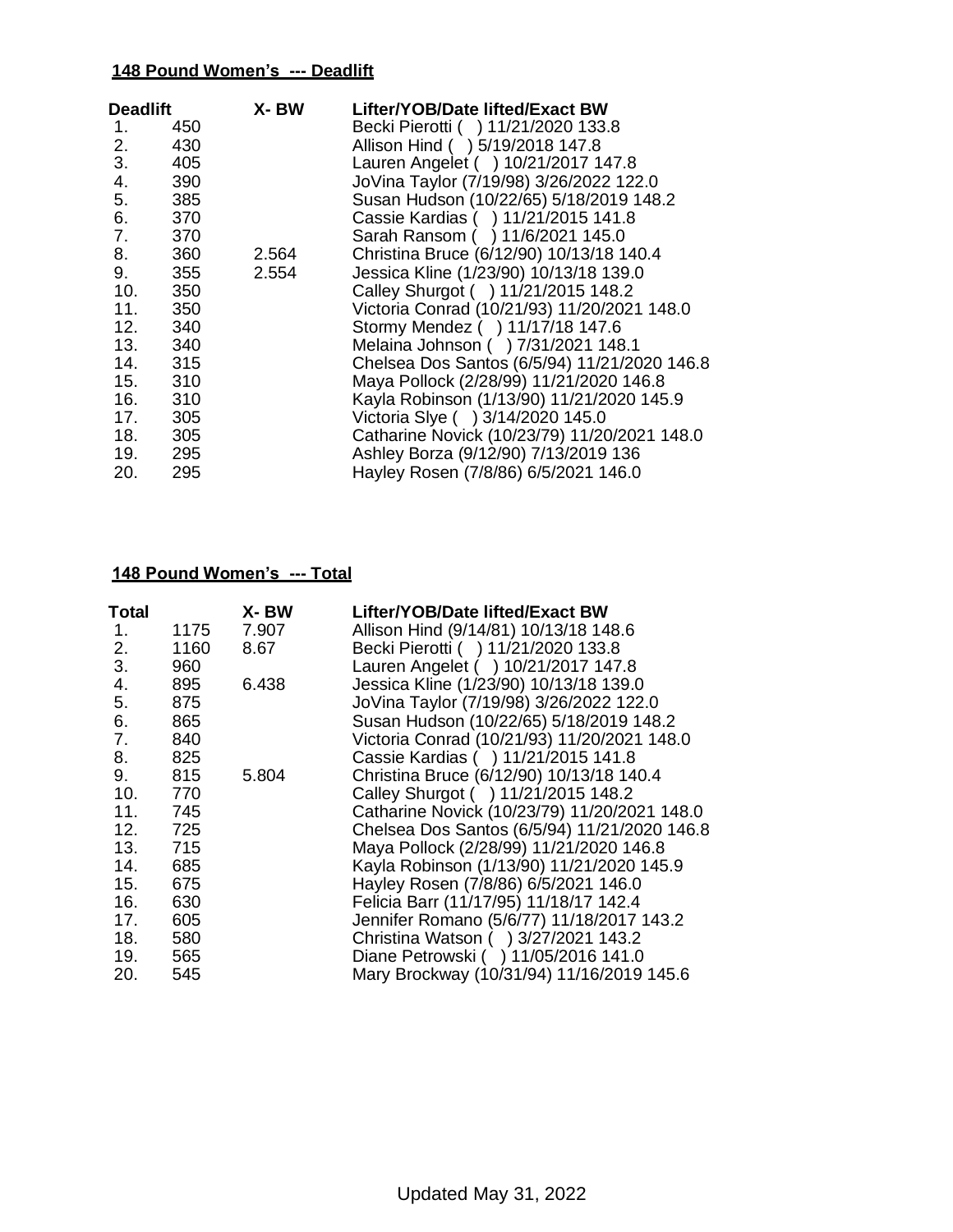| <b>Squat</b> |     | X-BW  | Lifter/YOB/Date lifted/Exact BW            | Wrapped    |
|--------------|-----|-------|--------------------------------------------|------------|
| 1.           | 505 |       | Allison Hind (9/14/81) 9/28/2019 164.6     | Yes.       |
| 2.           | 430 |       | Everly Blank (2/22/80) 9/28/2019 157.4     |            |
| 3.           | 390 |       | Kayleigh Corrado (9/5/94) 11/21/2020 155.5 | No         |
| 4.           | 380 |       | Samantha Mello ( ) 10/21/2017 163.6        | Yes        |
| 5.           | 375 |       | Victoria Long (8/4/89) 11/21/2020 163.5    | Yes        |
| 6.           | 360 |       | Christine Morris (2/10/84) 9/28/2019 163.4 | Yes        |
| 7.           | 350 |       | Jessica Carbone ( ) 2/18/2017 165.0        | Yes        |
| 8.           | 340 |       | Amy Berardinelli (6/19/73) 9/28/2019 164.6 | <b>Yes</b> |
| 9.           | 325 |       | Leanna Matthews () 11/21/2015 154.2        |            |
| 10.          | 315 |       | Chantie Jones () 11/21/2015 163            |            |
| 11.          | 315 |       | Cheyanne Pelletier ( ) 10/21/2017 164.6    | Yes        |
| 12.          | 315 | 1.947 | Gretchen Darrah (10/17/82) 10/13/18 161.8  | Yes        |
| 13.          | 315 |       | Victoria Conrad (10/14/93) 3/26/2022 164.4 |            |
| 14.          | 300 |       | Heather Freeborn ( ) 11/05/2016 164.4      |            |
| 15.          | 290 |       | Emily Silva ( ) 10/21/2017 165.2           |            |
| 16.          | 275 |       | Tunde Szivak ( ) 10/21/2017 152.4          | Yes        |
| 17.          | 275 |       | Maya Pollock (2/28/99) 3/27/2021 151.1     |            |
| 18.          | 270 |       | Lisa Vokes ( ) 11/05/2016 159.8            |            |
| 19.          | 255 |       | Jen Woodhouse (3/1/89) 11/17/2018          |            |
| 20.          | 250 |       | Heather Vona () 11/05/2016 165.2           |            |

| <b>Bench</b> |     | X- BW | Lifter/YOB/Date lifted/Exact BW               |
|--------------|-----|-------|-----------------------------------------------|
| 1.           | 350 |       | Allison Hind (9/14/81) 6/5/2021 164.2         |
| 2.           | 255 |       | Everly Blank (2/22/80) 9/28/2019 157.4        |
| 3.           | 245 |       | Sabrina DeCosta ( ) 10/21/2017 164.4          |
| 4.           | 215 |       | Cheyanne Pelletier ( ) 10/21/2017 164.6       |
| 5.           | 210 |       | Christine Morris (2/10/84) 9/28/2019 163.4    |
| 6.           | 210 |       | Victoria Long (8/4/89) 11/21/2020 163.5       |
| 7.           | 205 |       | Chanel Nolet ( ) 2/18/2017 152.2              |
| 8.           | 205 |       | Amy Berardinelli (6/19/73) 9/28/2019 164.6    |
| 9.           | 200 | 1.236 | Gretchen Darrah (10/17/82) 10/13/18 161.8     |
| 10.          | 190 |       | Amanda Leavall (6/4/96) 11/17/2018            |
| 11.          | 185 |       | Vanessa Sanchez ( ) 10/21/2017 155.0          |
| 12.          | 180 |       | Lisa Vokes ( ) 11/05/2016 159.8               |
| 13.          | 180 |       | Jessica Carbone ( ) 2/18/2017 165.0           |
| 14.          | 180 |       | Victoria Conrad (10/14/93) 3/26/2022 164.4    |
| 15.          | 175 |       | Kayleigh Corrado (9/5/94) 11/21/2020 155.5    |
| 16.          | 170 | 1.03  | Anandi Caldwell (3/20/92) 165.0               |
| 17.          | 160 |       | Samantha Mello ( ) 10/21/2017 163.6           |
| 18.          | 160 |       | Tunde Szivak ( ) 10/21/2017 152.4             |
| 19.          | 160 |       | Samantha Shallcross (3/17/99) 3/26/2022 161.4 |
| 20.          | 155 |       | Chantie Jones ( ) 11/21/2015 163              |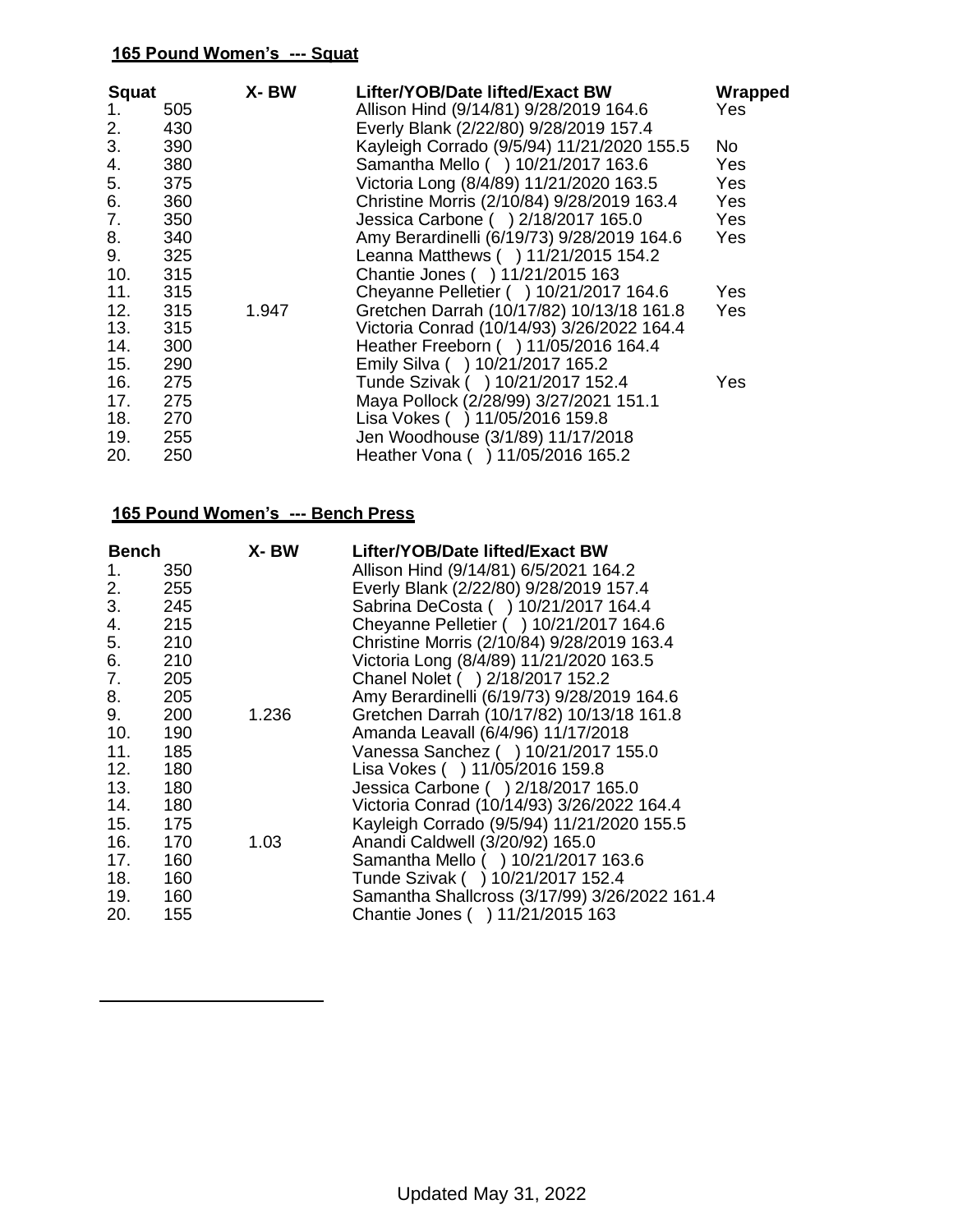| <b>Deadlift</b> |     | X-BW  | Lifter/YOB/Date lifted/Exact BW            |
|-----------------|-----|-------|--------------------------------------------|
| 1.              | 485 |       | Allison Hind (9/14/81) 9/28/2019 164.6     |
| 2.              | 435 |       | Everly Blank (2/22/80) 9/28/2019 157.4     |
| 3.              | 425 |       | Victoria Long (8/4/89) 11/21/2020 163.5    |
| 4.              | 415 |       | Amy Berardinelli (6/19/73) 9/28/2019 164.6 |
| 5.              | 400 |       | Cheyanne Pelletier ( ) 10/21/2017 164.6    |
| 6.              | 360 |       | Jessica Carbone ( ) 2/18/2017 165.0        |
| 7.              | 360 |       | Samantha Mello ( ) 10/21/2017 163.6        |
| 8.              | 350 |       | Chantie Jones ( ) 11/21/2015 163           |
| 9.              | 350 | 2.121 | Anandi Caldwell (3/20/92) 165.0            |
| 10.             | 350 |       | Victoria Conrad (10/14/93) 3/26/2022 164.4 |
| 11.             | 335 |       | Leanna Matthews () 11/21/2015 154.2        |
| 12.             | 335 |       | Vanessa Sanchez ( ) 10/21/2017 155.0       |
| 13.             | 335 | 2.07  | Gretchen Darrah (10/17/82) 10/13/18 161.8  |
| 14.             | 335 |       | Christine Morris (2/10/84) 9/28/2019 163.4 |
| 15.             | 335 |       | Kayleigh Corrado (9/5/94) 11/21/2020 155.5 |
| 16.             | 330 |       | Erin Goodman ( ) 3/27/2021 153.3           |
| 17.             | 330 |       | Maya Pollock (2/28/99) 3/27/2021 151.1     |
| 18.             | 320 |       | Emily Silva ( ) 10/21/2017 165.2           |
| 19.             | 305 |       | Ashley Buckley ( ) 11/05/2016 161.6        |
| 20.             | 305 |       | Jody Hale ( ) 8/4/2018 154.8               |

| Total   |      | X-BW  | Lifter/YOB/Date lifted/Exact BW            |
|---------|------|-------|--------------------------------------------|
| 1.      | 1335 |       | Allison Hind (9/14/81) 9/28/2019 164.6     |
| 2.      | 1120 |       | Everly Blank (2/22/80) 9/28/2019 157.4     |
| 3.      | 1010 |       | Victoria Long (8/4/89) 11/21/2020 163.5    |
| 4.      | 960  |       | Amy Berardinelli (6/19/73) 9/28/2019 164.6 |
| 5.      | 930  |       | Cheyanne Pelletier ( ) 10/21/2017 164.6    |
| 6.      | 905  |       | Christine Morris (2/10/84) 9/28/2019 163.4 |
| 7.      | 900  |       | Samantha Mello () 10/21/2017 163.6         |
| 8.      | 900  |       | Kayleigh Corrado (9/5/94) 11/21/2020 155.5 |
| 9.      | 890  |       | Jessica Carbone ( ) 2/18/2017 165.0        |
| 10.     | 850  | 5.253 | Gretchen Darrah (10/17/82) 10/13/18 161.8  |
| 11.     | 845  |       | Victoria Conrad (10/14/93) 3/26/2022 164.4 |
| 12.     | 820  |       | Chantie Jones () 11/21/2015 163            |
| 13.     | 805  |       | Leanna Matthews ( ) 11/21/2015 154.2       |
| 14.     | 760  | 4.606 | Anandi Caldwell (3/20/92) 165.0            |
| 15.     | 760  |       | Maya Pollock (2/28/99) 3/27/2021 151.1     |
| 16.     | 755  |       | Emily Silva ( ) 10/21/2017 165.2           |
| 17.     | 745  |       | Heather Freeborn ( ) 11/05/2016 164.4      |
| 18. 730 |      |       | Tunde Szivak ( ) 10/21/2017 152.4          |
| 19.     | 710  |       | Amanda Leavall (6/4/96) 11/17/2018         |
| 20.     | 690  |       | Jody Hale ( ) 8/4/2018 154.8               |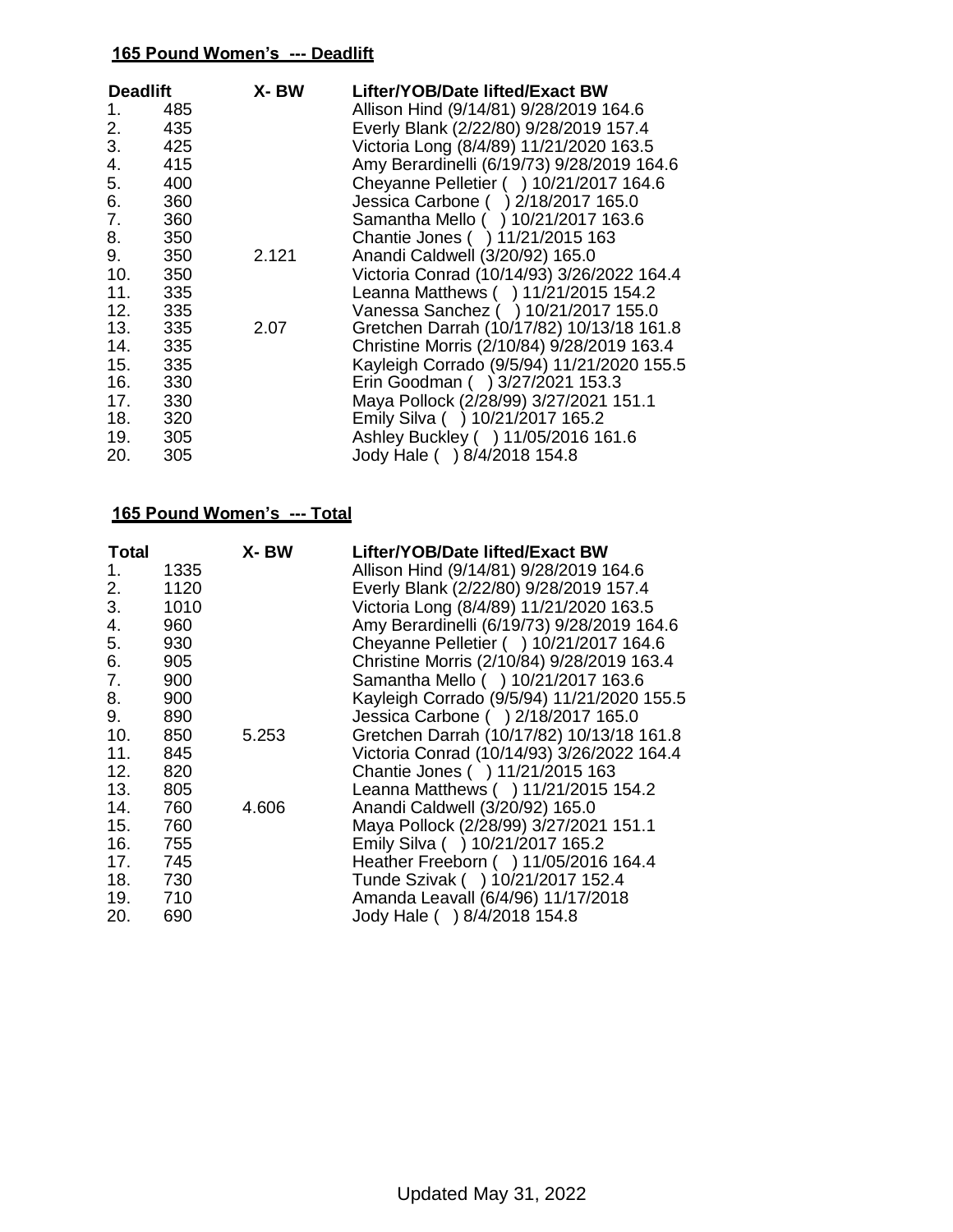| <b>Squat</b> | 600   | X-BW | Lifter/YOB/Date lifted/Exact BW<br>Jeanine Whittaker () 10/21/2017 180.0 wrapped |
|--------------|-------|------|----------------------------------------------------------------------------------|
| 1.<br>2.     | 440   |      | Calley Shurgot ( ) 10/21/2017 180.0 wrapped                                      |
| 3.           | 425   |      | Sabrina Omand (7/16/82) 9/28/2019 180.4 wrapped                                  |
| 4.           | 405   |      | Samantha Mello (12/31/91) 2/3/18 181.4                                           |
|              |       |      |                                                                                  |
| 5.           | 365   |      | Heather Freeborn () 2/18/2017 174.0 wrapped                                      |
| 6.           | 330   |      | Jody Hale (7/16/79) 9/28/2019 175.0 wrapped                                      |
| 7.           | 325   |      | Stephanie Feathers ( ) 3/27/2021 168.6                                           |
| 8.           | 300   |      | Jennifer Mahon (11/4/80) 11/20/2021 181.0 wrapped                                |
| 9.           | 280   |      | Kaleigh Churchill (12/23/94) 9/28/2019 180.2                                     |
| 10.          | 270   |      | Catherine DeStefano (1/27/91) 11/16/2019 170.8 wrapped                           |
| 11.          | 245   |      | Amy Miner ( ) 11/05/2016 178.8                                                   |
| 12.          | 240   |      | Molly Nicholson (5/27/82) 8/4/2018 174.8                                         |
| 13.          | 235   |      | Hana Grosso ( ) 6/20/2015                                                        |
| 14.          | - 225 |      | Latoneya Burwell (7/11/80) 11/18/2017 181.6 wrapped                              |
| 15.          | 215   |      | Kathryn Macdonald (1/29/98) 11/17/18                                             |
| 16.          | 210   |      | Katelyn Bolen ( ) 11/21/2015 181.0                                               |
| 17.          | 190   |      | Carol Clarke (11/30/54) 11/16/2019 172.8                                         |
| 18.          | 155   |      | Catherine Tisenchek (7/8/57) 8/4/2018 180.2                                      |

| <b>Bench</b> |     | X- BW | Lifter/YOB/Date lifted/Exact BW                |
|--------------|-----|-------|------------------------------------------------|
| 1.           | 355 |       | Allison Hind ( ) 7/31/2021 176.2               |
| 2.           | 300 |       | Jeanine Whittaker ( ) 10/21/2017 180.0         |
| 3.           | 235 |       | Sabrina Omand (7/16/82) 9/28/2019 180.4        |
| 4.           | 225 |       | Calley Shurgot () 10/21/2017 180.0             |
| 5.           | 205 |       | Stephanie Feathers () 3/27/2021 168.6          |
| 6.           | 175 |       | Samantha Mello (12/31/91) 2/3/18 181.4         |
| 7.           | 160 |       | Kaleigh Churchill (12/23/94) 9/28/2019 180.2   |
| 8.           | 160 |       | Catherine DeStefano (1/27/91) 11/16/2019 170.8 |
| 9.           | 155 |       | Jody Hale (7/16/79) 9/28/2019 175.0            |
| 10.          | 150 |       | Heather Freeborn () 2/18/2017 174.0            |
| 11.          | 150 |       | Molly Nicholson (5/27/82) 8/4/2018 174.8       |
| 12.          | 150 |       | Shannon McPheron (11/20/76) 5/18/2019 181.4    |
| 13.          | 145 |       | Brianna Kane () 2/18/2017 169.0                |
| 14.          | 145 |       | Jennifer Mahon (11/4/80) 11/20/2021 181.0      |
| 15.          | 135 |       | Latoneya Burwell (7/11/80) 11/18/2017 181.6    |
| 16.          | 130 |       | Emma Gardner (2/11/98) 6/26/2021 184.0         |
| 17.          | 125 |       | Carol Clarke (11/30/54) 5/18/2019 173.8        |
| 18.          | 115 |       | Amy Miner ( ) 11/05/2016 178.8                 |
| 19.          | 105 |       | Kathryn Macdonald (1/29/98) 11/17/18           |
| 20.          | 95  |       | Catherine Tisenchek (7/8/57) 8/4/2018 180.2    |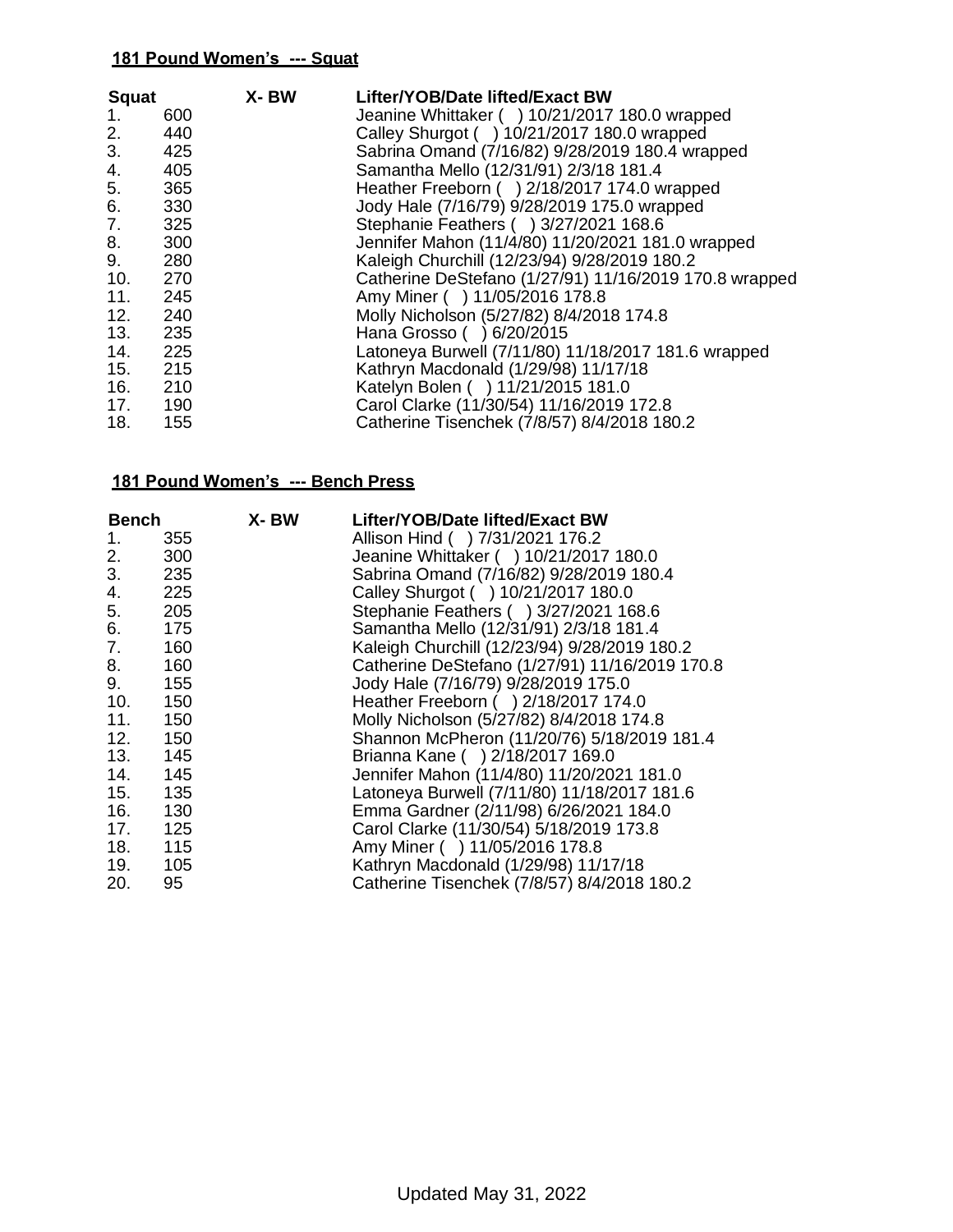| X-BW<br><b>Deadlift</b> |     | Lifter/YOB/Date lifted/Exact BW              |
|-------------------------|-----|----------------------------------------------|
| 1.                      | 535 | Jeanine Whittaker ( ) 10/21/2017 180.0       |
| 2.                      | 450 | Allison Hind ( ) 3/17/2021 176.2             |
| 3.                      | 440 | Calley Shurgot ( ) 10/21/2017 180.0          |
| 4.                      | 425 | Amanda Unz () 7/31/2021 175.8                |
| 5.                      | 415 | Sabrina Omand (7/16/82) 9/28/2019 180.4      |
|                         | 375 | Stephanie Feathers () 7/31/2021 171.9        |
| 7.                      | 370 | Samantha Mello (12/31/91) 2/3/18 181.4       |
| 8.                      | 350 | Shannon McPheron (11/20/76) 5/18/2019 181.4  |
| 9.                      | 335 | Jody Hale (7/16/79) 9/28/2019 175.0          |
| 10.                     | 335 | Emma Gardner (2/11/98) 6/26/2021 184.0       |
| 11.                     | 325 | Latoneya Burwell (7/11/80) 11/18/2017 181.6  |
| 12. 325                 |     | Kaleigh Churchill (12/23/94) 9/28/2019 180.2 |
| 13. 315                 |     | Heather Freeborn ( ) 2/18/2017 174.0         |
| 14.                     | 315 | Jennifer Mahon (11/4/80) 11/20/2021 181.0    |
| 15.                     | 310 | Molly Nicholson (5/27/82) 8/4/2018 174.8     |
| 16.                     | 300 | Katelyn Bolen ( ) 11/21/2015 181.0           |
| 17.                     | 300 | Kathryn Macdonald (1/29/98) 11/17/18         |
| 18.                     | 290 | Amy Miner ( ) 11/05/2016 178.8               |
| 19. 295                 |     | Hana Grosso ( ) 6/20/2015                    |
| 20.                     | 275 | Carol Clarke (11/30/54) 11/16/2019 172.8     |

| Total   |      | X-BW | Lifter/YOB/Date lifted/Exact BW                |
|---------|------|------|------------------------------------------------|
| 1.      | 1435 |      | Jeanine Whittaker ( ) 10/21/2017 180.0         |
| 2.      | 1105 |      | Calley Shurgot ( ) 10/21/2017 180.0            |
| 3.      | 1075 |      | Sabrina Omand (7/16/82) 9/28/2019 180.4        |
| 4.      | 950  |      | Samantha Mello (12/31/91) 2/3/18 181.4         |
| 5.      | 885  |      | Stephanie Feathers () 3/27/2021 168.6          |
| 6.      | 830  |      | Heather Freeborn () 2/18/2017 174.0            |
| 7.      | 820  |      | Jody Hale (7/16/79) 9/28/2019 175.0            |
| 8.      | 765  |      | Kaleigh Churchill (12/23/94) 9/28/2019 180.2   |
| 9.      | 760  |      | Jennifer Mahon (11/4/80) 11/20/2021 181.0      |
| 10.     | 700  |      | Molly Nicholson (5/27/82) 8/4/2018 174.8       |
| 11.     | 685  |      | Latoneya Burwell (7/11/80) 11/18/2017 181.6    |
| 12.     | 665  |      | Catherine DeStefano (1/27/91) 11/16/2019 170.8 |
| 13.     | 650  |      | Amy Miner ( ) 11/05/2016 178.8                 |
| 14. 620 |      |      | Kathryn Macdonald (1/29/98) 11/17/18           |
| 15.     | 615  |      | Hana Grosso ( ) 6/20/2015                      |
| 16. 590 |      |      | Carol Clarke (11/30/54) 11/16/2019 172.8       |
| 17.     | 425  |      | Catherine Tisenchek (7/8/57) 8/4/2018 180.2    |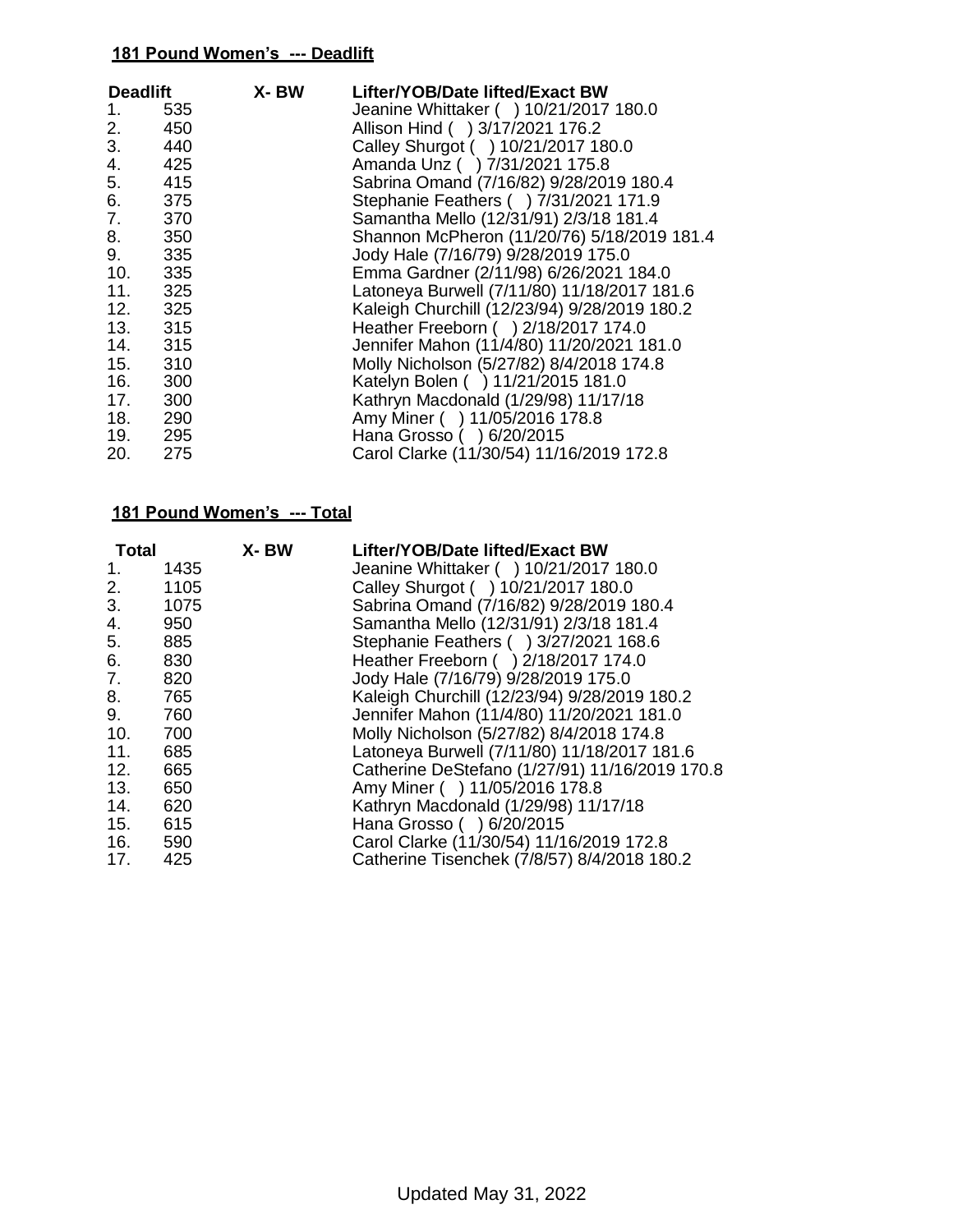|                | Squat X-BW | Lifter/YOB/Date lifted/Exact BW             |
|----------------|------------|---------------------------------------------|
| $\mathbf{1}$ . | 350        | Cassandra Blackman () 6/20/2015 198         |
| 2.             | -325       | Amber Brusman () 10/21/2017 191.4 wrapped   |
| 3.             | 290        | Jennifer Smith (5/26/84) 11/17/2018         |
| 4.             | 285        | Shannon McPheron (11/20/76) 8/26/2017 183.6 |
| 5.             | 265        | LeAnn Bradt (2/3/82) 3/26/2022 191.6        |
| 6.             | 220.       | Jessica Hansler (4/9/76) 8/4/2018 187.8     |

#### **198 Pound Women's --- Bench Press**

|             | Bench X-BW | Lifter/YOB/Date lifted/Exact BW             |
|-------------|------------|---------------------------------------------|
| 1.          | 175        | Tiffany Turner (7/7/84) 3/12/2022           |
| 2.          | 165        | Jessica Hansler (4/9/76) 8/4/2018 187.8     |
| 3.          | 150        | Cassandra Blackman () 6/20/2015 198         |
| 4.          | 150        | Jennifer Smith (5/26/84) 11/17/2018         |
| 5.          | 145        | Shannon McPheron (11/20/76) 8/26/2017 183.6 |
| 6.          | 145        | Amber Brusman ( ) 10/21/2017 191.4          |
| $7_{\cdot}$ | 135        | Lisa Thomas () 11/6/2021 198.0              |
| 8.          | 135        | Leann Bradt (2/3/82) 11/20/2021 197.6       |
| 9.          | 105        | Randi Snyder ( ) 11/6/2021 183.0            |

#### **198 Pound Women's --- Deadlift**

|        | Deadlift X-BW | Lifter/YOB/Date lifted/Exact BW             |
|--------|---------------|---------------------------------------------|
| 1. 385 |               | Tiffany Turner (7/7/84) 3/12/2022           |
| 2.     | 360           | Cassandra Blackman () 6/20/2015 198         |
| 3. 355 |               | Amber Brusman ( ) 10/21/2017 191.4          |
| 4.     | 350           | Leann Bradt (2/3/82) 11/20/2021 197.6       |
| 5.     | 330           | Shannon McPheron (11/20/76) 8/26/2017 183.6 |
| 6. 315 |               | Jennifer Smith (5/26/84) 11/17/2018         |
| 7. 300 |               | Lisa Thomas ( ) 11/6/2021 198.0             |
| 8.     | 280           | Jessica Hansler (4/9/76) 8/4/2018 187.8     |
| 9.     | 265           | Randi Snyder ( ) 3/13/2021                  |
| 10.    | 260           | Kate Bolen ( ) 6/20/2015 198                |

| <b>Total</b>   | X- BW | Lifter/YOB/Date lifted/Exact BW             |
|----------------|-------|---------------------------------------------|
| $\mathbf{1}$ . | 860   | Cassandra Blackman () 6/20/2015 198         |
| 2.             | 825   | Amber Brusman ( ) 10/21/2017 191.4          |
| 3.             | 760   | Shannon McPheron (11/20/76) 8/26/2017 183.6 |
| 4.             | 755   | Jennifer Smith (5/26/84) 11/17/2018         |
| 5.             | 745   | Leann Bradt (2/3/82) 11/20/2021 197.6       |
| 6.             | 665   | Jessica Hansler (4/9/76) 8/4/2018 187.8     |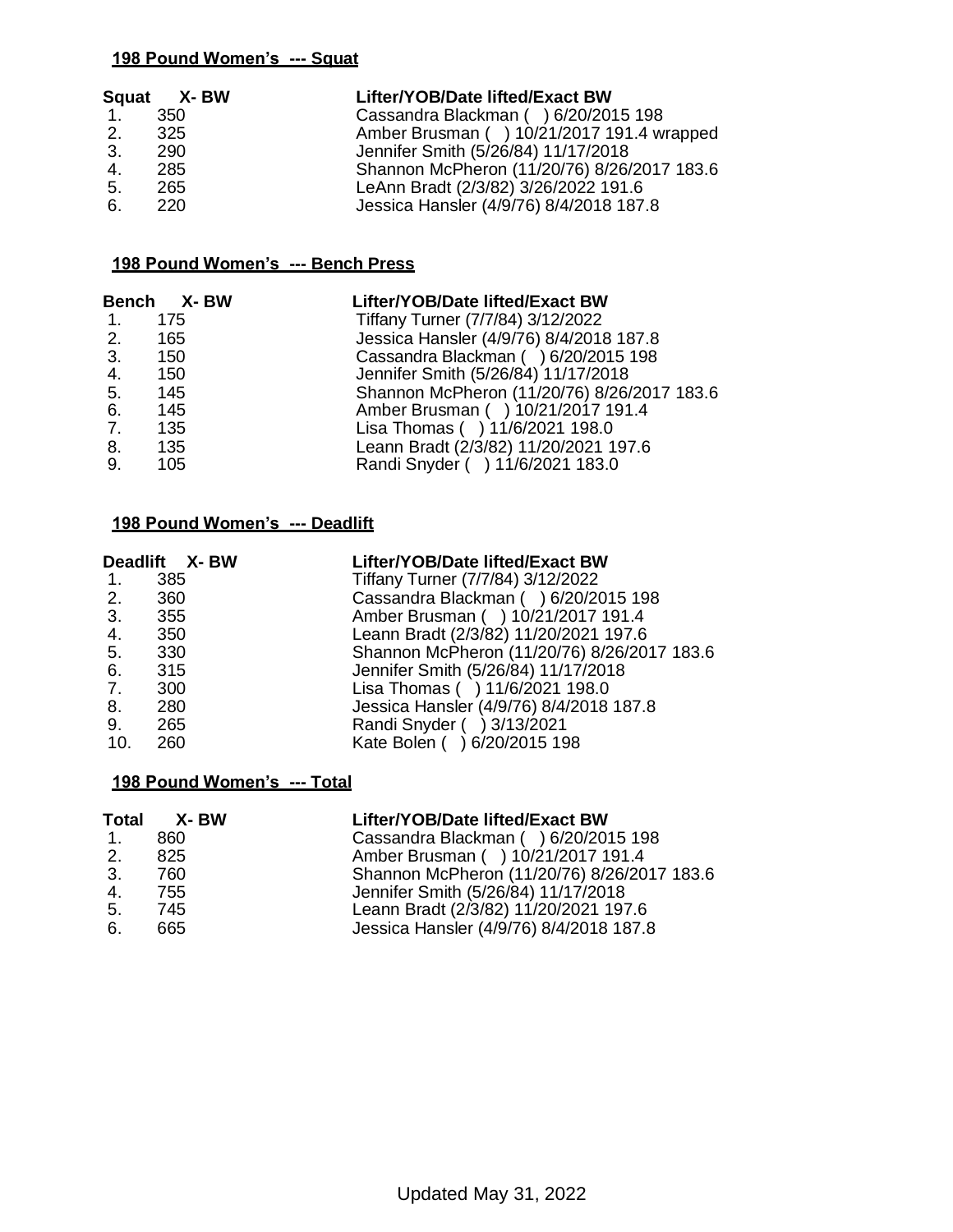| Squat X-BW<br>1.                     | Lifter/YOB/Date lifted/Exact BW                                                                                     |
|--------------------------------------|---------------------------------------------------------------------------------------------------------------------|
| 198 Pound Women's --- Bench Press    |                                                                                                                     |
| Bench X-BW<br>- 160<br>$1_{-}$<br>2. | Lifter/YOB/Date lifted/Exact BW<br>Karen Huckabaa ( ) 11/6/2021 200.0                                               |
| 220 Pound Women's --- Deadlift       |                                                                                                                     |
| Deadlift X-BW<br>1. 315<br>2. 235    | Lifter/YOB/Date lifted/Exact BW<br>Karen Huckabaa ( ) 11/6/2021 200.0<br>Dolores Johnson (11/14/51) 6/26/2021 197.0 |
| <u>198 Pound Women's --- Total</u>   |                                                                                                                     |
| Total X-BW<br>1.                     | Lifter/YOB/Date lifted/Exact BW                                                                                     |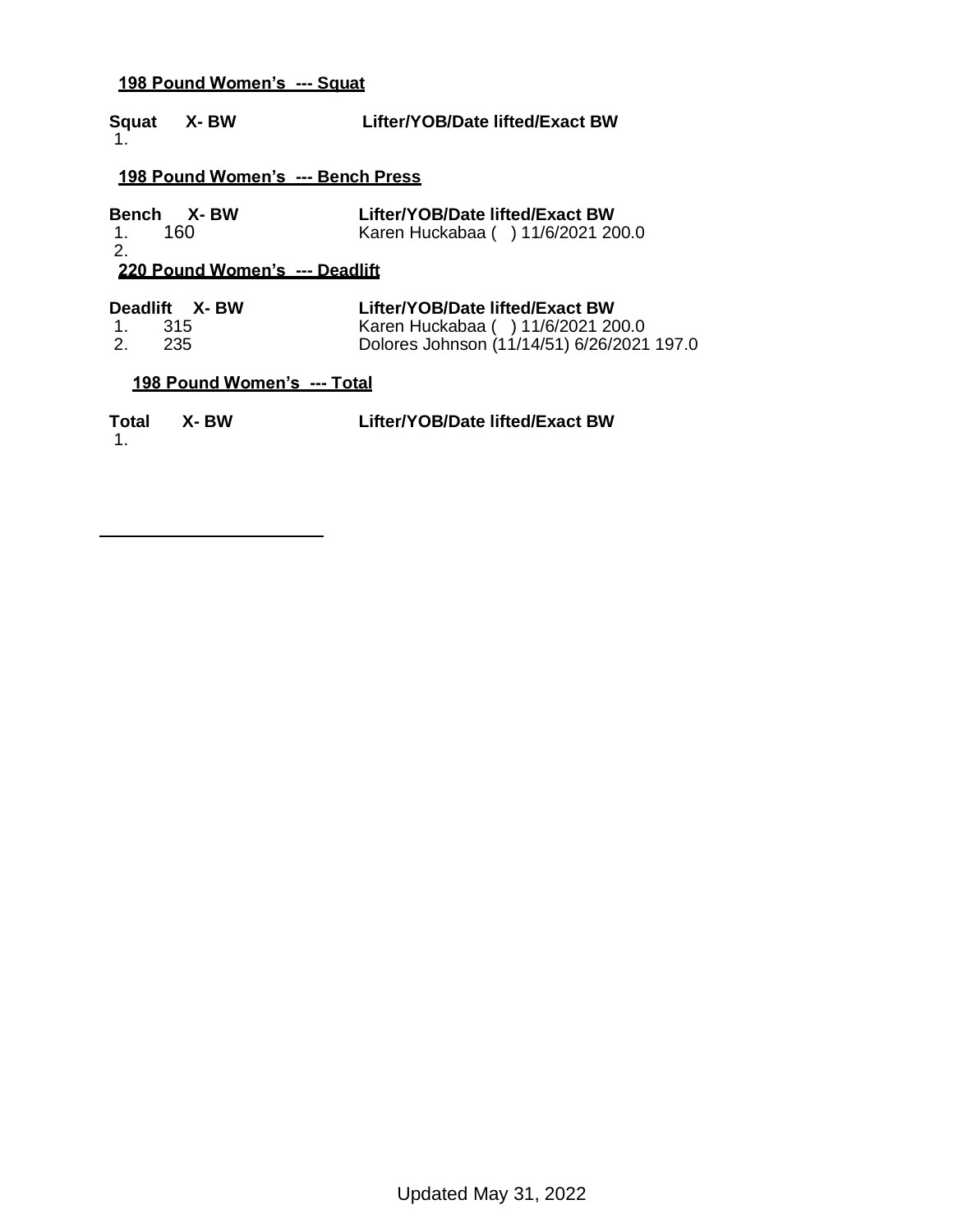| Squat | X- BW | Lifter/YOB/Date lifted/Exact BW           |
|-------|-------|-------------------------------------------|
| 1.450 |       | Collette Bates (4/10/70) 11/20/2021 212.6 |
| 2.275 |       | Lisa DuBois (10/30/76) 11/20/2021 200.6   |

### **220 Pound Women's --- Bench Press**

| Bench | X- BW | Lifter/YOB/Date lifted/Exact BW         |
|-------|-------|-----------------------------------------|
| 1.220 |       | Collette Bates (4/10/70) 11/20/2021     |
| 2.160 |       | Karen Huckabaa ( ) 11/6/2021 200.0      |
| 3.115 |       | Lisa DuBois (10/30/76) 11/20/2021 200.6 |

### **220 Pound Women's --- Deadlift**

| Deadlift | X- BW | Lifter/YOB/Date lifted/Exact BW         |
|----------|-------|-----------------------------------------|
| 1.525    |       | Collette Bates (4/10/70) 11/20/2021     |
| 2.315    |       | Karen Huckabaa ( ) 11/6/2021 200.0      |
| 3.240    |       | Lisa DuBois (10/30/76) 11/20/2021 200.6 |

| Total  | X- BW | Lifter/YOB/Date lifted/Exact BW         |
|--------|-------|-----------------------------------------|
| 1.1195 |       | Collette Bates (4/10/70) 11/20/2021     |
| 2.630  |       | Lisa DuBois (10/30/76) 11/20/2021 200.6 |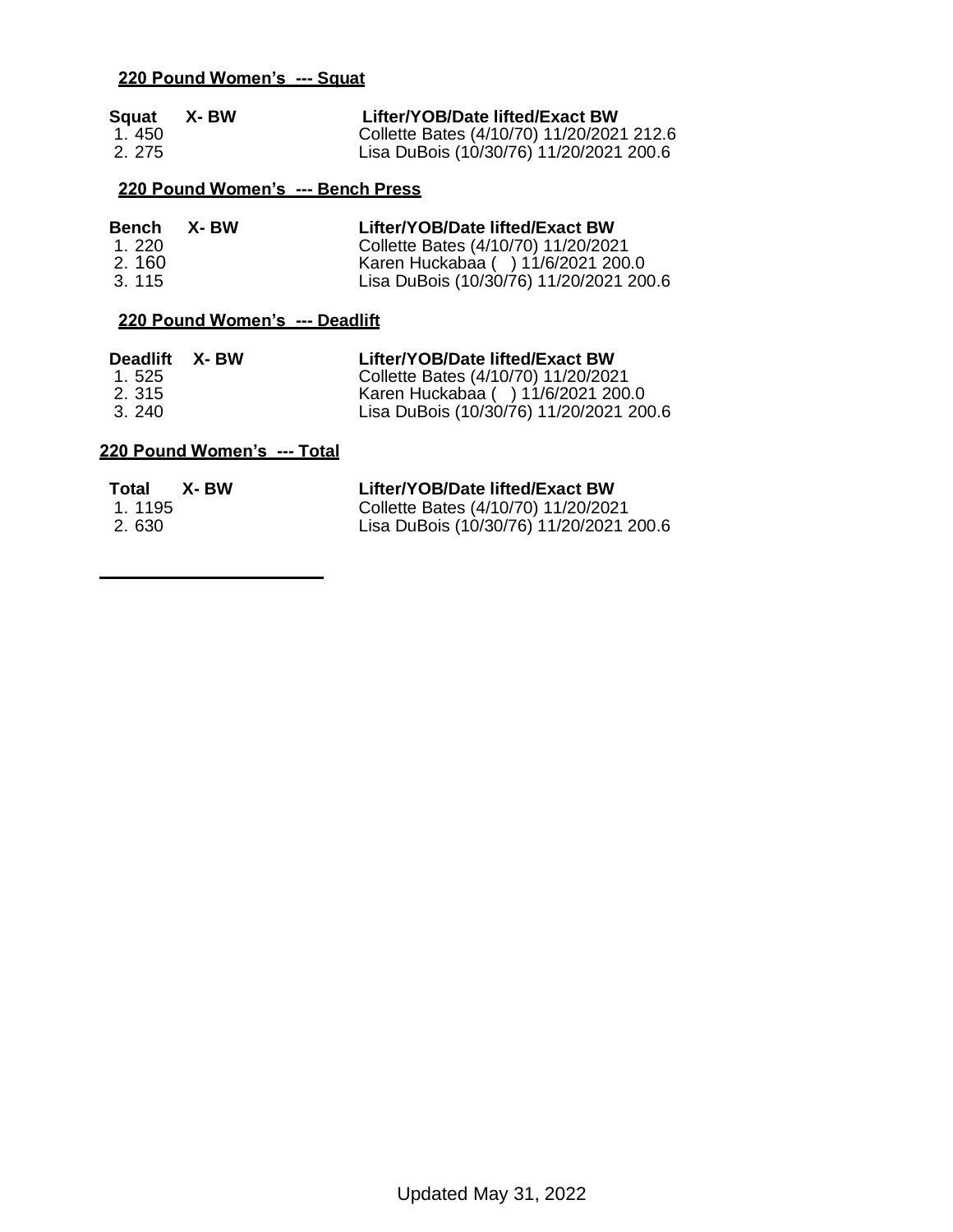| <b>Squat</b><br>1.<br>2.<br>3.<br>4.<br>5.<br>6.<br>7.<br>8.<br>9.<br>10. | 445<br>400<br>400<br>310<br>360<br>350<br>345<br>320<br>315<br>290 | X-BW<br>1.69 | Lifter/YOB/Date lifted/Exact BW<br>Collette Bates (4/10/76) 6/5/2021 221.4<br>Carrie Tolerico ( ) 11/05/2016 269.6<br>Janaina Barreto-Romero (9/21/91) 5/18/2019 248.2 wrapped<br>Gabrielle Huther (7/2/94) 11/21/2020 231.2 wrapped<br>Krielle Baldwin ( ) 5/19/2018 230.0 wrapped<br>Jerriann Doll ( ) 10/21/2017 205.2 wrapped<br>Steffany Rose (4/24/77) 10/13/18 204.2 wrapped<br>Chari Lane Mayer ( ) 11/21/2015 218<br>Madison LeVea (6/15/00) 2/3/18 221.4<br>LaToneya Burwell ( ) 5/19/2018 206.6 |
|---------------------------------------------------------------------------|--------------------------------------------------------------------|--------------|------------------------------------------------------------------------------------------------------------------------------------------------------------------------------------------------------------------------------------------------------------------------------------------------------------------------------------------------------------------------------------------------------------------------------------------------------------------------------------------------------------|
|                                                                           |                                                                    |              |                                                                                                                                                                                                                                                                                                                                                                                                                                                                                                            |
| 11.<br>12.<br>13.<br>14.                                                  | 280<br>265<br>240<br>165                                           |              | Marlene Miranda ( ) 11/05/2016 219.2<br>Danielle Velazquez (10/20/70) 5/19/2018 283.4<br>Morgan Brader (7/22/97) 11/21/2020 287.8<br>Crystal Shene ( ) 5/19/2018 218.0 wrapped                                                                                                                                                                                                                                                                                                                             |

### **SHW Pound Women's --- Bench Press**

| <b>Bench</b> |     | X-BW  | Lifter/YOB/Date lifted/Exact BW                  |
|--------------|-----|-------|--------------------------------------------------|
| 1.           | 225 |       | Collette Bates (4/10/76) 6/5/2021 221.4          |
| 2.           | 220 | 1.077 | Steffany Rose (4/24/77) 10/13/18 204.2           |
| 3.           | 200 |       | Jerriann Doll ( ) 10/21/2017 205.2               |
| 4.           | 185 |       | Krielle Baldwin ( ) 5/19/2018 230.0              |
| 5.           | 180 |       | Carrie Tolerico ( ) 10/21/2017 272.4             |
| 6.           | 170 |       | Chari Lane Mayer ( ) 11/21/2015 218              |
| 7.           | 170 |       | Marlene Miranda ( ) 11/05/2016 219.2             |
| 8.           | 170 |       | Sara Jordan ( ) 10/21/2017 206.8                 |
| 9.           | 165 |       | Kara Kiehn (11/13/89) 5/18/2019 256.4            |
| 10.          | 160 |       | Janaina Barreto-Romero (9/21/91) 5/18/2019 248.2 |
| 11.          | 160 |       | Morgan Brader (7/22/97) 11/21/2020 287.8         |
| 12.          | 150 |       | LaToneya Burwell ( ) 5/19/2018 206.6             |
| 13.          | 135 |       | MonaLissa Edson (8/27/82) 8/4/2018 259.4         |
| 14.          | 130 |       | Madison LeVea (6/15/00) 2/3/18 221.4             |
| 15.          | 130 |       | Danielle Velazquez (10/20/70) 5/19/2018 283.4    |
| 16.          | 125 |       | Katie Loyd () 3/13/2021                          |
| 17.          | 120 |       | Sarah Wilday (7/30/89) 8/4/2018 246.0            |
| 18.          | 120 |       | Gabrielle Huther (7/2/94) 11/21/2020 231.2       |
|              |     |       |                                                  |